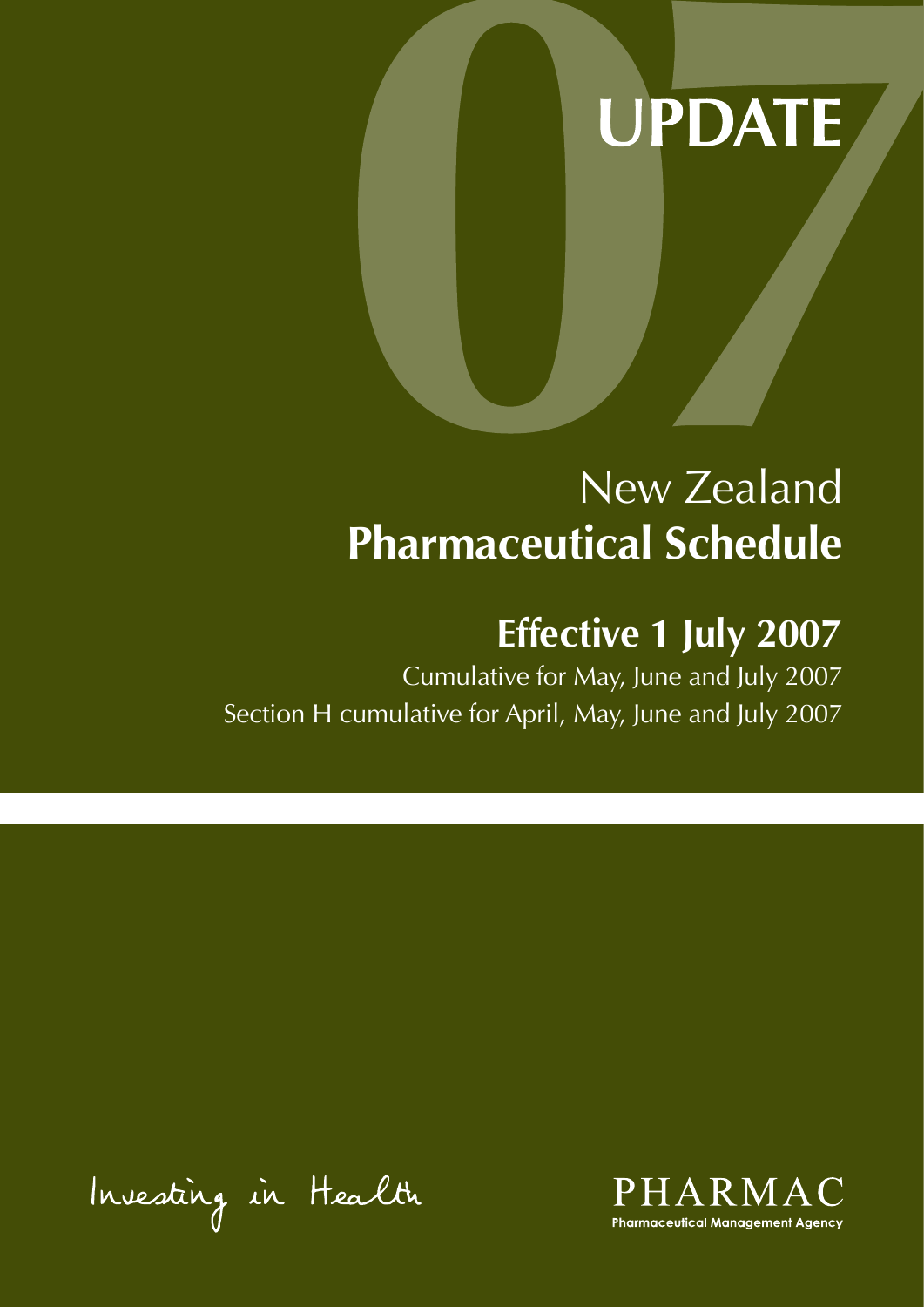## **Contents**

| Sole Subsidised Supply products cumulative to July 2007  11 |  |
|-------------------------------------------------------------|--|
|                                                             |  |
|                                                             |  |
|                                                             |  |
|                                                             |  |
|                                                             |  |
|                                                             |  |
|                                                             |  |
|                                                             |  |
|                                                             |  |
|                                                             |  |
|                                                             |  |
|                                                             |  |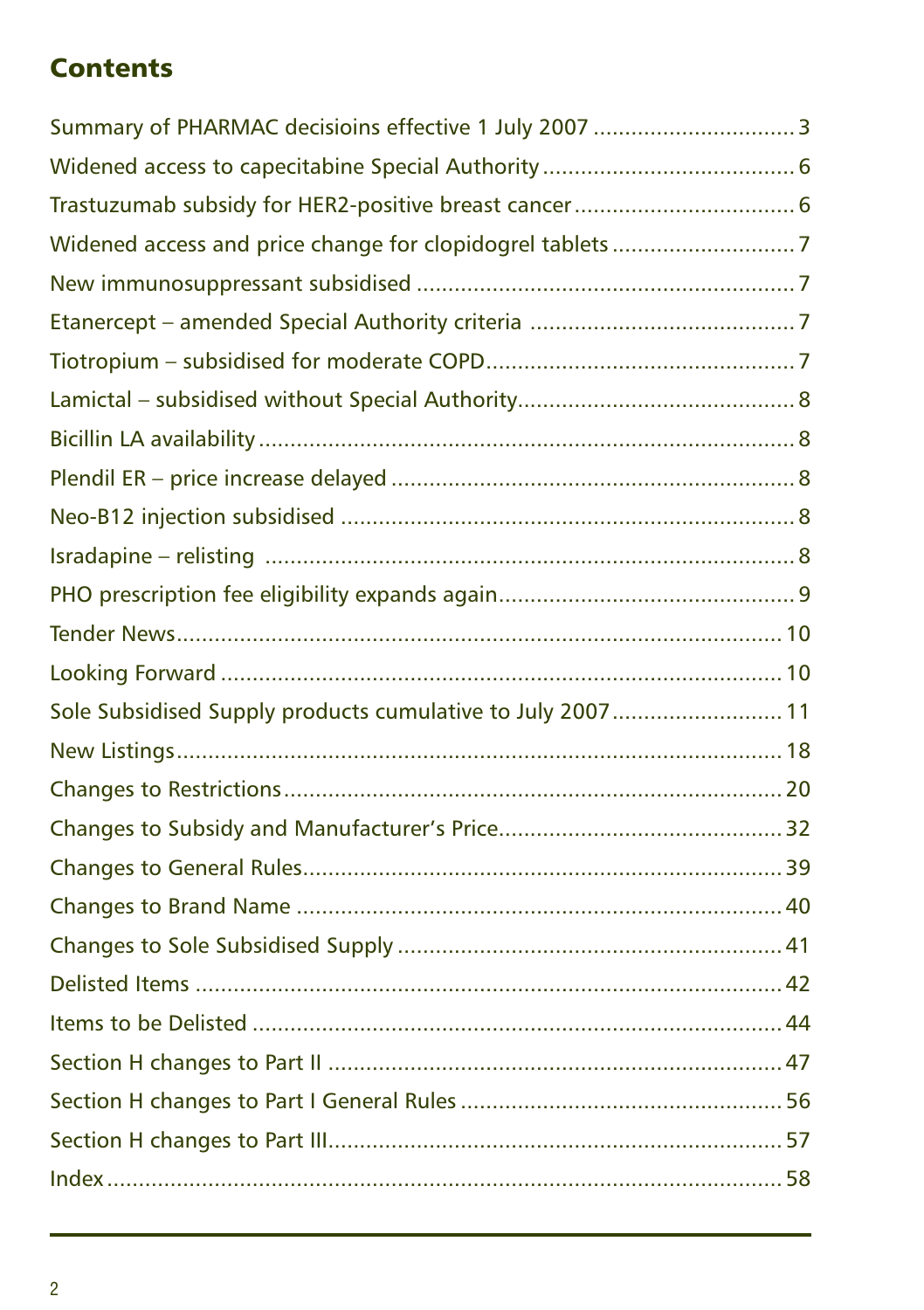#### **Summary of PHARMAC decisions effective 1 JULY 2007**

#### **New listing (pages 18-19)**

- Metformin hydrochloride (Arrow-Metformin) tab 500 mg and 850 mg
- Hydroxocobalamin (Neo-B12) inj 1 mg per ml, 1 ml
- Dipyridamole (Persantin) tab 25 mg, 84 tab pack additional subsidy by Special Authority – Retail Pharmacy
- Water (Multichem) purified for inj 5 ml and 10 ml
- Isradipine (Dynacirc-SRO) cap long-acting 2.5 mg and 5 mg
- Malathion (Derbac M) lig 0.5%
- Leuprorelin (Eligard) inj 7.5 mg, 22.5 mg, 30 mg, 45 mg Special Authority – Hospital pharmacy [HP3]
- Benzathine benzylpenicillin (Bicillin LA) inj 1.2 mega u per 2 ml available on a PSO
- Leflunomide (AFT-Leflunomide) tab 10 mg and 20 mg Special Authority – Retail pharmacy
- Lamotrigine (Lamictal) tab dispersible 2 mg
- Sumatriptan (Sumagran) tab 50 mg and 100 mg
- Sirolimus (Rapamune) tab 1 mg and 2 mg and oral liq 1 mg per ml, 60 ml OP – Special Authority – Hospital pharmacy [HP3]
- Syrup (pharmaceutical grade) (Midwest) liq

#### **Changes to restriction (pages 20-28)**

- Clopidogrel (Plavix) tab 75 mg amended Special Authority criteria
- Hormone replacement therapy systemic amended Special Authority criteria
- Levonorgestrel (Mirena) levonorgestrel- releasing intrauterine system 20  $\mu$ g/24 hr – amended Special Authority criteria
- Etanercept (Enbrel) inj 25 mg amended Special Authority criteria
- Lignocaine with prilocaine (EMLA) crm 2.5% with prilocaine 2.5% 30 g OP and 5 g tubes – presentation description change
- Lamotrigine (Arrow-Lamotrigine & Mogine) tab dispersible all strengths – presentation description change
- New antiepilepsy drugs amended Special Authority criteria
- Lamotrigine (Lamictal) tab dispersible 5 mg, 25 mg, 50 mg and 100 mg – removal of Special Authority criteria
- Hyoscine (Scopolamine) (Scopoderm TTS) patches 1.5 mg amended Special Authority criteria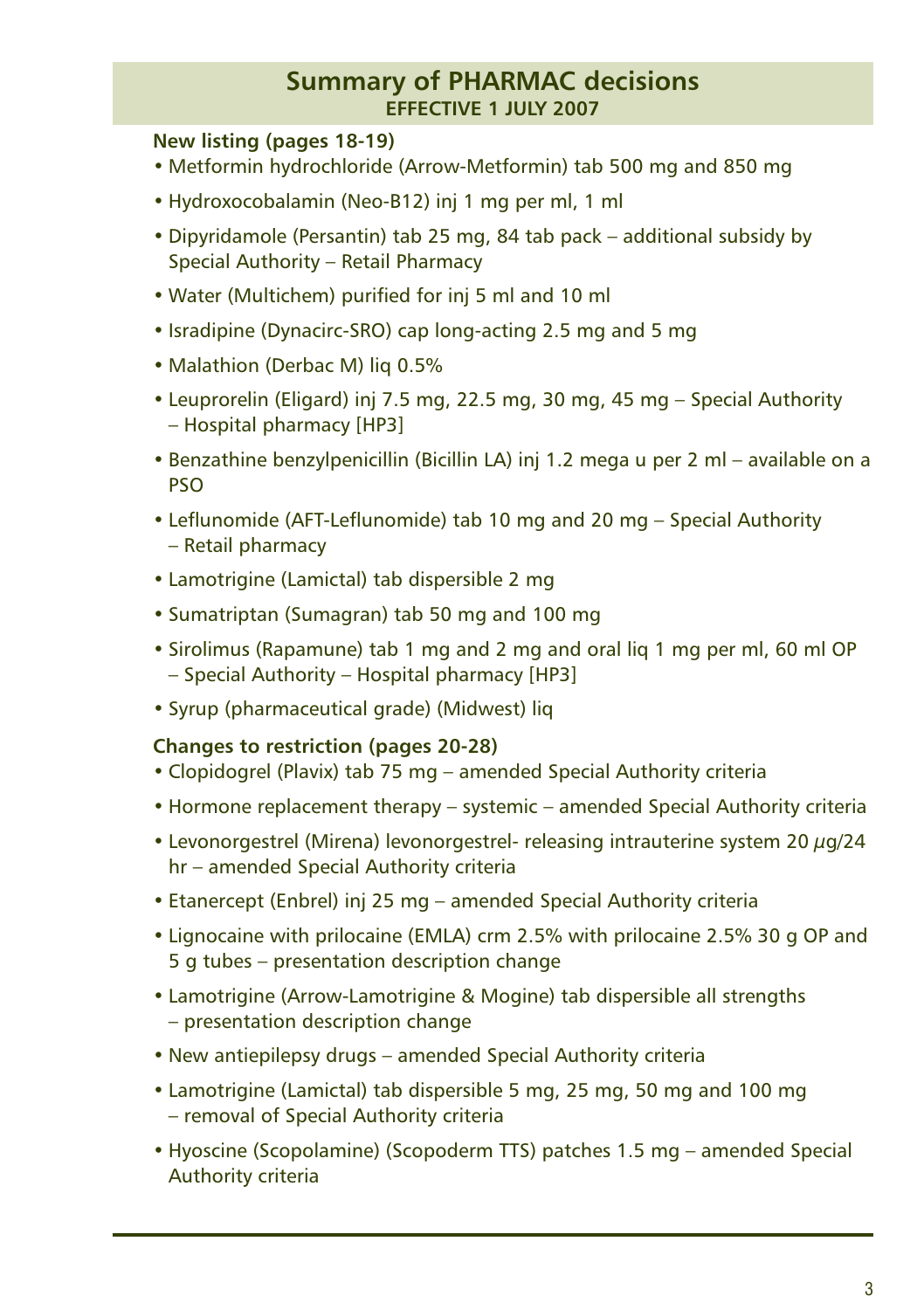#### **Summary of PHARMAC decisions – effective 1 July 2007 (continued)**

- Dexamphetamine sulphate (PSM) tab 5 mg amended Special Authority criteria
- Methylphenidate hydrochloride (Rubifen & Rubifen SR) tab 5 mg, 10 mg, 20 mg and tab long-acting 20 mg – amended Special Authority criteria
- Naltrexone hydrochloride (ReVia) tab 50 mg amended Special Authority criteria
- Capecitabine (Xeloda) tab 150 mg and 300 mg removal of "PCT only – Specialist", addition of Hospital pharmacy [HP1] and amended Special Authority criteria
- Docetaxel (Taxotere) inj 20 mg and 80 mg, and (Baxter) inj 1 mg for ECP – amended Special Authority criteria
- Trastuzumab (Herceptin) inj 150 mg vial and 440 mg vial, and (Baxter) inj 1 mg for ECP – amended Special Authority criteria
- Tiotropium bromide (Spiriva) powder for inhalation, 18  $\mu$ g per dose amended Special Authority criteria

#### **Increased subsidy (pages 32-35)**

- Famotide (Famox) tab 20 mg and 40 mg
- Doxazosin mesylate (Dosan) tab 2 mg and 4 mg
- Propranolol (Cardinol) tab 10 mg and 40 mg, and (Cardinol LA) cap longacting 160 mg
- Hydrocortisone with miconazole (Micreme H) crm 1% with miconazole nitrate 2%
- Permethrin (Lyderm) crm 5%
- Indomethacin (Rheumacin SR) cap long-acting 75 mg and (Arthrexin) suppos 100 mg
- Etanercept (Enbrel) inj 25 mg
- Paracetamol (Paracare) suppos 500 mg
- Fluoxetine hydrochloride (Fluox) cap 20 mg
- Paraldehyde (AFT) inj 5 ml
- Lithium carbonate (Douglas) cap 250 mg
- Buspirone hydrochloride (Pacific Buspirone) tab 5 mg and 10 mg
- Interferon beta-1-alpha (Avonex) inj 6 million iu per vial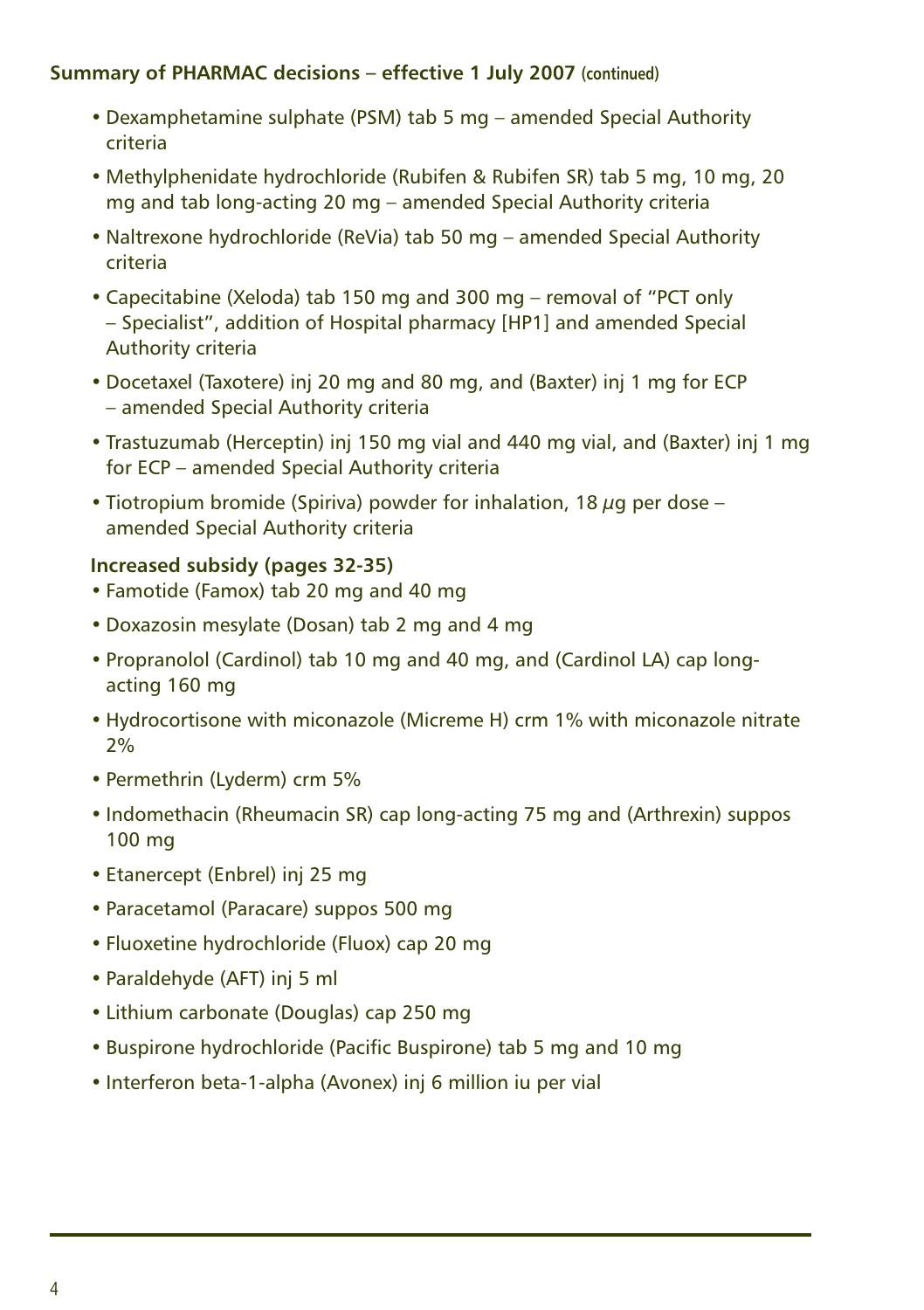#### **Summary of PHARMAC decisions – effective 1 July 2007 (continued)**

#### **Decreased subsidy (pages 32-35)**

- Loperamide hydrochloride (Nodia) tab 2 mg
- Fluocortolone caproate with fluocortolone pivalate and cinchocaine (Ultraproct) oint 950  $\mu$ g, with fluocortolone pivalate 920  $\mu$ g, and cinchocaine hydrochloride 5 mg per g and suppos 630  $\mu$ g, with fluocortolone pivalate 610 ug, and cinchocaine hydrochloride 1 mg
- Bisacodyl (Lax-Tabs) tab 5 mg
- Cholecalciferol (Cal-d-Forte) tab 1.25 mg (50,000 iu)
- Clopidogrel (Plavix) tab 75 mg
- Frusemide (Mayne) inj 10 mg per ml, 2 ml
- Fusidic acid (Foban) crm 2% and oint 2%
- Cetomacrogol (PSM) cream BP
- Maldison (A-Lices) shampoo 1%
- Clotrimazole (Clomazol) vaginal crm 1% with applicator(s)
- Goserelin acetate (Zoladex) inj 3.6 mg and 10.8 mg
- Amoxycillin (Apo-Amoxi) cap 250 mg and 500 mg
- Neostigmine (AstraZeneca) inj 2.5 mg per ml, 1 ml
- Lignocaine hydrochloride (Xylocaine) inj 0.5%, 5 ml
- Lignocaine with prilocaine (EMLA) crm 2.5% with prilocaine 2.5% 30 g OP and 5 g tubes
- Codeine phosphate (PSM) tab 15 mg, 30 mg and 60 mg
- Pethidine hydrochloride (PSM) tab 50 mg and 100 mg
- Lamotrigine (Lamictal) tab dispersible 25 mg, 50 mg and 100 mg
- Cisplatin (Baxter) inj 1 mg for ECP
- Paclitaxel (Paclitaxel Ebewe) inj 150 mg and 300 mg
- Loratadine (Lorapaed) oral liq 1 mg per ml
- Ipratropium bromide (Ipratropium Steri-Neb) nebuliser soln, 250 µg per ml 1 ml and 2 ml
- Salbutamol (Salapin) oral liq 2 mg per 5 ml and (Ventolin Nebules) nebuliser soln, 1 mg per ml, 2.5 ml and 2 mg per ml, 2.5 ml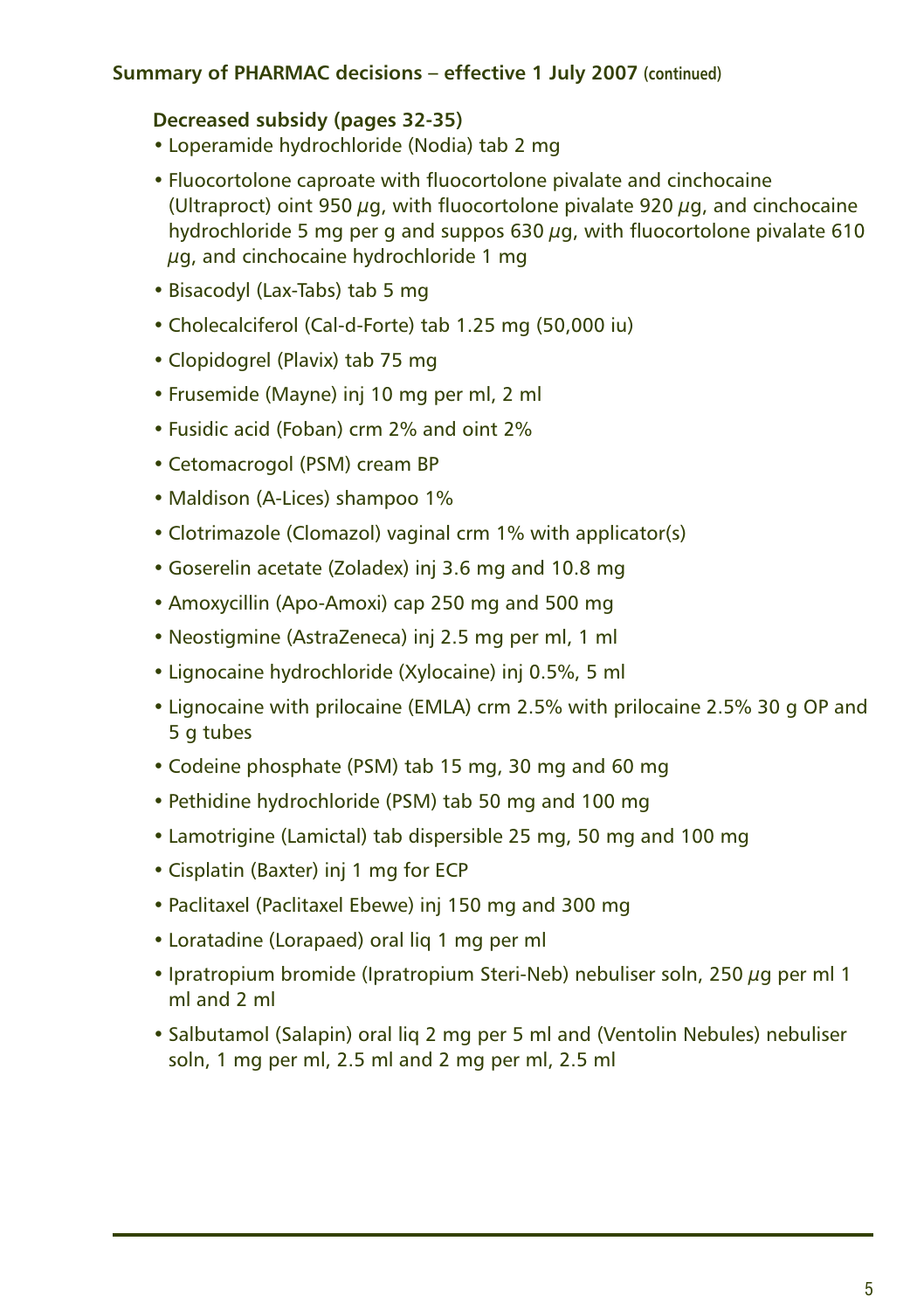## <span id="page-5-0"></span>**Widened access to capecitabine Special Authority**

An estimated 450 people per year with colorectal cancer will have access to more convenient treatment from 1 July 2007. PHARMAC is to subsidise capecitabine (Xeloda), an oral chemotherapy treatment, for use after surgery for patients with Dukes C (stage III) colorectal cancer. Capecitabine is a substitute for another chemotherapy treatment, 5FU, that has to be administered by infusion in hospital.

This means that people being treated for colorectal cancer will be able to take tablets at home instead of having to go to hospital to receive multiple infusions over a prolonged period of time; up to 30 times over a six-month period to receive their chemotherapy. Having treatment in tablet form is much more convenient for patients.

The 'PCT only' restriction on capecitabine will also be removed from 1 July 2007 and replaced with the Hospital pharmacy [HP1] restriction. This means that pharmacies with a HP1 contract will be able to dispense and claim for capecitabine tablets. PHARMAC understands that there are approximately 250 pharmacies spread across the country with HP1 dispensing contracts, as well as all DHB hospital pharmacies. Hospital pharmacies without out-patient dispensing services are advised to contact their DHB for a list of pharmacies with current HP1 dispensing contracts to pass on to their patients. The change from PCT only to HP1 effectively moves drug costs for capecitabine from DHB hospital drug budgets to the Community Pharmaceuticals budget.

### **Trastuzumab subsidy for HER2-positive breast cancer**

About 350 women are set to benefit each year from a decision to fund trastuzumab (Herceptin) for HER2-positive early breast cancer. Funding will be available from 1 July 2007 for a nine-week course of trastuzumab, when used in combination with a taxane drug (such as docetaxel), for women with HER2-positive early breast cancer.

In addition to the funding decision, PHARMAC will be developing resources for women with breast cancer and their families. These resources will help people understand more about HER2-positive breast cancer and the treatment options that are available, including Herceptin. The resources will also help women understand the need to give informed consent to receive the subsidised treatment. Since nine weeks concurrent therapy is not currently approved by the medicines regulator Medsafe, practitioners need to be aware of and comply with their obligations under section 25 of the Medicines Act. Access to treatment in this way is often used for other cancer medicines.

All decisions related to news items are effective from 1 July unless otherwise indicated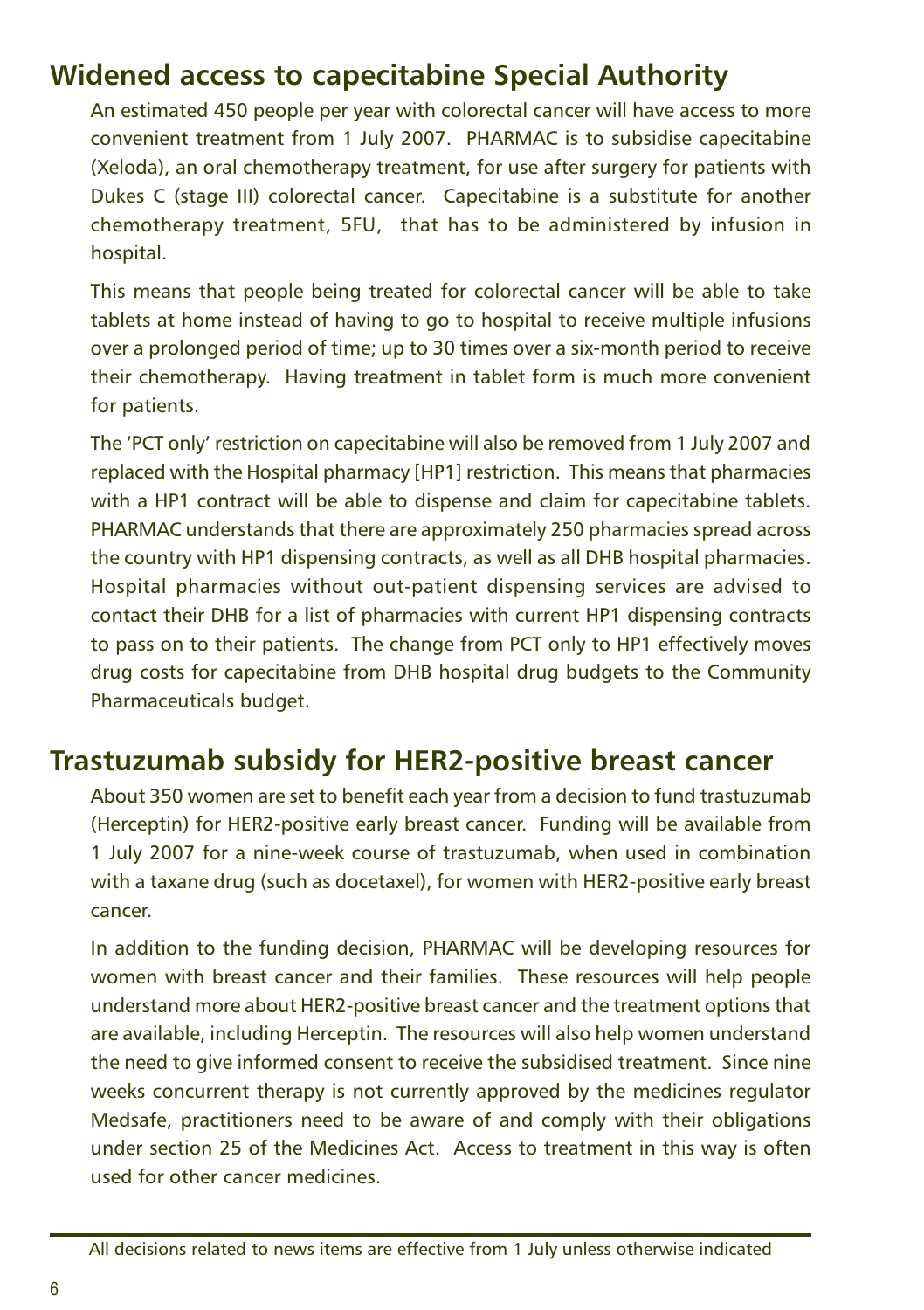## <span id="page-6-0"></span>**Widened access and price change for clopidogrel tablets**

The Special Authority criteria for clopidogrel tablets 75 mg will be amended from 1 July 2007. The amendments will widen access so that aspirin-naïve patients who experience an acute coronary event or have a revascularisation procedure qualify for a three month course of clopidogrel. There is also an addition of a number of renewal criteria as some patients currently can not be issued a renewal, even though they qualify under the Special Authority criteria. See page 20 for further details.

The price and subsidy decrease for Plavix tablets 75 mg also takes effect from 1 July 2007.

### **New immunosuppressant subsidised**

The immunosuppressant sirolimus (Rapamune tablets and oral liquid) will be subsidised on the Pharmaceutical Schedule from 1 July 2007. Sirolimus will be subsidised under Special Authority criteria for patients requiring rescue therapy following an organ transplant. Rescue therapy is defined in the Special Authority criteria. See page 19 for full details.

There is a small number of patients with subsidy approvals under the Hospital Exceptional Circumstances (HEC) and the Community Exceptional Circumstances (CEC) schemes. Prescribers with patients with HEC and CEC approvals are requested to apply for Special Authority approvals for their patients. HEC and CEC approvals for sirolimus will remain valid until their expiry.

## **Etanercept – amended Special Authority criteria**

The Special Authority criteria for etanercept (Enbrel) injection 25 mg will be amended from 1 July 2007 to provide subsidised access to patients with juvenile idiopathic arthritis regardless of age. Previously only patients less than 18 years of age at the commencement of treatment were eligible for subsidy.

The amendment will also allow all rheumatologists to apply for a Special Authority approval, in addition to the named specialists currently able to apply.

## **Tiotropium – subsidised for moderate COPD**

Patients with moderate COPD may be eligible for subsidy for tiotropium bromide (Spiriva) powder for inhalation. From 1 July 2007 the Special Authority criteria will be amended to allow use in patients with moderate COPD (FEV<sub>1</sub>  $<$  60% of predicted). Previously only patients with FEV $_1$  < 40% of predicted were eligible for subsidy. Minor amendments to the Special Authority form have also been made to make it easier to apply for Special Authority approvals for new patients.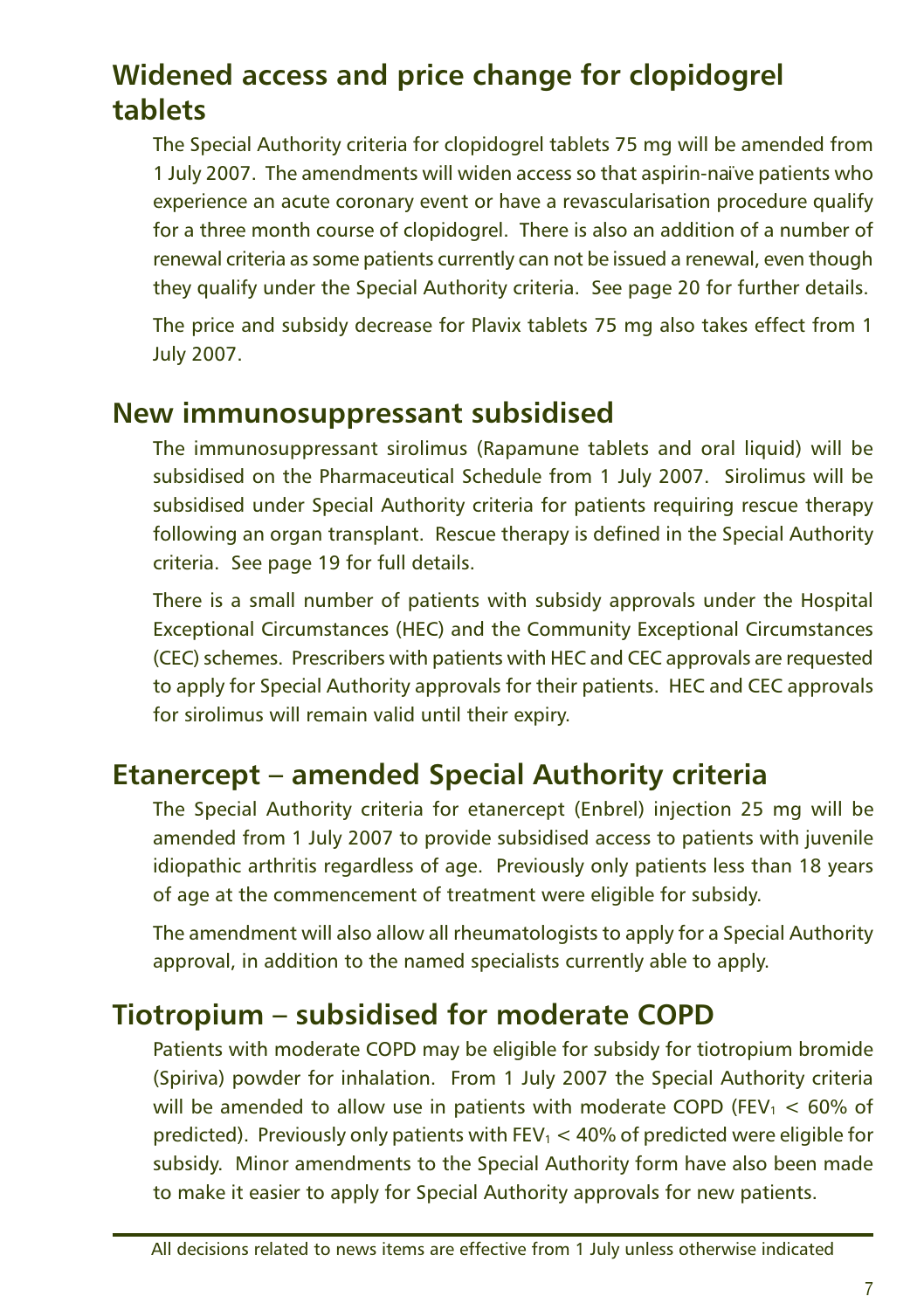## <span id="page-7-0"></span>**Lamictal – subsidised without Special Authority**

From 1 July 2007 the Lamictal brand of lamotrigine will be subsidised without Special Authority restriction. This means that all brands and strengths of lamotrigine will be subsidised without Special Authority. In addition to this change, several other changes to lamotrigine listings will take effect from 1 July 2007:

- the price and subsidy for Lamictal dispersible tablets 25 mg, 50 mg and 100 mg will be reduced.
- Lamictal dispersible tablets 2 mg will be subsidised.
- the presentation descriptions for the Arrow-Lamotrigine and Mogine brands of lamotrigine will be amended to bring descriptions of all brands of lamotrigine into line.

## **Bicillin LA availability**

Bicillin LA (benzathine benzylpenicillin) injection is now available, following approval by Medsafe. It comes as a 1.2 mega u per 2 ml injection, 10 pack, and the pack contains an injector and needles. Bicillin LA will be subsidised on prescription and PSO from 1 July 2007.

## **Plendil ER – price increase delayed**

AstraZeneca has notified PHARMAC that the proposed price increase for Plendil ER (felodipine) tablets 2.5 mg has now been delayed. This price increase was due to be implemented on 1 July 2007, but now may occur from September 2007.

## **Neo-B12 injection subsidised**

The registered brand of hydroxocobalamin injection 1 mg per ml, 1 ml, (Neo-B12) will be fully subsidised from July 2007. This is good news for patients, prescribers and pharmacists as the Neo-B12 brand is a registered medicine. The Goldshield brand, currently being supplied under Section 29 criteria, will be delisted from the Pharmaceutical Schedule in 6 months.

## **Isradapine – relisting**

A dihydropyridine calcium channel blocker (DHP CCB) is to be relisted on the Pharmaceutical Schedule from 1 July 2007. Dynacirc-SRO (isradapine) long-acting capsules 2.5 mg and 5 mg will be subsidised to provide clinicians with another DHP CCB treatment option.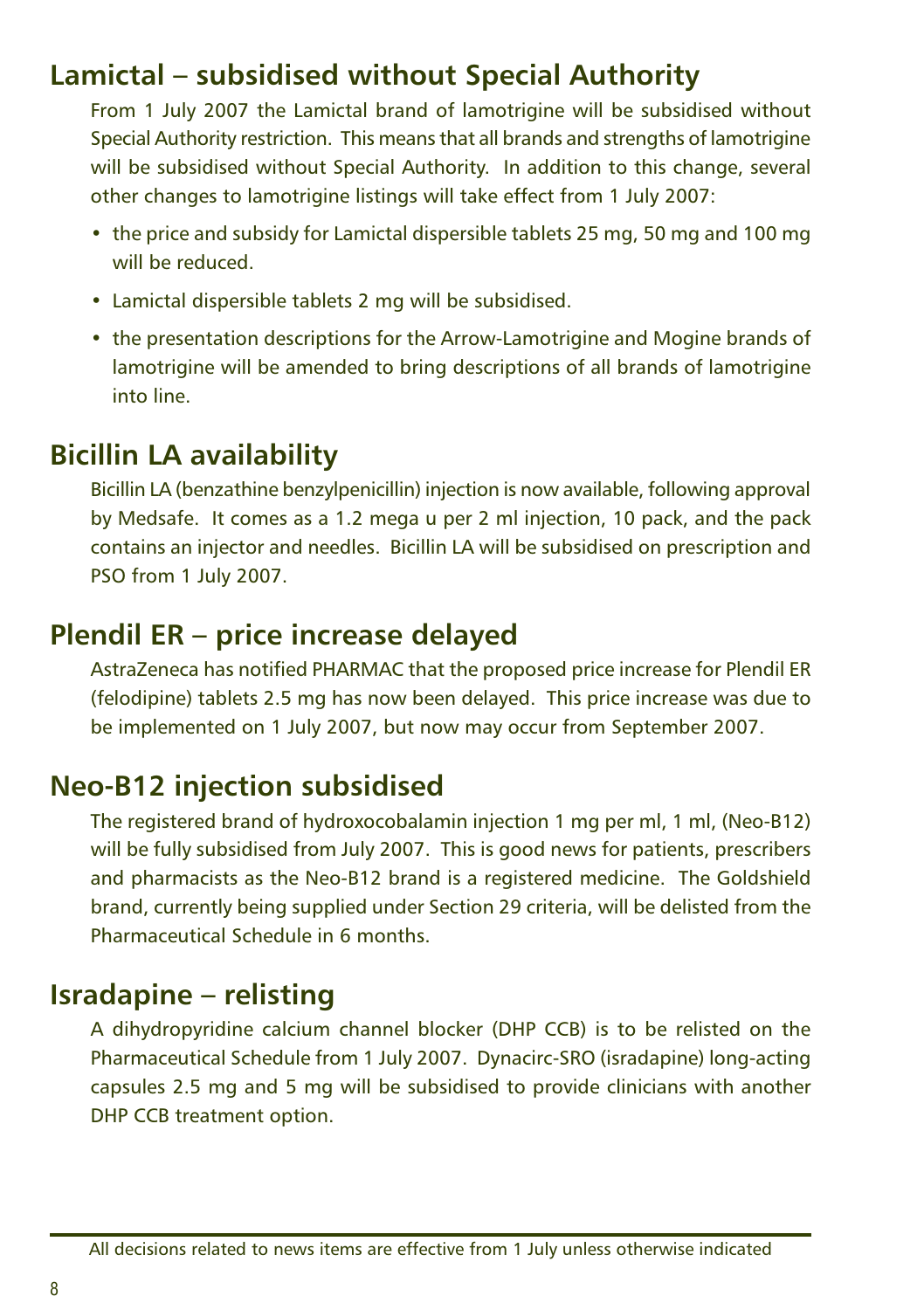## <span id="page-8-0"></span>**PHO prescription fee eligibility expands again**

Eligibility for low cost PHO enrolees is being expanded again from 1 July 2007 to include those aged 25 – 44 years. This will mean that a low cost PHO enrolee is a patient who is enrolled in any Primary Health Organisation and the prescription has been issued by a prescriber working for the eligible person's enrolling PHO (unless local arrangements are in place).

The maximum prescription fee of \$3 applies to prescriptions from an eligible patient's usual PHO doctor practice, if the medicine is fully subsidised. It does not include prescriptions issued by specialists, hospital outpatient clinics or other eligible prescribers.

| Age         | <b>PHO</b> | Care Plus or CSC | No PHO or card |
|-------------|------------|------------------|----------------|
| $0 - 5$     | Nil        | Nil              | Nil            |
| $6 - 18$    |            | \$3              | \$10           |
| 19 and over |            | \$3              | \$15           |

Maximum patient co-payments: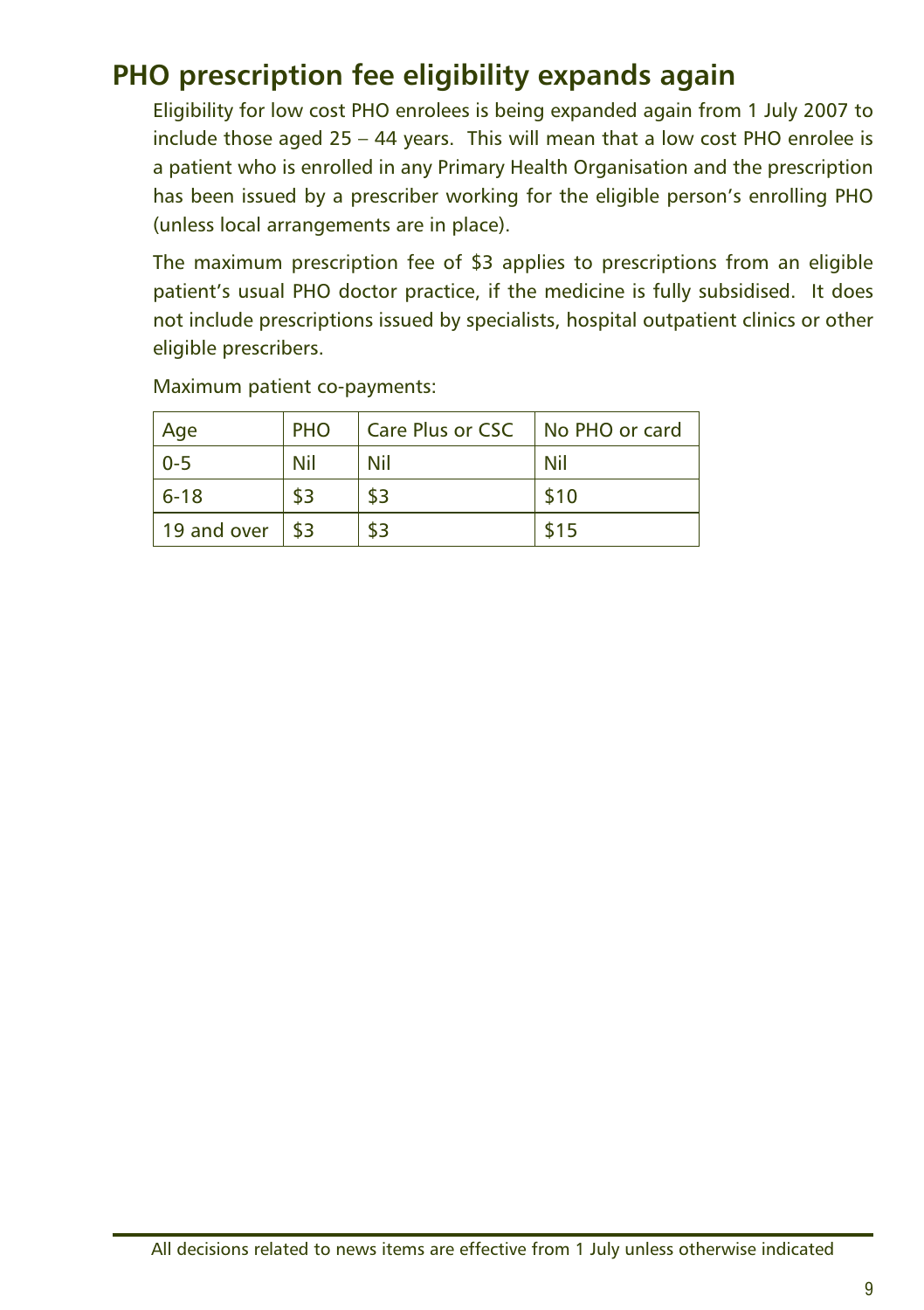## <span id="page-9-0"></span>**Tender News**

| <b>Presentation; Pack size</b><br><b>Chemical Name</b> |                    | <b>Sole Subsidised Supply</b><br>brand (and supplier) |  |
|--------------------------------------------------------|--------------------|-------------------------------------------------------|--|
| Roxithromycin                                          | Tab 150 mg; 50 tab | Arrow-Roxithromycin (Arrow)                           |  |
| Roxithromycin                                          | Tab 300 mg; 50 tab | Arrow-Roxithromycin (Arrow)                           |  |
| Promethazine hydrochloride                             | Tab 10 mg; 50 tab  | Allersoothe (AFT)                                     |  |
| Promethazine hydrochloride                             | Tab 25 mg; 50 tab  | Allersoothe (AFT)                                     |  |

Sole Subsidised Supply changes – effective 1 August 2007

### **Looking Forward**

*This section is designed to alert both pharmacists and prescribers to possible future changes. It may assist pharmacists to manage stock levels and keep prescribers up-to-date with proposals to change the Pharmaceutical Schedule.*

#### **Possible decisions for implementation 1 August 2007**

- Lopinavir with ritonavir (Kaletra) tab 250 mg, 200 mg lopinavir with 50 mg ritonavir – new listing under existing Special Authority criteria
- Amantadine hydrochloride cap 100 mg removal of Retail pharmacy – Specialist restriction
- Apomorphine hydrochloride inj 10 mg per ml, 1 ml removal of Hospital pharmacy [HP3] – Specialist restriction
- Clobazam tab 10 mg removal of Retail pharmacy Specialist restriction
- Entacapone tab 200 mg removal of Retail pharmacy Specialist restriction
- Selegiline hydrochloride tab 5 mg removal of Retail pharmacy Specialist restriction
- Gabapentin new Special Authority criteria not interchangeable with other **NAFDs**
- Neurontin (gabapentin) cap 100 mg, 300 mg, 400 mg and tab 600 mg price and subsidy decrease
- Vigabatrin new Special Authority criteria not interchangeable with other **NAFDS**
- Topiramate new Special Authority criteria not interchangeable with other **NAFDS**
- Ziprasidone (Zeldox) cap 20 mg, 40 mg, 60 mg and 80 mg new listing with endorsement criteria
- Exemestane (Aromasin) tab 25 mg new listing
- Lignocaine gel 2% with chlorhexidine 0.05% 10 ml syringes new listing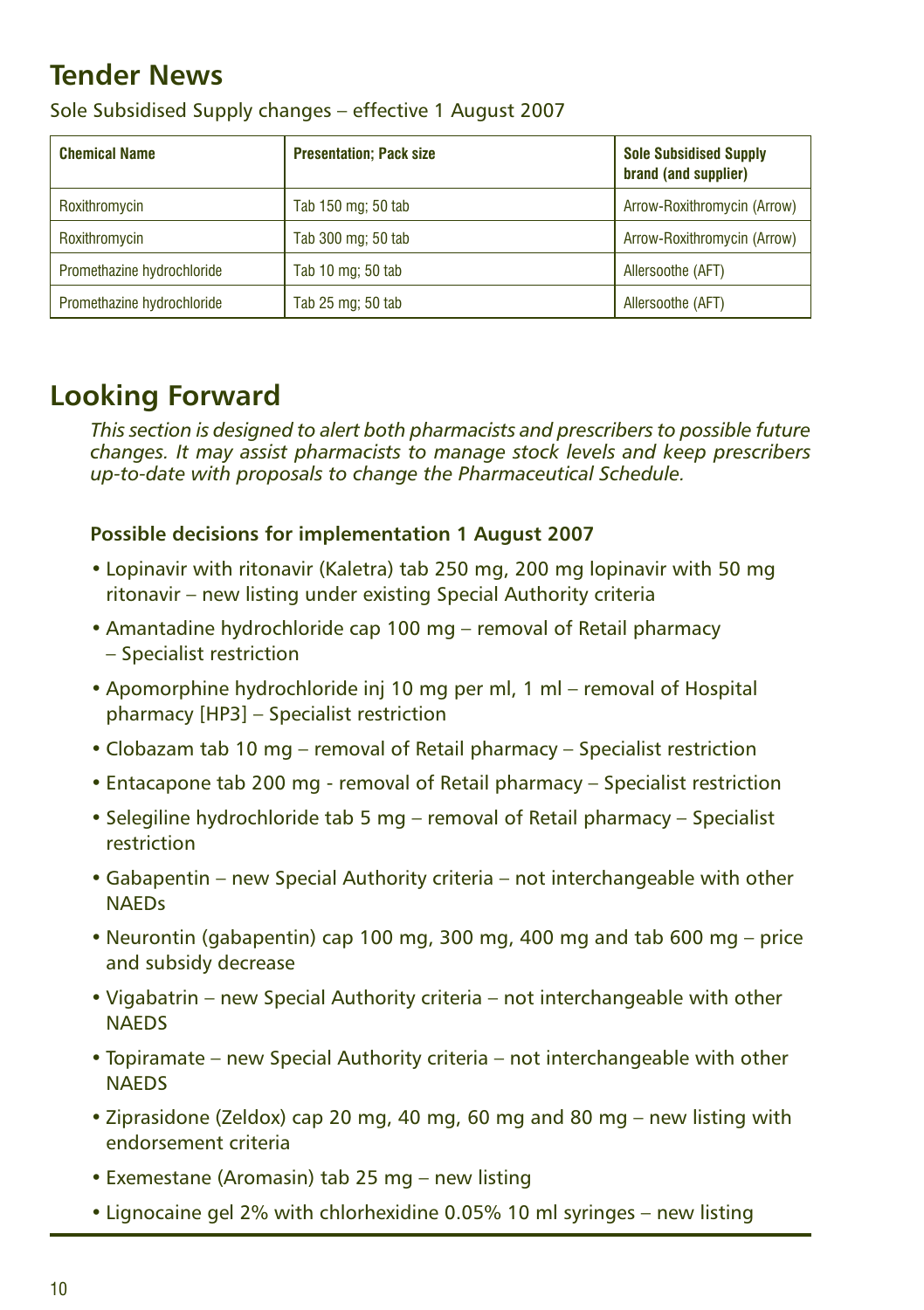<span id="page-10-0"></span>

| <b>Generic Name</b>           | <b>Presentation</b>                                                                                  | <b>Brand Name</b>                                                   | <b>Expiry Date*</b> |
|-------------------------------|------------------------------------------------------------------------------------------------------|---------------------------------------------------------------------|---------------------|
| Acetazolamide                 | Tab 250 mg                                                                                           | <b>Diamox</b>                                                       | 2008                |
| <b>Acipimox</b>               | Cap 250 mg                                                                                           | Olbetam                                                             | 2008                |
| Acitretin                     | Cap 10 mg & 25 mg                                                                                    | Neotigason                                                          | 2008                |
| <b>Allopurinol</b>            | Tab 100 mg & 300 mg                                                                                  | Progout                                                             | 2008                |
| Amitriptyline                 | Tab 10 mg, 25 mg & 50 mg                                                                             | Amitrip                                                             | 2008                |
| Amlodipine                    | Tab 5 mg & 10 mg                                                                                     | Calvasc                                                             | 2008                |
| Apomorphine hydrochloride     | Inj 10 mg per ml, 1 ml                                                                               | <b>Mayne</b>                                                        | 2009                |
| Amoxycillin                   | Grans for oral liq 125 mg per 5 ml<br>Grans for oral lig 250 mg per 5 ml<br>lnj 250 mg, 500 mg & 1 g | Ranbaxy Amoxicillin<br><b>Ranbaxy Amoxicillin</b><br><b>Ibiamox</b> | 2009<br>2008        |
| Applicator                    | <b>Device</b>                                                                                        | Ortho                                                               | 2008                |
| Aqueous cream                 | Cream                                                                                                | <b>Multichem</b>                                                    | 2008                |
| Ascorbic acid                 | <b>Tab 100 mg</b>                                                                                    | Apo-Ascorbic Acid                                                   | 2009                |
| Atenolol                      | Tab 50 mg & 100 mg                                                                                   | Loten                                                               | 2009                |
| Atropine sulphate             | Inj 600 $\mu$ g, 1 ml<br>Inj 1200 $\mu$ g, 1 ml<br>Eye drops 1%                                      | AstraZeneca<br>AstraZeneca<br>Atropt                                | 2009<br>2008        |
| Beclomethasone dipropionate   | Metered aqueous nasal spray 50 $\mu$ g<br>Metered aqueous nasal spray 100 $\mu$ q                    | Alanase<br><b>Alanase</b>                                           | 2009                |
| Betamethasone valerate        | Scalp app 0.1%<br>Crm 0.1%<br>Oint 0.1%                                                              | <b>Beta Scalp</b><br><b>Beta Cream</b><br><b>Beta Ointment</b>      | 2009<br>2008        |
| <b>Bezafibrate</b>            | Tab 200 mg                                                                                           | <b>Fibalip</b>                                                      | 2008                |
| <b>Bromocriptine mesylate</b> | Tab 2.5 mg & 10 mg                                                                                   | Alpha-Bromocriptine                                                 | 2008                |
| Calamine                      | <b>Lotion BP</b><br>Crm, aqueous, BP                                                                 | <b>ABM</b><br><b>ABM</b>                                            | 2009                |
| Calcitriol                    | Cap 0.25 $\mu$ g & 0.5 $\mu$ g                                                                       | <b>Calcitriol-AFT</b>                                               | 2009                |
| Calcium carbonate             | Tab dispersible 2.5 q<br>Tab 1.25 g<br>Tab 1.5 g                                                     | Calci-Tab Effervescent<br>Calci-Tab 500<br>Calci-Tab 600            | 2008                |
| <b>Calcium folinate</b>       | Inj 50 mg                                                                                            | <b>Calcium Folinate Ebewe</b>                                       | 2008                |
| Cefazolin sodium              | Inj 500 mg 8.1 g                                                                                     | m-Cefazolin                                                         | 2008                |
| Ceftriaxone sodium            | Inj 500 mg & 1 g                                                                                     | <b>AFT</b>                                                          | 2008                |
| Cetirizine hydrochloride      | Oral lig 1 mg per ml<br>Tab 10 mg                                                                    | <b>Allerid C</b><br>Razene                                          | 2008                |
| Chloramphenicol               | Eye drops 0.5%<br>Eye oint 1%                                                                        | <b>Chlorsig</b><br><b>Chlorsig</b>                                  | 2009                |
| Chlorhexidine gluconate       | Handrub 1% with ethanol 70%<br>Mouthwash 0.2%<br>Soln 4%                                             | <b>Orion</b><br><b>Orion</b><br><b>Orion</b>                        | 2009<br>2008        |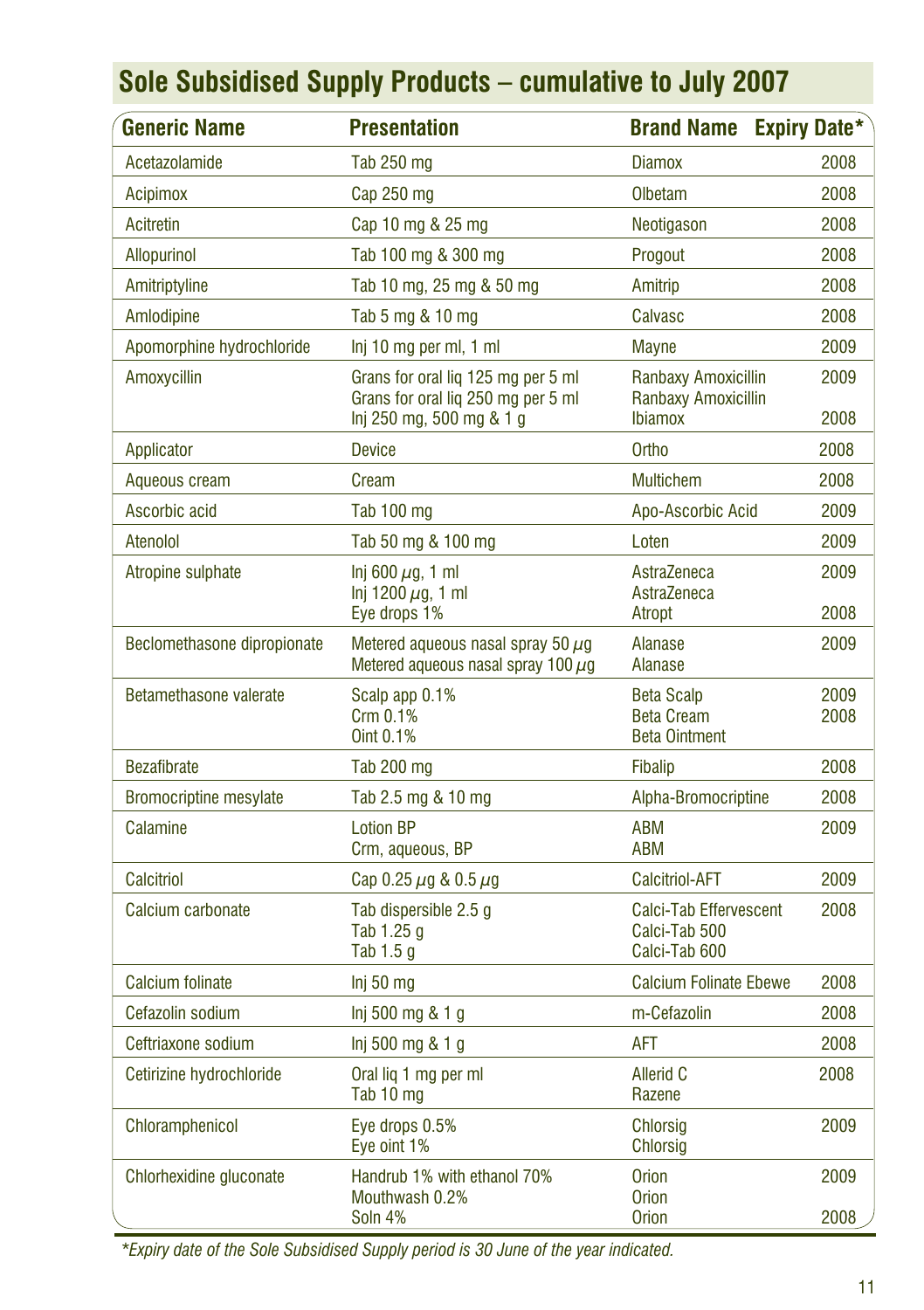| <b>Generic Name</b>                                   | <b>Presentation</b>                                                                                                                          | <b>Brand Name</b>                                    | <b>Expiry Date*</b> |
|-------------------------------------------------------|----------------------------------------------------------------------------------------------------------------------------------------------|------------------------------------------------------|---------------------|
| <b>Chlorthalidone</b>                                 | Tab 25 mg                                                                                                                                    | <b>Hygroton</b>                                      | 2009                |
| Ciprofloxacin                                         | Tab 250 mg, 500 mg & 750 mg                                                                                                                  | <b>Cipflox</b>                                       | 2008                |
| Clindamycin                                           | Cap hydrochloride 150 mg<br>Inj phosphate 150 mg per ml, 4 ml                                                                                | Dalacin C                                            | 2008                |
| Clobetasol propionate                                 | Crm 0.05%<br>Scalp app 0.05%<br>Oint 0.05%                                                                                                   | Dermol<br><b>Dermol</b><br>Dermol                    | 2009<br>2008        |
| Clonazepam                                            | Tab 500 $\mu$ g & 2 mg                                                                                                                       | Paxam                                                | 2008                |
| Clonidine                                             | TDDS 2.5 mg, 100 $\mu$ g per day<br>TDDS 5 mg, 200 $\mu$ g per day<br>TDDS 7.5 mg, 300 $\mu$ g per day                                       | Catapres-TTS-1<br>Catapres-TTS-2<br>Catapres-TTS-3   | 2008                |
| Clonidine hydrochloride                               | Tab 25 $\mu$ g<br>Tab 150 $\mu$ g<br>Inj 150 $\mu$ g per ml, 1 ml                                                                            | <b>Dixarit</b><br><b>Catapres</b><br><b>Catapres</b> | 2008                |
| Clotrimazole                                          | <b>Crm 1%</b>                                                                                                                                | Clomazol                                             | 2008                |
| Co-trimoxazole                                        | Oral lig sugar-free trimethoprim 40<br>mg and sulphamethoxazole 200 mg<br>per 5 ml<br>Tab trimethoprim 80 mg and<br>sulphamethoxazole 400 mg | <b>Trisul</b>                                        | 2008                |
| Cyclizine hydrochloride                               | Tab 50 mg                                                                                                                                    | <b>Nausicalm</b>                                     | 2009                |
| <b>Cyclizine lactate</b>                              | Inj 50 mg per ml, 1 ml                                                                                                                       | Valoid (AFT)                                         | 2008                |
| Cyproterone acetate                                   | Tab 50 mg                                                                                                                                    | <b>Siterone</b>                                      | 2009                |
| Dantrolene sodium                                     | Cap 25 mg & 50 mg                                                                                                                            | <b>Dantrium</b>                                      | 2009                |
| <b>Desmopressin</b>                                   | Nasal spray 10 $\mu$ g per dose                                                                                                              | Desmopressin-PH&T                                    | 2008                |
| Dexamethasone sodium<br>phosphate                     | Inj 4 mg per ml, 1 ml<br>Inj 4 mg per ml, 2 ml                                                                                               | <b>Mayne</b>                                         | 2009                |
| Diaphragm                                             | Range of sizes                                                                                                                               | Ortho All-flex &<br><b>Ortho Coil</b>                | 2008                |
| Dicloflenac sodium                                    | Tab EC 25 mg & 50 mg<br>Tab long-acting 75 mg & 100 mg                                                                                       | Apo-Diclo<br>Apo-Diclo SR                            | 2009                |
| Didanosine (DDI)                                      | Cap 125 mg, 200 mg, 250 mg &<br>400 mg                                                                                                       | <b>Videx EC</b>                                      | 2009                |
| Dihydrocodeine tartrate                               | Tab long-acting 60 mg                                                                                                                        | <b>DHC Continus</b>                                  | 2008                |
| Diphenoxylate hydrochloride<br>with atropine sulphate | Tab 2.5 mg with atropine sulphate<br>$25 \mu g$                                                                                              | <b>Diastop</b>                                       | 2008                |
| Dipyridamole                                          | Tab long-acting 150 mg                                                                                                                       | <b>Pytazen SR</b>                                    | 2008                |
| Docusate sodium                                       | Tab 50 mg & 120 mg                                                                                                                           | Coloxyl                                              | 2008                |
| <b>Emulsifying ointment BP</b>                        | <b>Ointment</b>                                                                                                                              | <b>AFT</b>                                           | 2008                |
| Enalapril                                             | Tab 5 mg, 10 mg & 20 mg                                                                                                                      | m-Enalapril                                          | 2009                |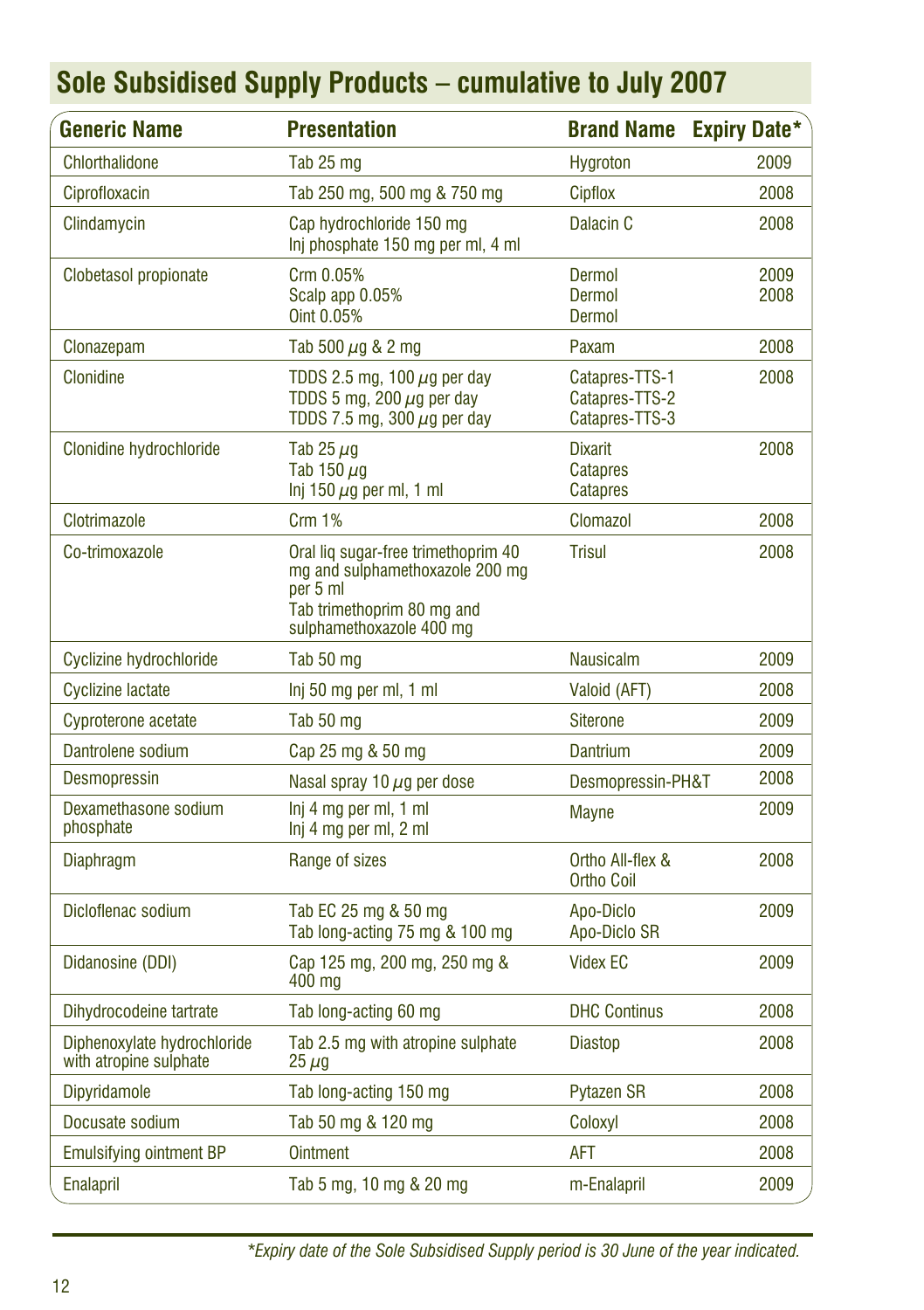| <b>Generic Name</b>                             | <b>Presentation</b>                                                                             | <b>Brand Name</b>                            | <b>Expiry Date*</b> |
|-------------------------------------------------|-------------------------------------------------------------------------------------------------|----------------------------------------------|---------------------|
| Ergometrine maleate                             | Inj 500 $\mu$ g per ml, 1 ml                                                                    | <b>Mayne</b>                                 | 2009                |
| Ergotamine tartrate with<br>caffeine            | Tab 1 mg with caffeine 100 mg                                                                   | Cafergot                                     | 2009                |
| Erythromycin ethyl succinate                    | Grans for oral lig 200 mg per 5 ml<br>Grans for oral lig 400 mg per 5 ml                        | E-Mycin<br>E-Mycin                           | 2008                |
| Ethambutol hydrochloride                        | Tab 400 mg                                                                                      | <b>Myambutol</b>                             | 2008                |
| Ethinyloestradiol                               | Tab 10 $\mu$ q                                                                                  | <b>New Zealand Medical</b><br>and Scientific | 2009                |
| Ethinvloestradiol with<br>norethisterone        | Tab 35 $\mu$ g with norethisterone 500 $\mu$ g<br>and 7 inert tab                               | <b>Norimin</b>                               | 2008                |
| <b>Etoposide</b>                                | Cap 50 mg & 100 mg                                                                              | <b>Vepesid</b>                               | 2009                |
| <b>Flucloxacillin sodium</b>                    | Cap 250 mg & 500 mg<br>Grans for oral liq 125 mg per 5 ml<br>Grans for oral liq 250 mg per 5 ml | <b>Staphlex</b><br><b>AFT</b><br><b>AFT</b>  | 2009                |
| <b>Fluconazole</b>                              | Cap 50 mg, 150 mg & 200 mg                                                                      | Pacific                                      | 2008                |
| Fluorometholone                                 | Eye drops 0.1%                                                                                  | <b>Flucon</b>                                | 2009                |
| <b>Fluphenazine decanoate</b>                   | Inj 12.5 mg per 0.5 ml, 0.5 ml<br>Inj 25 mg per ml, 1 ml<br>Inj 100 mg per ml, 1 ml             | Modecate<br>Modecate<br>Modecate             | 2008                |
| <b>Folic Acid</b>                               | Tab 0.8 mg & 5 mg                                                                               | Apo-Folic Acid                               | 2009                |
| Gentamicin sulphate                             | Inj 40 mg per ml, 2 ml                                                                          | <b>Pfizer</b>                                | 2009                |
| Gliclazide                                      | Tab 80 mg                                                                                       | Apo-Gliclazide                               | 2008                |
| Glipizide                                       | Tab 5 mg                                                                                        | <b>Minidiab</b>                              | 2008                |
| <b>Haloperidol</b>                              | Inj 5 mg per ml, 1 ml                                                                           | Serenace                                     | 2009                |
| Haloperidol decanoate                           | Inj 50 mg per ml, 1 ml<br>Inj 100 mg per ml, 1 ml                                               | Haldol<br><b>Haldol Concentrate</b>          | 2008                |
| <b>Heparinised saline</b>                       | Inj 10 iu per ml, 5 ml                                                                          | AstraZeneca                                  | 2009                |
| Hydrocortisone                                  | Tab 5 mg & 20 mg<br>Powder 25 g                                                                 | <b>Douglas</b><br>m-Hydrocortisone           | 2009<br>2008        |
| <b>Hydrocortisone acetate</b>                   | Rectal foam 10%, CFC-Free                                                                       | Colifoam                                     | 2009                |
| Hydrocortisone with wool fat<br>and mineral oil | Lotn 1% with wool fat hydrous 3%<br>and mineral oil                                             | DP Lotn HC                                   | 2008                |
| <b>Hyoscine N-butylbromide</b>                  | Inj 20 mg                                                                                       | <b>Buscopan</b>                              | 2008                |
| Hypromellose                                    | Eye drops 0.3%<br>Eye drops 0.5%                                                                | Polv-Tears<br><b>Methopt</b>                 | 2008                |
| <b>Ibuprofen</b>                                | Tab 200 mg                                                                                      | I-Profen                                     | 2008                |
| Imipramine hydrochloride                        | Tab 10 mg & 25 mg                                                                               | <b>Tofranil</b>                              | 2009                |
| Indapamide                                      | Tab $2.5$ mg                                                                                    | Napamide                                     | 2009                |
| Indomethacin                                    | Cap 25 mg & 50 mg                                                                               | Rheumacin                                    | 2008                |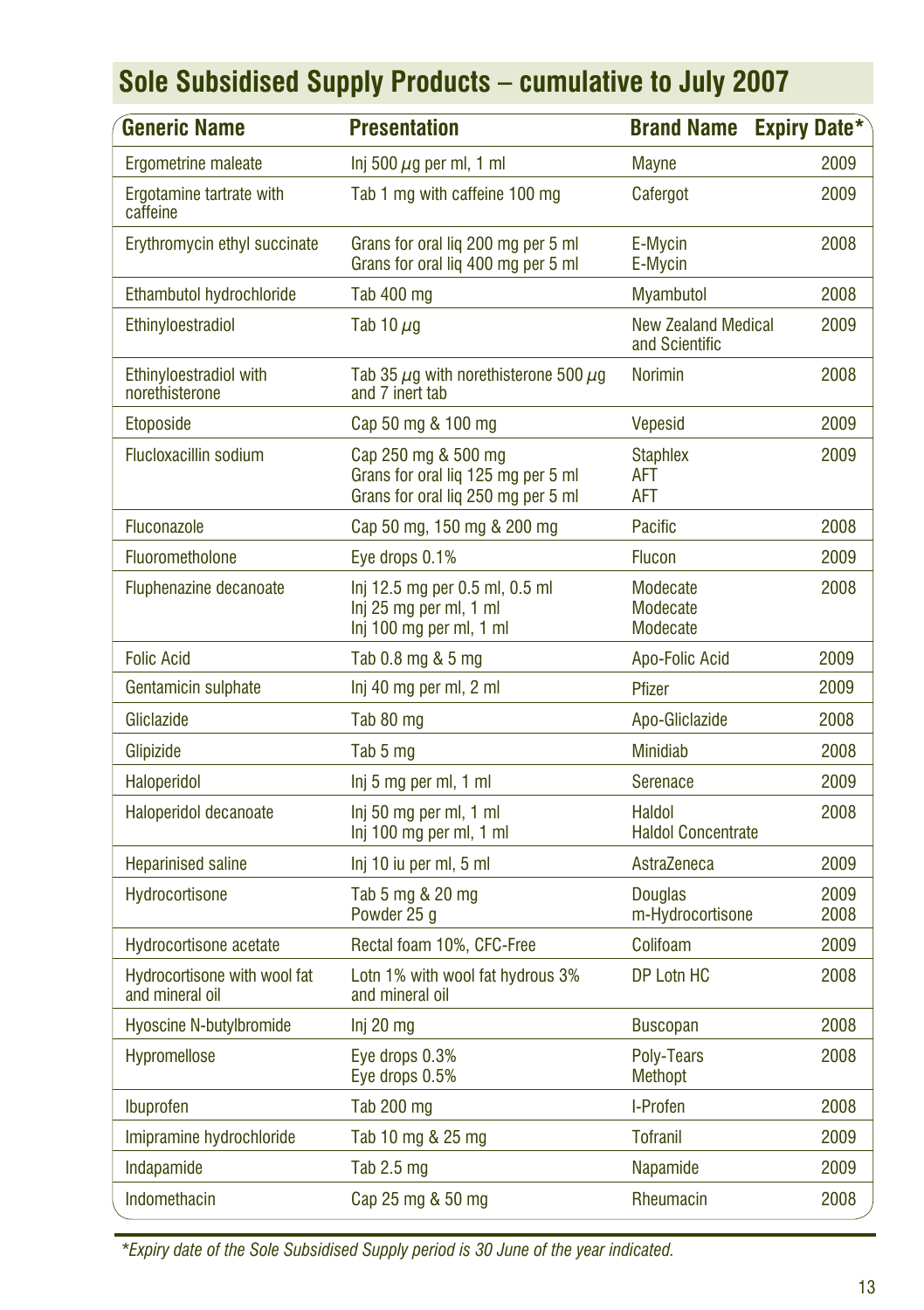| <b>Generic Name</b>                           | <b>Presentation</b>                                                                                                                                                                                                   | <b>Brand Name</b>                                                                                          | <b>Expiry Date*</b> |
|-----------------------------------------------|-----------------------------------------------------------------------------------------------------------------------------------------------------------------------------------------------------------------------|------------------------------------------------------------------------------------------------------------|---------------------|
| Ipratropium bromide                           | Aerosol inhaler, $20 \mu q$ per dose<br><b>CFC-free</b>                                                                                                                                                               | Atrovent                                                                                                   | 2008                |
| Isosorbide mononitrate                        | Tab long-acting 60 mg                                                                                                                                                                                                 | <b>Duride</b>                                                                                              | 2009                |
| <b>Isotretinoin</b>                           | Cap 10 mg<br>Cap 20 mg                                                                                                                                                                                                | <b>Isotane 10</b><br><b>Isotane 20</b>                                                                     | 2009                |
| Ketoconazole                                  | Shampoo 2%                                                                                                                                                                                                            | Ketopine                                                                                                   | 2008                |
| Levodopa with benserazide                     | Cap 50 mg with benserazide 12.5 mg<br>Tab dispersible 50 mg with<br>benserazide 12.5 mg<br>Cap 100 mg with benserazide 25 mg<br>Cap long-acting 100 mg with<br>benserazide 25 mg<br>Cap 200 mg with benserazide 50 mg | Madopar 62.5<br><b>Madopar Dispersible</b><br>Madopar 125<br><b>Madopar HBS</b><br>Madopar 250             | 2009                |
| Lorazepam                                     | Tab 1 mg & 2.5 mg                                                                                                                                                                                                     | Ativan                                                                                                     | 2009                |
| Magnesium sulphate                            | Inj 49.3%                                                                                                                                                                                                             | <b>Mayne</b>                                                                                               | 2009                |
| Maprotiline hydrochloride                     | Tab 25 mg & 75 mg                                                                                                                                                                                                     | Ludiomil                                                                                                   | 2009                |
| <b>Mesalazine</b>                             | Enema 1 g per 100 ml                                                                                                                                                                                                  | Pentasa                                                                                                    | 2009                |
| Methadone hydrochloride                       | Powder 1 g                                                                                                                                                                                                            | <b>AFT</b>                                                                                                 | 2009                |
| Methotrexate                                  | Tab 2.5 mg & 10 mg<br>Inj 100 mg per ml, 5 ml<br>Inj 100 mg per ml, 10 ml<br>Inj 100 mg per ml, 50 ml                                                                                                                 | <b>Methoblastin</b><br><b>Methotrexate Ebewe</b><br><b>Methotrexate Ebewe</b><br><b>Methotrexate Ebewe</b> | 2009<br>2008        |
| Methyldopa                                    | Tab 125 mg, 250 mg & 500 mg                                                                                                                                                                                           | Prodopa                                                                                                    | 2008                |
| Methylphenidate hydrochloride                 | Tab long-acting 20 mg<br>Tab 5 mg & 20 mg<br>Tab 10 mg                                                                                                                                                                | <b>Rubifen SR</b><br><b>Rubifen</b><br><b>Rubifen</b>                                                      | 2009                |
| Methylprednisolone                            | Tab 4 mg & 100 mg                                                                                                                                                                                                     | Medrol                                                                                                     | 2009                |
| Methylprednisolone aceponate                  | Crm $0.1\%$ and oint $0.1\%$                                                                                                                                                                                          | Advantan                                                                                                   | 2009                |
| Methylprednisolone acetate                    | Inj 40 mg per ml, 1 ml                                                                                                                                                                                                | Depo-Medrol                                                                                                | 2008                |
| Methylprednisolone acetate<br>with lignocaine | Inj 40 mg per ml with lignocaine 1 ml                                                                                                                                                                                 | Depo-Medrol with<br>Lidocaine                                                                              | 2008                |
| Methylprednisolone sodium<br>succinate        | Inj 40 mg per ml, 1 ml<br>$Inj$ 62.5 mg per ml, 1 ml<br>Inj 500 mg & 1 g                                                                                                                                              | Solu-Medrol<br>Solu-Medrol<br>Solu-Medrol                                                                  | 2009                |
| Metoclopramide hydrochloride                  | Inj 5 mg per ml, 2 ml                                                                                                                                                                                                 | Pfizer                                                                                                     | 2008                |
| Metoprolol tartrate                           | Tab long-acting 200 mg                                                                                                                                                                                                | Slow-Lopressor                                                                                             | 2009                |
| <b>Metyrapone</b>                             | Cap 250 mg                                                                                                                                                                                                            | <b>Metopirone</b>                                                                                          | 2009                |
| Mexiletine hydrochloride                      | Cap 50 mg & 200 mg                                                                                                                                                                                                    | <b>Mexitil</b>                                                                                             | 2008                |
| Miconazole nitrate                            | <b>Crm 2%</b>                                                                                                                                                                                                         | <b>Multichem</b>                                                                                           | 2008                |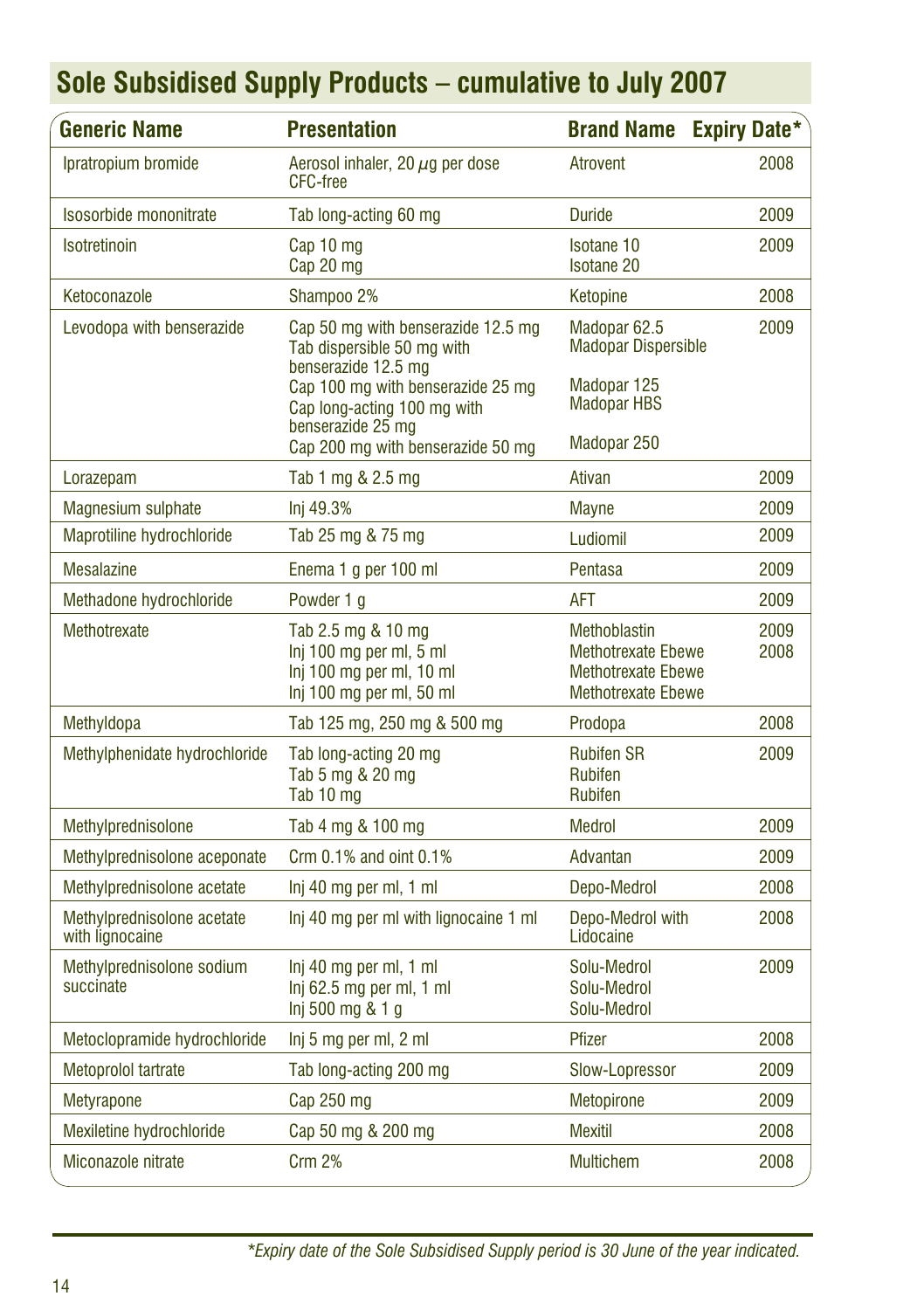| <b>Generic Name</b>       | <b>Presentation</b>                                                                                                                                  | <b>Brand Name</b>                                                        | <b>Expiry Date*</b> |
|---------------------------|------------------------------------------------------------------------------------------------------------------------------------------------------|--------------------------------------------------------------------------|---------------------|
| <b>Midodrine</b>          | Tab 2.5 mg & 5 mg                                                                                                                                    | Gutron                                                                   | 2009                |
| <b>Misoprostol</b>        | Tab 200 $\mu$ g                                                                                                                                      | Cytotec                                                                  | 2009                |
| Moclobemide               | Tab 150 mg & 300 mg                                                                                                                                  | Apo-Moclobemide                                                          | 2009                |
| Morphine hydrochloride    | Oral lig 1 mg per ml<br>Oral lig 2 mg per ml<br>Oral lig 5 mg per ml<br>Oral lig 10 mg per ml                                                        | RA-Morph<br><b>RA-Morph</b><br><b>RA-Morph</b><br><b>RA-Morph</b>        | 2009                |
| Morphine sulphate         | Inj 5 mg per ml, 1 ml<br>Inj 15 mg per ml, 1 ml<br>Cap long-acting 10 mg, 30 mg, 60<br>mg, 100 mg & 200 mg<br>Tab immediate release 10 mg & 20<br>mg | <b>Mayne</b><br><b>Mayne</b><br>m-Eslon<br>Sevredol                      | 2009                |
| <b>Morphine tartrate</b>  | lnj 80 mg per ml, 1.5 ml & 5 ml                                                                                                                      | <b>Mayne</b>                                                             | 2009                |
| Naphazoline hydrochloride | Eye drops 0.1%                                                                                                                                       | <b>Naphcon Forte</b>                                                     | 2008                |
| Naproxen                  | Tab 250 mg<br>Tab 500 mg<br>Tab long-acting 750 mg<br>Tab long-acting 1000 mg                                                                        | Noflam 250<br>Noflam 500<br>Naprosyn SR 750<br>Naprosyn SR 1000          | 2009<br>2008        |
| <b>Nevirapine</b>         | Oral suspension 10 mg per ml                                                                                                                         | <b>Viramune Suspension</b>                                               | 2009                |
| Nicotinic acid            | Tab 50 mg & 500 mg                                                                                                                                   | Apo-Nicotinic Acid                                                       | 2009                |
| Nifedipine                | Tab long-acting 20 mg                                                                                                                                | <b>Nyefax Retard</b>                                                     | 2009                |
| Nonoxynol-9               | Jelly 2%                                                                                                                                             | Gynol II                                                                 | 2008                |
| Norethisterone            | Tab $350 \mu q$<br>Tab 5 mg                                                                                                                          | Noriday 28<br>Primolut-N                                                 | 2009<br>2008        |
| Norfloxacin               | Tab 400 mg                                                                                                                                           | Arrow-Norfloxacin                                                        | 2008                |
| Nortriptyline             | Tab 10 mg & 25 mg                                                                                                                                    | <b>Norpress</b>                                                          | 2008                |
| <b>Nystatin</b>           | Vaginal crm 100,000 u per 5 g with<br>applicators                                                                                                    | <b>Nilstat</b>                                                           | 2009                |
|                           | Oral lig 100,000 u per ml                                                                                                                            | <b>Nilstat</b>                                                           | 2008                |
| <b>Oxytocin</b>           | Inj 5 iu per ml, 1 ml<br>Inj 10 iu per ml, 1 ml<br>Inj 5 iu with ergometrine maleate 500<br>$\mu$ g per ml, 1 ml                                     | Syntocinon<br>Syntocinon<br>Syntometrine                                 | 2009                |
| Pamidronate disodium      | Inj 3 mg per ml, 5 ml<br>Inj 3 mg per ml, 10 ml<br>Inj 6 mg per ml, 10 ml                                                                            | Pamisol<br><b>Pamisol</b><br><b>Pamisol</b>                              | 2008                |
| Paracetamol               | Tab 500 mg<br>Suppos 125 mg & 250 mg<br>Oral lig 120 mg per 5 ml<br>Oral liq 250 mg per 5 ml                                                         | Panadol<br>Panadol<br><b>Junior Parapaed</b><br><b>Six Plus Parapaed</b> | 2008                |
| Paracetamol with codeine  | Tab 500 mg with 8 mg codeine                                                                                                                         | Codalgin                                                                 | 2008                |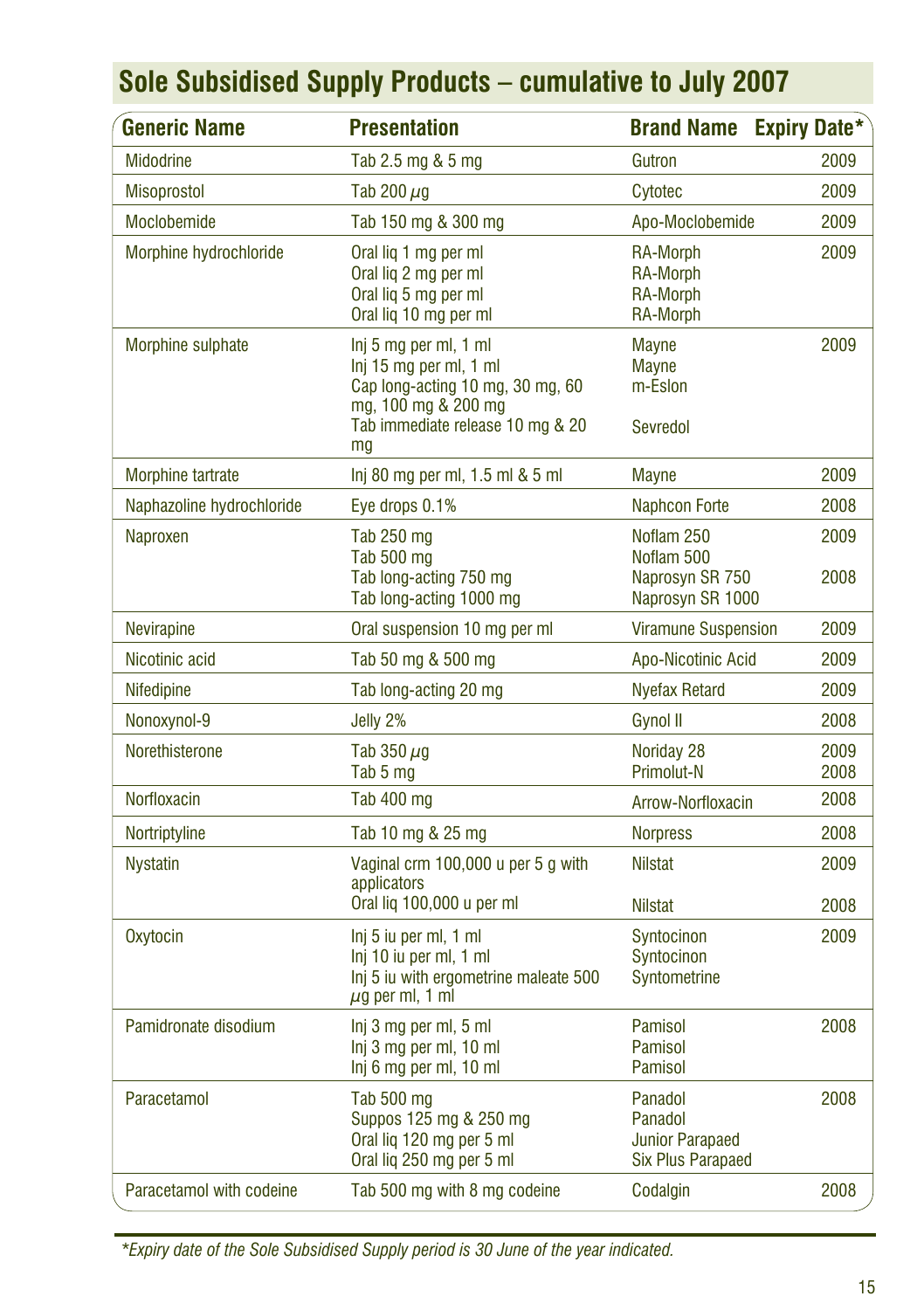| <b>Generic Name</b>                                                  | <b>Presentation</b>                                                                                                                    | <b>Brand Name</b>                    | <b>Expiry Date*</b> |
|----------------------------------------------------------------------|----------------------------------------------------------------------------------------------------------------------------------------|--------------------------------------|---------------------|
| Pergolide                                                            | Tab 0.25 mg & 1 mg                                                                                                                     | Permax                               | 2008                |
| Perhexiline maleate                                                  | <b>Tab 100 mg</b>                                                                                                                      | Pexsig                               | 2009                |
| Pilocarpine                                                          | Eye drops 0.5%, 1%, 2%, 3%, 4% & 6%                                                                                                    | Pilopt                               | 2008                |
| Poloxamer                                                            | Oral drops 10%                                                                                                                         | Coloxyl                              | 2008                |
| Potassium chloride                                                   | Tab long-acting 600 mg<br>Inj 75 mg per ml, 10 ml<br>Inj 150 mg per ml, 10 ml                                                          | Span-K<br>AstraZeneca<br>AstraZeneca | 2009<br>2008        |
| Prednisone                                                           | Tab 1 mg, 2.5 mg, 5 mg & 20 mg                                                                                                         | Apo-Prednisone                       | 2008                |
| Pregnancy tests - HCG urine                                          | Cassette                                                                                                                               | <b>MDS Quick Card</b>                | 2009                |
| Procaine penicillin                                                  | Inj 1.5 mega u                                                                                                                         | <b>Cilicaine</b>                     | 2008                |
| Pyridoxine hydrochloride                                             | Tab 50 mg                                                                                                                              | Apo-Pyridoxine                       | 2009                |
| Quinapril                                                            | Tab 5 mg, 10 mg & 20 mg                                                                                                                | Accupril                             | 2008                |
| <b>Quinapril with</b>                                                | Tab 10 mg with hydrochlorothiazide                                                                                                     | Accuretic 10                         | 2008                |
| hydrochlorothiazide                                                  | $12.5 \text{ ma}$<br>Tab 20 mg with hydrochlorothiazide<br>12.5 <sub>mg</sub>                                                          | Accuretic 20                         |                     |
| <b>Quinine sulphate</b>                                              | Tab 200 mg<br>Tab 300 mg                                                                                                               | Q 200<br>Q 300                       | 2009                |
| Ranitidine hydrochloride                                             | Tab 150 mg & 300 mg                                                                                                                    | <b>Arrow Ranitidine</b>              | 2008                |
| Salbutamol with ipratropium<br>bromide                               | Nebuliser soln, 2.5 mg with<br>ipratropium bromide 0.5 mg                                                                              | <b>Duolin</b>                        | 2009                |
| Selegiline hydrochloride                                             | Tab 5 mg                                                                                                                               | Apo-Selegiline                       | 2009                |
| Sodium chloride                                                      | Inj 0.9%, 5 ml & 10 ml                                                                                                                 | AstraZeneca                          | 2009                |
| Sodium cromoglycate                                                  | Nasal spray 4%<br>Eye drops 2%                                                                                                         | Rex<br><b>Cromolux</b>               | 2009<br>2008        |
| Sulphasalazine                                                       | Tab 500 mg<br>Tab EC 500 mg                                                                                                            | Salazopyrin<br>Salazopyrin EN        | 2009                |
| Tar with triethanolamine lauryl<br>sulphate and fluorescein          | Soln 2.3% with triethanolamine lauryl<br>sulphate and fluorescein sodium                                                               | Pinetarsol                           | 2008                |
| Temazepam                                                            | Tab 10 mg                                                                                                                              | <b>Normison</b>                      | 2008                |
| <b>Terbinafine</b>                                                   | Tab 250 mg                                                                                                                             | Apo-Terbinafine                      | 2008                |
| <b>Timolol maleate</b>                                               | Tab 10 mg                                                                                                                              | Apo-Timol                            | 2009                |
| Thiamine hydrochloride                                               | Tab 50 mg                                                                                                                              | Apo-Thiamine                         | 2009                |
| Triamcinolone acetonide                                              | Crm & Oint 0.02%<br>Dental Paste USP 0.1%                                                                                              | Aristocort<br><b>Oracort</b>         | 2008                |
| Triamcinolone acetonide<br>with gramicidin, neomycin<br>and nystatin | Ear drops 1 mg with nystatin 100,000<br>u, neomycin sulphate 2.5 mg and<br>gramicidin 250 mcg per g<br>Oint 1 mg with nystatin 100,000 | Kenacomb<br>Kenacomb                 | 2009                |
|                                                                      | u, neomycin sulphate 2.5 mg and<br>gramicidin 250 $\mu$ g per g                                                                        |                                      | 2008                |

*\*Expiry date of the Sole Subsidised Supply period is 30 June of the year indicated.*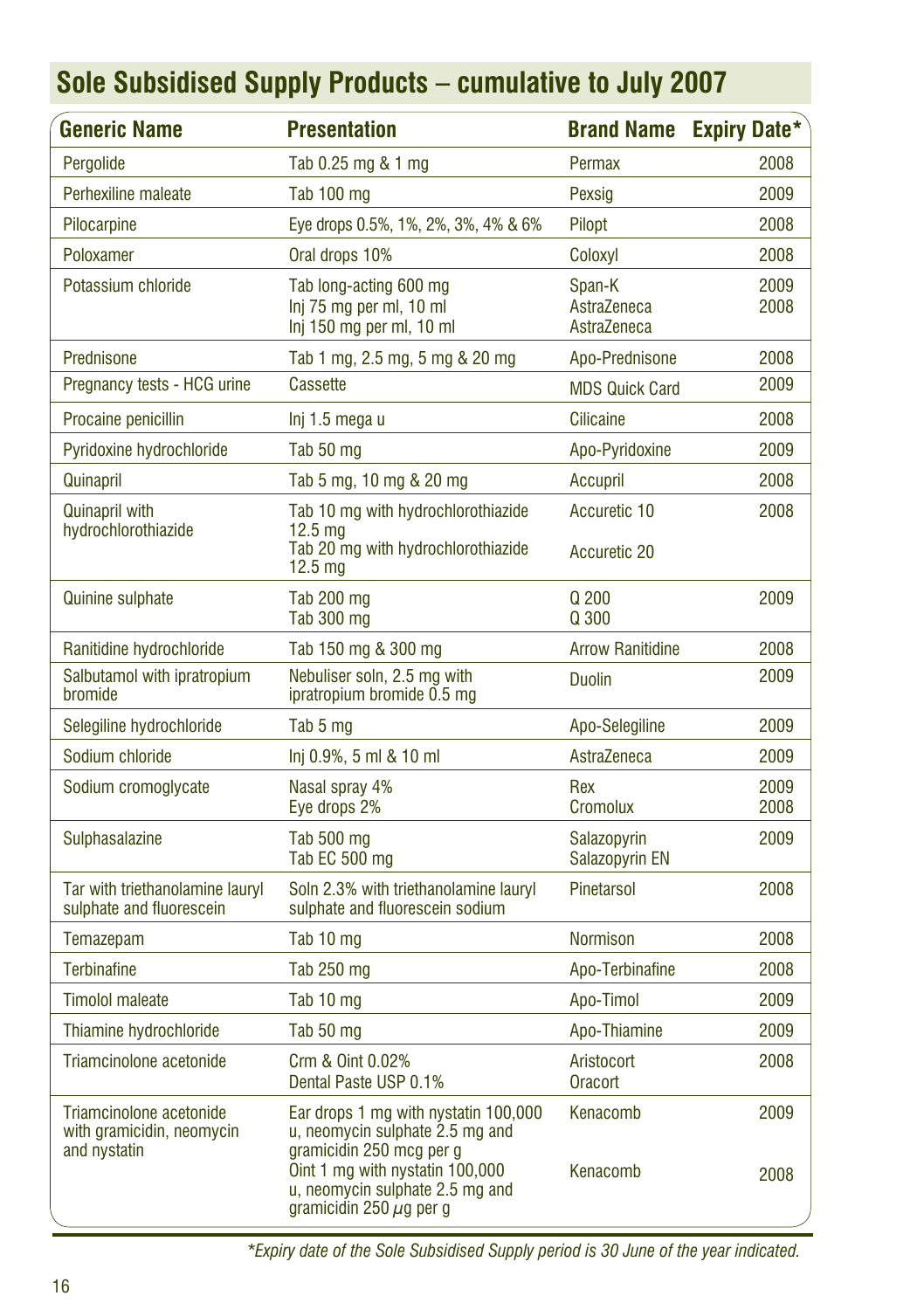|  |  |  |  | Sole Subsidised Supply Products – cumulative to July 2007 |  |  |
|--|--|--|--|-----------------------------------------------------------|--|--|
|--|--|--|--|-----------------------------------------------------------|--|--|

| <b>Generic Name</b>         | <b>Presentation</b>                            | <b>Brand Name</b>            | <b>Expiry Date*</b> |
|-----------------------------|------------------------------------------------|------------------------------|---------------------|
| Triazolam                   | Tab 125 $\mu$ g<br>Tab 250 $\mu$ g             | <b>Hypam</b><br><b>Hypam</b> | 2008                |
| Trimethoprim                | Tab 300 mg                                     | <b>TMP</b>                   | 2008                |
| <b>Trimipramine maleate</b> | Cap 25 mg & 50 mg                              | <b>Tripress</b>              | 2008                |
| Urea                        | <b>Crm 10%</b>                                 | <b>Nutraplus</b>             | 2008                |
| Ursodeoxycholic acid        | Cap 300 mg                                     | Actigall                     | 2008                |
| Vancomycin hydrochloride    | Inj 50 mg per ml, 10 ml                        | Pacific                      | 2008                |
| Verapamil hydrochloride     | Tab long-acting 120 mg                         | <b>Verpamil SR</b>           | 2008                |
| <b>Vincristine sulphate</b> | lni 1 mg per ml, 1 ml<br>Inj 1 mg per ml, 2 ml | <b>Mayne</b><br><b>Mayne</b> | 2009                |
| <b>Vitamins</b>             | Tab (BPC cap strength)                         | <b>Healtheries</b>           | 2009                |
| Vitamin B complex           | Tab, strong, BPC                               | Apo-B-Complex                | 2009                |
| Water                       | Purified for injection 20 ml                   | <b>Multichem</b>             | 2009                |
| Zinc and castor oil         | Oint BP                                        | <b>Multichem</b>             | 2008                |
| Zinc sulphate               | Cap 220 mg                                     | <b>Zincaps</b>               | 2008                |
| Zopiclone                   | Tab $7.5 \text{ mg}$                           | Apo-Zopiclone                | 2008                |

*<sup>\*</sup>Expiry date of the Sole Subsidised Supply period is 30 June of the year indicated.*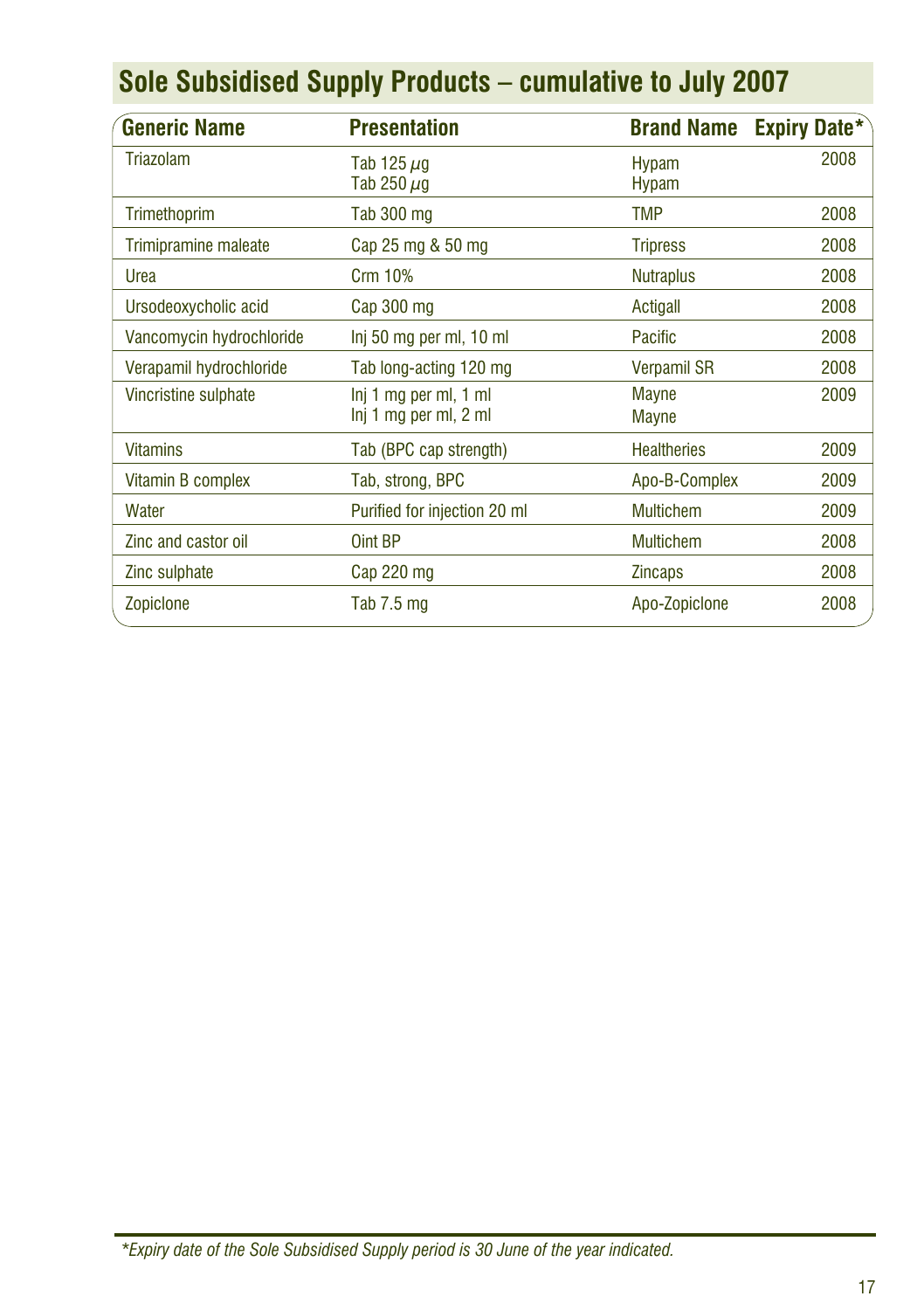<span id="page-17-0"></span>

|     | <b>Check your Schedule for full details</b><br>Schedule page ref                                                                                                                                                                                                                            |        | Per                 | <b>Brand or</b><br><b>Generic Mnfr</b><br>$\checkmark$ fully subsidised                      |  |  |  |  |  |
|-----|---------------------------------------------------------------------------------------------------------------------------------------------------------------------------------------------------------------------------------------------------------------------------------------------|--------|---------------------|----------------------------------------------------------------------------------------------|--|--|--|--|--|
|     | <b>New Listings</b>                                                                                                                                                                                                                                                                         |        |                     |                                                                                              |  |  |  |  |  |
|     | <b>Effective 1 July 2007</b>                                                                                                                                                                                                                                                                |        |                     |                                                                                              |  |  |  |  |  |
| 29  | <b>METFORMIN HYDROCHLORIDE</b>                                                                                                                                                                                                                                                              |        | 500<br>250          | $\boldsymbol{\checkmark}$ Arrow-Metformin<br>$\checkmark$ Arrow-Metformin                    |  |  |  |  |  |
| 35  | <b>HYDROXOCOBALAMIN</b>                                                                                                                                                                                                                                                                     |        | 3                   | $V$ Neo-B12                                                                                  |  |  |  |  |  |
| 42  | <b>DIPYRIDAMOLE</b><br>Tab 25 mg – Additional subsidy by Special Authority                                                                                                                                                                                                                  | (8.36) | 84                  | Persantin                                                                                    |  |  |  |  |  |
| 44  | <b>WATER</b><br>1) On a prescription or Practitioner's Supply Order only when on the same form as an injection listed in the<br>Pharmaceutical Schedule requiring a solvent or diluent; or<br>2) On a bulk supply order; or<br>3) When used in the extemporaneous compounding of eye drops. |        | 50<br>50            | $\boldsymbol{\checkmark}$ Multichem<br>$\boldsymbol{\nu}$ Multichem                          |  |  |  |  |  |
| 57  | <b>ISRADIPINE</b>                                                                                                                                                                                                                                                                           |        | 30<br>30            | <b>√Dynacirc-SRO</b><br>$\nu$ Dynacirc-SRO                                                   |  |  |  |  |  |
| 67  | <b>MALATHION</b>                                                                                                                                                                                                                                                                            |        | 200 ml              | $\vee$ Derbac M                                                                              |  |  |  |  |  |
| 83  | LEUPRORELIN - Special Authority see SA0837 - Hospital pharmacy [HP3]                                                                                                                                                                                                                        |        | 1<br>1<br>1<br>1    | $\checkmark$ Eligard<br>$\checkmark$ Eligard<br>$\checkmark$ Eligard<br>$\checkmark$ Eligard |  |  |  |  |  |
| 88  | <b>BENZATHINE BENZYLPENICILLIN</b>                                                                                                                                                                                                                                                          |        | 10                  | $\checkmark$ Bicillin LA                                                                     |  |  |  |  |  |
| 101 | LEFLUNOMIDE - Special Authority see SA0635 - Retail pharmacy                                                                                                                                                                                                                                |        | 30<br>30            | $\boldsymbol{\checkmark}$ AFT-Leflunomide<br>$\checkmark$ AFT-Leflunomide                    |  |  |  |  |  |
| 111 | <b>LAMOTRIGINE</b>                                                                                                                                                                                                                                                                          |        | 30                  | $\boldsymbol{\nu}$ Lamictal                                                                  |  |  |  |  |  |
| 113 | <b>SUMATRIPTAN</b>                                                                                                                                                                                                                                                                          |        | 4<br>$\overline{2}$ | $\checkmark$ Sumagran<br>$\checkmark$ Sumagran                                               |  |  |  |  |  |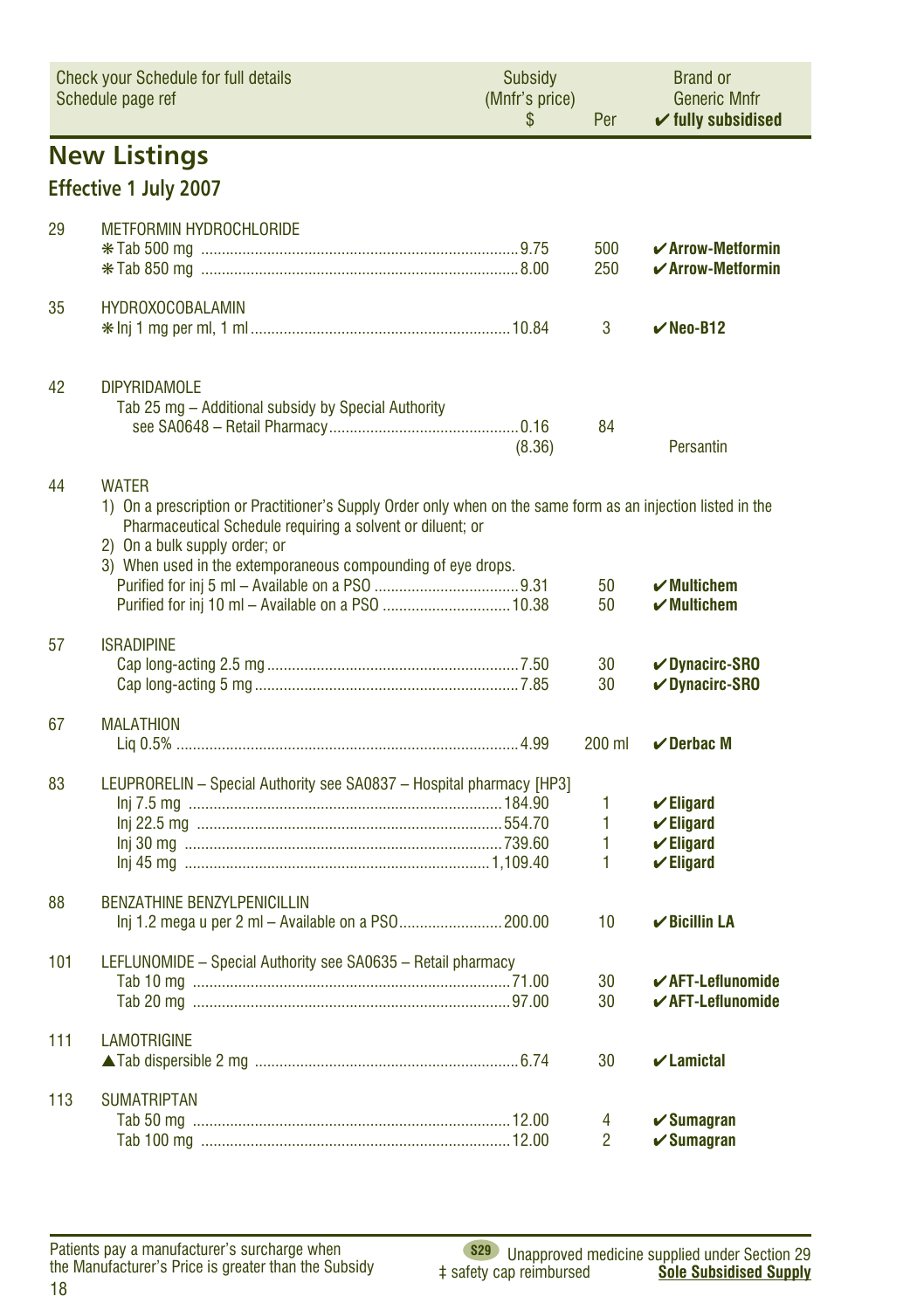<span id="page-18-0"></span>

| Check your Schedule for full details | Subsidy        | <b>Brand or</b>               |
|--------------------------------------|----------------|-------------------------------|
| Schedule page ref                    | (Mnfr's price) | <b>Generic Mnfr</b>           |
|                                      | Per            | $\checkmark$ fully subsidised |

### **New listings - effective 1 July 2007 (continued)**

| 142 | SIROLIMUS - Special Authority see SA0866 below - Hospital pharmacy [HP3]                                         |        |          |                                     |
|-----|------------------------------------------------------------------------------------------------------------------|--------|----------|-------------------------------------|
|     |                                                                                                                  |        | 100      | $\mathbf{v}$ Rapamune               |
|     |                                                                                                                  |        | 100      | $\boldsymbol{\mathcal{C}}$ Rapamune |
|     | SA0866 Special Authority for Subsidy                                                                             |        | 60 ml OP | $\mathbf{v}$ Rapamune               |
|     | Initial application from any medical practitioner. Approvals valid without further renewal unless notified where |        |          |                                     |
|     | the drug is to be used for rescue therapy for an organ transplant recipient                                      |        |          |                                     |
|     | Note: Rescue therapy defined as unresponsive to calcineurin inhibitor treatment as defined by refractory         |        |          |                                     |
|     | rejection; or intolerant to calcineurin inhibitor treatment due to any of the following:                         |        |          |                                     |
|     | GFR<30 ml/min; or                                                                                                |        |          |                                     |
|     | Rapidly progressive transplant vasculopathy; or                                                                  |        |          |                                     |
|     | Rapidly progressive obstructive bronchiolitis; or<br>HUS or TTP; or                                              |        |          |                                     |
|     | Leukoencepthalopathy; or                                                                                         |        |          |                                     |
|     | Significant malignant disease                                                                                    |        |          |                                     |
|     |                                                                                                                  |        |          |                                     |
| 161 | SYRUP (PHARMACEUTICAL GRADE) - Only in combination                                                               |        |          |                                     |
|     | Only in extemporaneously compounded oral mixtures.                                                               |        |          |                                     |
|     |                                                                                                                  |        |          | 2,000 ml <b>V</b> Midwest           |
|     | Effective 1 June 2007                                                                                            |        |          |                                     |
|     |                                                                                                                  |        |          |                                     |
| 27  | <b>OMEPRAZOLE</b>                                                                                                |        |          |                                     |
|     |                                                                                                                  |        | 30       | $\checkmark$ Omezol                 |
|     |                                                                                                                  |        | 30       | $\boldsymbol{\nu}$ Omezol           |
|     |                                                                                                                  |        | 30       | $\boldsymbol{\nu}$ Omezol           |
| 75  | ALENDRONATE SODIUM WITH CHOLECALCIFEROL - Special Authority see SA0797 - Retail pharmacy                         |        |          |                                     |
|     |                                                                                                                  |        | 4        | $\checkmark$ Fosamax Plus           |
| 99  | <b>IBUPROFEN</b> – Additional subsidy by Special Authority see SA0291– Retail pharmacy                           |        |          |                                     |
|     |                                                                                                                  |        | 30       |                                     |
|     |                                                                                                                  | (4.56) |          | <b>Brufen</b>                       |
|     |                                                                                                                  |        | 30       |                                     |
|     |                                                                                                                  | (9.12) |          | <b>Brufen Retard</b>                |
|     |                                                                                                                  |        |          |                                     |
| 130 | MITOMYCIN C - PCT only - Specialist                                                                              |        |          |                                     |
|     |                                                                                                                  |        | 10       | <b>√Mitomycin-C</b> \$29            |
|     |                                                                                                                  |        | 5        | $\mathcal V$ Mitomycin-C $$29$      |
| 165 | FAT SUPPLEMENT - Special Authority see SA0580 - Hospital pharmacy [HP3]                                          |        |          |                                     |
|     |                                                                                                                  |        |          | 200 ml OP <b>∠ Calogen</b>          |
|     |                                                                                                                  |        |          | 200 ml OP <b>∠ Calogen</b>          |
| 170 | RENAL ORAL FEED 2KCAL/ML - Special Authority see SA0587 - Hospital pharmacy [HP3]                                |        |          |                                     |
|     |                                                                                                                  |        |          | 200 ml OP <b>V</b> Nepro (vanilla)  |
|     |                                                                                                                  |        |          |                                     |
|     | <b>Effective 1 May 2007</b>                                                                                      |        |          |                                     |
|     |                                                                                                                  |        |          |                                     |
| 146 | <b>SALBUTAMOL</b>                                                                                                |        |          |                                     |
|     | Nebuliser soln, 1 mg per ml, 2.5 ml – Available on a PSO 3.70                                                    |        | 20       | $\boldsymbol{\nu}$ Asthalin         |
|     | Nebuliser soln, 2 mg per ml, 2.5 ml - Available on a PSO  3.85                                                   |        | 20       | $\boldsymbol{\nu}$ Asthalin         |
|     | $\blacktriangle$ Three months supply may be dispensed at one time                                                |        |          | * Three months or six months, as    |

if endorsed "certified exemption" by the prescriber. ▲ ❋ Three months or six months, as

applicable, dispensed all-at-once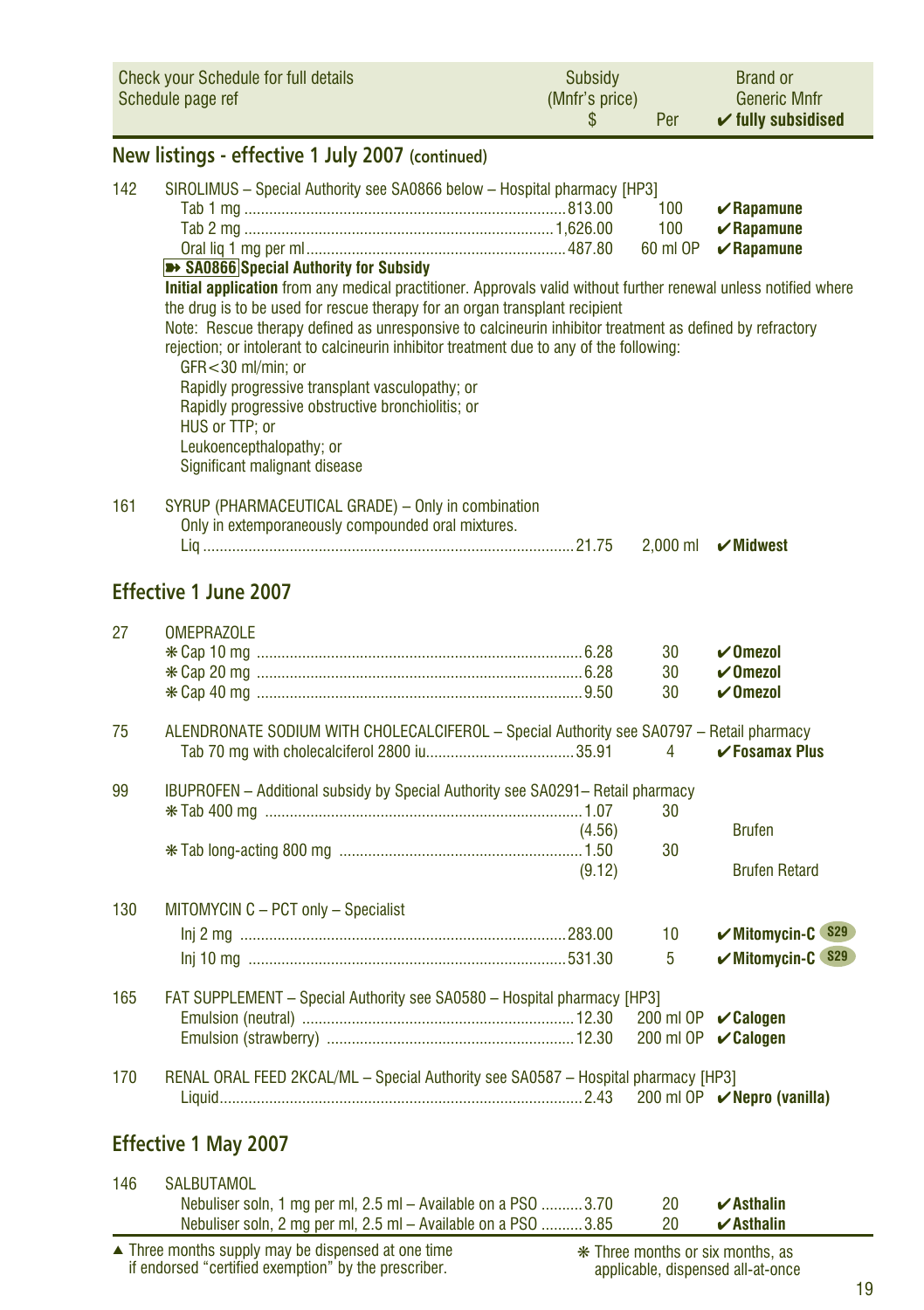<span id="page-19-0"></span>

|    | <b>Check your Schedule for full details</b><br>Subsidy<br>(Mnfr's price)<br>Schedule page ref<br>S                                                                                                                                                                                                                                                                                                                                                                                                                                                                                                                                                                                                                                                                                                                                                                                                                                   |  |    |               | Per | <b>Brand or</b><br><b>Generic Mnfr</b><br>$\checkmark$ fully subsidised |
|----|--------------------------------------------------------------------------------------------------------------------------------------------------------------------------------------------------------------------------------------------------------------------------------------------------------------------------------------------------------------------------------------------------------------------------------------------------------------------------------------------------------------------------------------------------------------------------------------------------------------------------------------------------------------------------------------------------------------------------------------------------------------------------------------------------------------------------------------------------------------------------------------------------------------------------------------|--|----|---------------|-----|-------------------------------------------------------------------------|
|    | <b>Changes to Restrictions</b>                                                                                                                                                                                                                                                                                                                                                                                                                                                                                                                                                                                                                                                                                                                                                                                                                                                                                                       |  |    |               |     |                                                                         |
|    | <b>Effective 1 July 2007</b>                                                                                                                                                                                                                                                                                                                                                                                                                                                                                                                                                                                                                                                                                                                                                                                                                                                                                                         |  |    |               |     |                                                                         |
| 41 | CLOPIDOGREL - Special Authority see SA0847 0867 - Retail pharmacy<br>>> SA0847 0867 Special Authority for Subsidy<br>Initial application - (aspirin allergic patients) only from a any relevant specialist or general practitioner. Approvals<br>valid without further renewal unless notified for applications meeting the following criteria:<br>Both:<br>1 The patient is allergic to aspirin (see definition below); and<br>2 Any of the following:<br>The patient has:<br>2.1 suffered from a stroke, or transient ischaemic attack; or<br>2.2 experienced an acute myocardial infarction; or<br>2.3 experienced an episode of pain at rest of greater than 20 minutes duration due to coronary disease that<br>required admission to hospital for at least 24 hours; or<br>2.4 had a troponin T or troponin I test result greater than the upper limit of the reference range; or<br>2.5 had a revascularisation procedure; or |  | 28 | $\vee$ Plavix |     |                                                                         |
|    | 2.6 experienced symptomatic peripheral vascular disease of a severity that has required specialist<br>consultation.<br><b>Note</b><br>Aspirin allergy is defined as a history of anaphylaxis, urticaria or asthma within 4 hours of ingestion of aspirin,<br>other salicylates or NSAIDs.<br>Initial application - (aspirin tolerant patients and aspirin naive patients) only from a any relevant specialist or<br>general practitioner. Approvals valid for 3 months for applications meeting the following criteria:<br>Any of the following:<br>While on treatment with aspirin the The patient has:<br>experienced an acute myocardial infarction; or<br>1.<br>2 had an episode of pain at rest of greater than 20 minutes duration due to coronary disease that required<br>admission to hospital for at least 24 hours: or                                                                                                    |  |    |               |     |                                                                         |

- 3 had a troponin T or troponin I test result greater than the upper limit of the reference range; or
- 4 had a revascularisation procedure.

Initial application - (patients awaiting revascularisation) only from a **any** relevant specialist or general practitioner. Approvals valid for 6 months where the patient is awaiting **on a waiting list or on an active review list for** stenting, coronary artery bypass grafting, or percutaneous coronary angioplasty following acute coronary syndrome.

Initial application - (post stenting (no renewals)) only from a **any** relevant specialist or general practitioner. Approvals valid for 6 months where the patient has had a stent inserted **in the previous 4 weeks**.

Initial application - (documented stent thrombosis) only from a **any** relevant specialist or general practitioner. Approvals valid without further renewal unless notified where the patient has, while on treatment with aspirin **or clopidogrel**, experienced documented stent thrombosis.

Renewal - (aspirin tolerant patients) only from a **any** relevant specialist or general practitioner. Approvals valid without further renewal unless notified where **while on treatment with aspirin** the patient has experienced an additional vascular event following the recent cessation of clopidogrel.

**Renewal - (acute coronary syndrome - aspirin tolerant patients and aspirin naive patients) from any relevant practitioner. Approvals valid for 3 months for applications meeting the following criteria: Any of the following:**

**The patient has:**

- **1 experienced an acute myocardial infarction; or**
- **2 had an episode of pain at rest of greater than 20 minutes duration due to coronary disease that required admission to hospital for at least 24 hours; or**
- **<sup>3</sup> had a troponin T or troponin I test result greater than the upper limit of the reference range; or***continued...*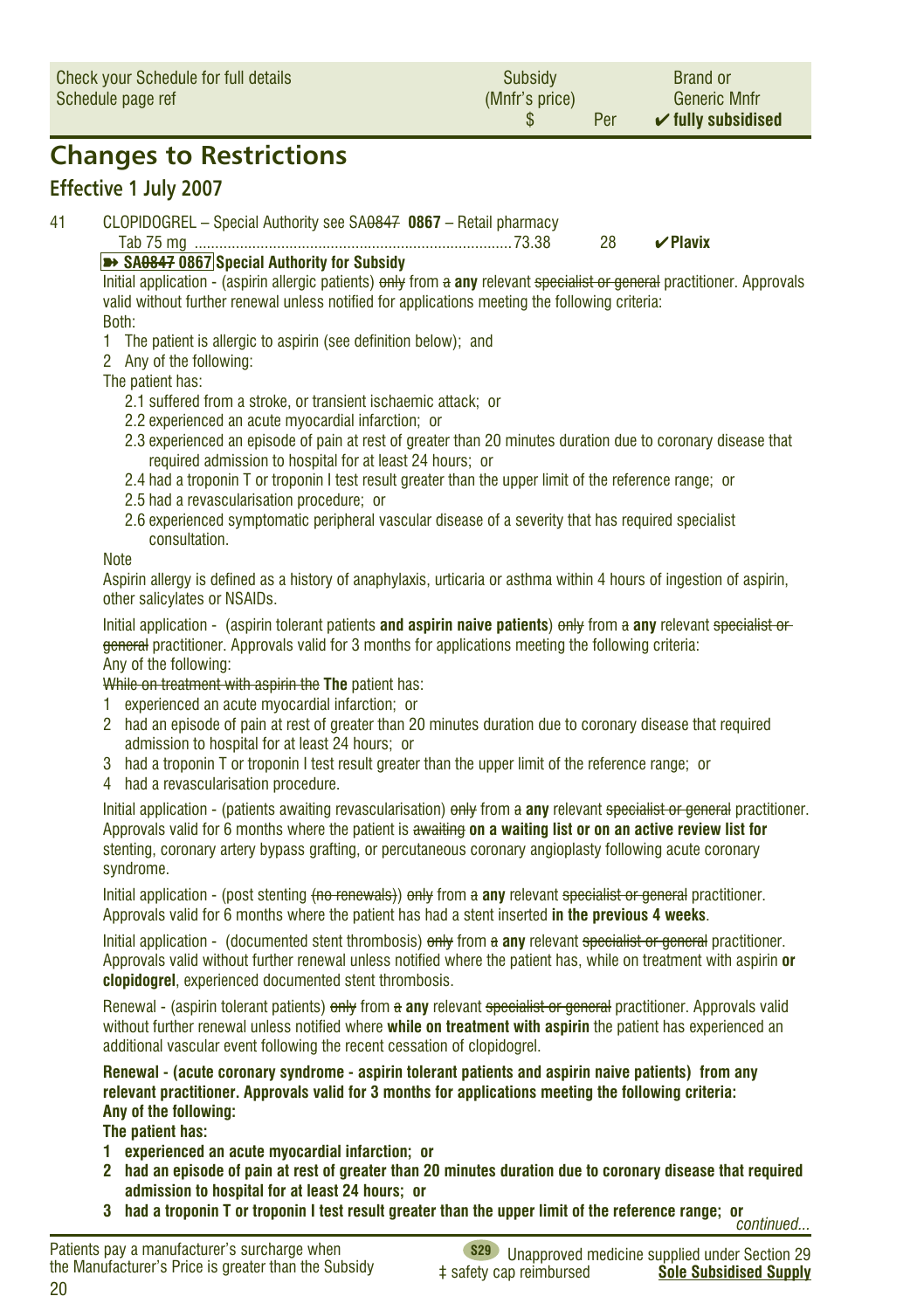<span id="page-20-0"></span>*continued...*

#### **4 had a revascularisation procedure.**

Renewal - (patients awaiting revascularisation) only from a **any** relevant specialist or general practitioner. Approvals valid for 6 months where the patient is awaiting **on a waiting list or on an active review list for** stenting, coronary artery bypass grafting, or percutaneous coronary angioplasty following acute coronary syndrome.

**Renewal - (post stenting) from any relevant practitioner. Approvals valid for 6 months where the patient has had a stent inserted in the previous 4 weeks**

**Renewal - (documented stent thrombosis) from any relevant practitioner. Approvals valid without further renewal unless notified where the patient has, while on treatment with aspirin or clopidogrel, experienced documented stent thrombosis.**

#### 78 HORMONE REPLACEMENT THERAPY – SYSTEMIC

**EXAGGERY** Special Authority for Alternate Subsidy

Initial application only from an obstetrician, gynaecologist, general practitioner or general physician. Approvals valid for 5 years for applications meeting the following criteria: Any of the following:

- 1 acute or significant liver disease **where oral oestrogens are contraindicated as determined by a gastroenterologist or general physician. The applicant must keep a written confirmation from such a specialist with the patient's record** – a declaration must be provided from a gastroenterologist or general physician stating that oral oestrogens are contraindicated due to liver disease (Details to be attached to application): or
- 2 oestrogen induced hypertension requiring antihypertensive therapy documented evidence must be provided **kept on file** that raised blood pressure levels or inability to control blood pressure adequately occurred post oral oestrogens (Details to be attached to application); or
- 3 hypertriglyceridaemia documented evidence must be provided **kept on file** that triglyceride levels increased to at least 2  $\times$  normal triglyceride levels post oral oestrogens (Details to be attached to application).

Note: Prescriptions with a valid Special Authority (CHEM) number will be reimbursed at the level of the lowest priced TDDS product within the specified dose group.

Renewal only from an obstetrician, gynaecologist, general practitioner or general physician. Approvals valid for 5 years where the treatment remains appropriate and the patient is benefiting from treatment.

Prescribing Guideline HRT should be taken at the lowest dose for the shortest period of time necessary to control symptoms. Patients should be reviewed 6 monthly in line with the updated NZGG "Evidence-based Best Practice Guideline on Hormone Replacement Therapy March 2004".

#### 80 LEVONORGESTREL

 $*$  Levonorgestrel - releasing intrauterine system 20 $\mu$ g/24 hr –

Special Authority see SA0782 – Retail pharmacy ................269.50 **1** <del></del> Интела

#### ➽ **SA0782 Special Authority for Subsidy**

Initial application — (No previous use) only from a relevant specialist or general practitioner. Approvals valid for 6 months for applications meeting the following criteria:

All of the following:

- 1 The patient has a clinical diagnosis of heavy menstrual bleeding; and
- 2 The patient has failed to respond to or is unable to tolerate other appropriate pharmaceutical therapies as per the Heavy Menstrual Bleeding Guidelines; and

3 Either:

- 3.1 serum ferritin level < 16 mg/l (within the last 12 months); or
- 3.2 haemoglobin level < 120 g/l.

Note: Applications are not to be made for use in patients as contraception except where they meet the above criteria.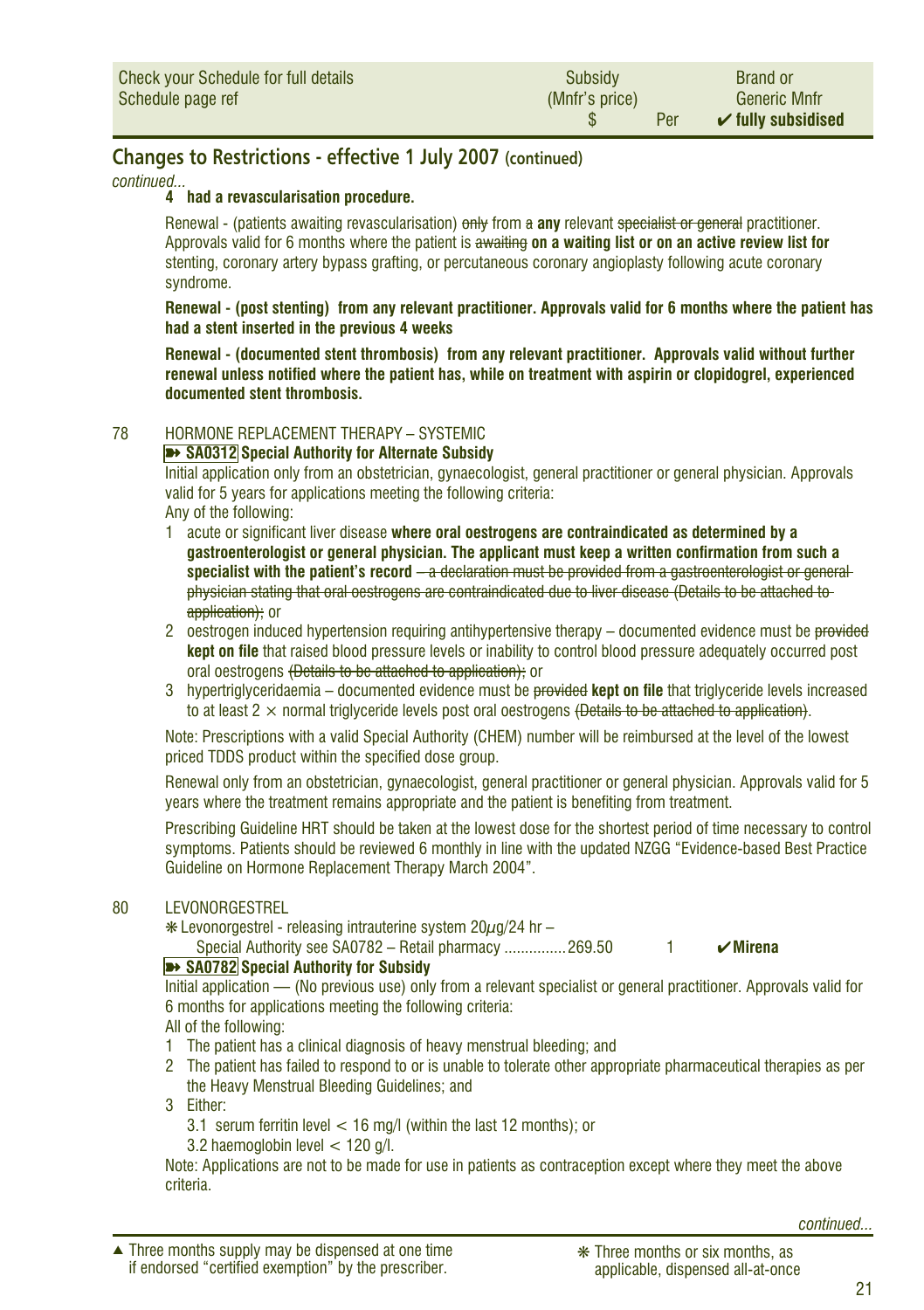<span id="page-21-0"></span>

| Check your Schedule for full details | Subsidy        | <b>Brand or</b>               |
|--------------------------------------|----------------|-------------------------------|
| Schedule page ref                    | (Mnfr's price) | <b>Generic Mnfr</b>           |
|                                      | Per            | $\checkmark$ fully subsidised |

#### *continued...*

Initial application — (Previous use before 1 October 2002) only from a relevant specialist or general practitioner. Approvals valid for 6 months for applications meeting the following criteria:

All of the following:

- 1 The patient had a clinical diagnosis of heavy menstrual bleeding; and
- 2 Patient demonstrated clinical improvement of heavy menstrual bleeding; and
- 3 Applicant to state date of the previous insertion (Details to be attached to application).

Note: Applications are not to be made for use in patients as contraception except where they meet the above criteria

Renewal only from a relevant specialist or general practitioner. Approvals valid for 6 months for applications meeting the following criteria:

Both:

1 Either:

- 1.1 Patient demonstrated clinical improvement of heavy menstrual bleeding; or
- 1.2 Previous insertion was removed or expelled within 3 months of insertion; and
- 2 Applicant to state date of the previous insertion (Details to be attached to application).
- 102 ETANERCEPT Retail pharmacy-Specialist prescription Special Authority see SA0667 **0868** Retail pharmacy Inj 25 mg .............................................................................949.96 4 ✔**Enbrel**

#### ➽ **SA0667 0868 Special Authority for Subsidy**

Initial application only from a named specialist **or a rheumatologist**. Approvals valid for 4 months for applications meeting the following criteria:

All of the following:

- 1 To be used as an adjunct to methotrexate therapy or monotherapy where use of methotrexate is limited by toxicity or intolerance; and
- 2 Patient **diagnosed with Juvenile Idiopathic Arthritis (JIA)** is less than 18 years of age at commencement of treatment; and
- 3 Patient has had severe active polyarticular course Juvenile Idiopathic Arthritis (JIA) for 6 months duration or longer; and
- 4 Patient has tried and not responded to at least three months of oral or parenteral methotrexate (at a dose of 10-20mg/m2 weekly **or at maximum tolerated dose**) in combination with oral corticosteroids (prednisone 0.25 mg/kg **or at maximum tolerated dose**); and
- 5 Patient has tried and not responded to at least three months of oral or parenteral methotrexate (at a dose of 10-15mg/m2 weekly **or at maximum tolerated dose**) in combination with one other disease-modifying agent; and
- 6 Both:
	- 6.1 Either:
		- 6.1.1 Patient has persistent symptoms of poorly-controlled and active disease in at least 20 active, swollen, tender joints; or
		- 6.1.2 Patient has persistent symptoms of poorly-controlled and active disease in at least four active joints from the following: wrist, elbow, knee, ankle, shoulder, cervical spine, hip; and
	- 6.2 Physician's global assessment indicating severe disease; and
- 7 The patient or their legal guardian consents to details of their treatment being held on a central registry and has signed a consent form outlining conditions of ongoing treatment.

Note:

A patient declaration form http://www.pharmac.govt.nz/special\_authority\_forms/SA0667-declaration.pdf must be signed by the legal guardian of the patient and the prescriber in the presence of a witness (over 18 years of age). Renewal only from a named specialist **or a rheumatologist**. Approvals valid for 6 months for applications meeting the following criteria:

Both:

8 Subsidised as an adjunct to methotrexate therapy or monotherapy where use of methotrexate is limited by toxicity or intolerance; and

9 Either:

*continued...*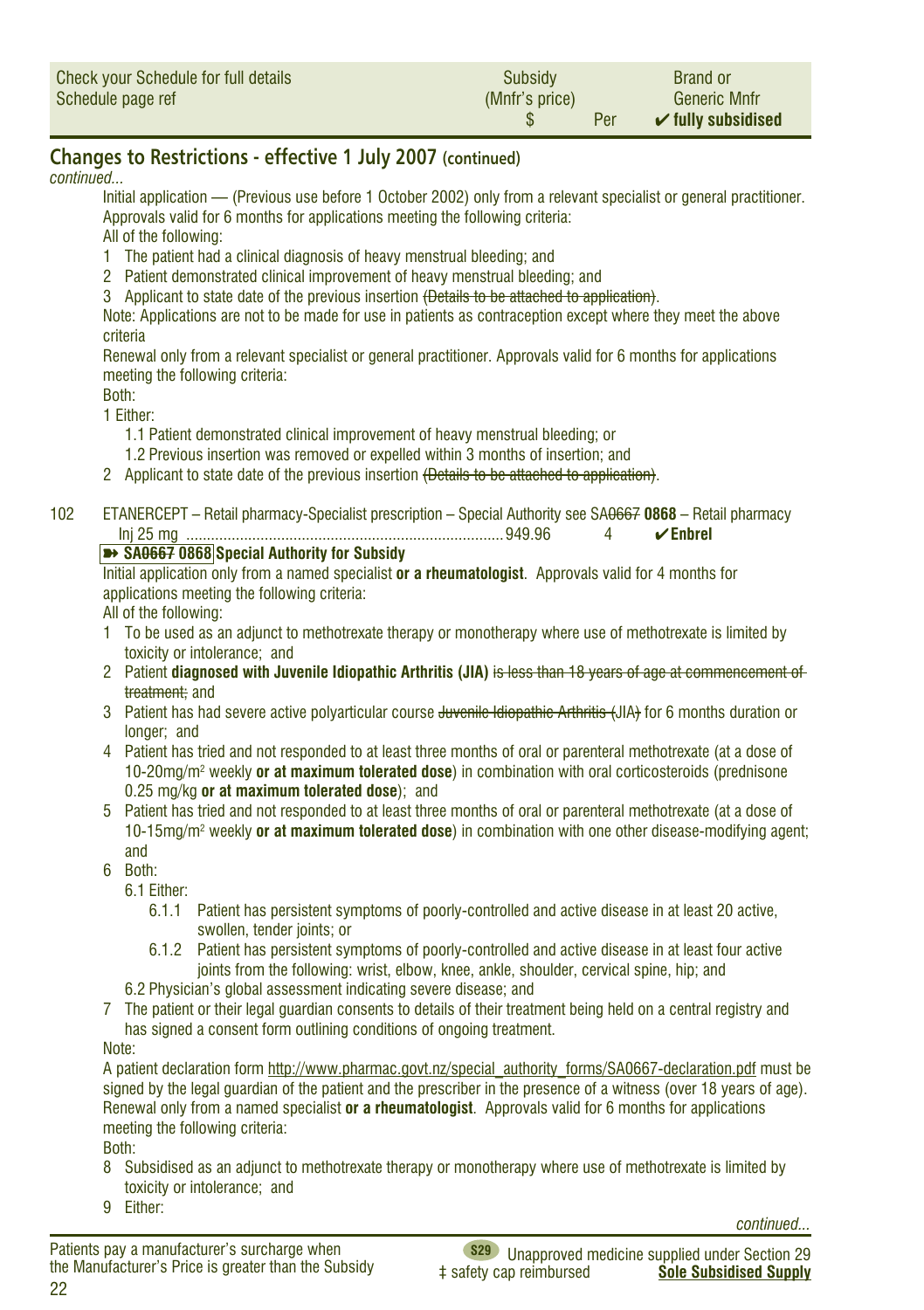<span id="page-22-0"></span>

| Check your Schedule for full details | Subsidy        | <b>Brand or</b>               |
|--------------------------------------|----------------|-------------------------------|
| Schedule page ref                    | (Mnfr's price) | <b>Generic Mnfr</b>           |
|                                      | Per            | $\checkmark$ fully subsidised |

*continued...*

- 9.1 Following 4 months initial treatment, the patient has at least a 50% decrease in active joint count and an improvement in physician's global assessment from baseline; or
- 9.2 On subsequent reapplications, the patient demonstrates at least a continuing 30% improvement in active joint count and continued improvement in physician's global assessment from baseline.

| 104 | [HENOCAINE WITH PRILOCAINE <del>HYDROCHLORIDE</del> – Special Authority see SA0323 – Hospital pharmacy [HP3] L<br>Crm 2.5% with prilocaine hydrochloride 2.5% 41.00 | $30q$ OP | $\vee$ EMLA                                                        |
|-----|---------------------------------------------------------------------------------------------------------------------------------------------------------------------|----------|--------------------------------------------------------------------|
|     | Crm 2.5% with prilocaine hydrochloride 2.5% (5 g tubes) 41.00                                                                                                       | 5        | $\mathbf{V}$ EMLA                                                  |
| 111 | <b>LAMOTRIGINE</b>                                                                                                                                                  |          |                                                                    |
|     |                                                                                                                                                                     | 56       | $\checkmark$ Arrow-Lamotrigine                                     |
|     |                                                                                                                                                                     | 56       | $\checkmark$ Arrow-Lamotrigine<br>$\boldsymbol{\mathsf{v}}$ Mogine |
|     |                                                                                                                                                                     | 56       | $\checkmark$ Arrow-Lamotrigine<br>$\boldsymbol{\mathsf{v}}$ Mogine |
|     |                                                                                                                                                                     | 56       | $\checkmark$ Arrow-Lamotrigine<br>$\boldsymbol{\checkmark}$ Mogine |
|     | <b>△Tab dispersible <del>chewable/dispersible</del> 200 mg 127.30</b>                                                                                               | 56       | $\checkmark$ Arrow-Lamotrigine<br>$\boldsymbol{\mathsf{v}}$ Mogine |

#### 111 NEW ANTIEPILEPSY DRUGS

#### ➽ **SA0780 Special Authority for Subsidy**

Initial application - (Single NAED Therapy) only from a paediatrician, neurologist or general physician. Approvals valid for 15 months for applications meeting the following criteria:

Any of the following:

- 1 Was on NAED therapy before 1 September 2000; or
- 2 Seizures are not adequately controlled with optimal older anti-epilepsy drug treatment; or
- 3 Seizures are controlled adequately but who experience unacceptable side effects from older anti-epilepsy drug treatment.

Note: "Optimal older anti-epilepsy drug therapy" is defined as treatment with those older anti-epilepsy drugs which are indicated and clinically appropriate for the patient, given singly and in combination in adequate doses for the patient's age, weight, and other features affecting the pharmacokinetics of the drug with good evidence of compliance.

Initial application - (Dual NAED Therapy) only from a paediatrician, neurologist or general physician. Approvals valid for 18 months for applications meeting the following criteria: Either:

- 1 Stabilised on two NAEDs on or before 31 July 2000; or
- 2 Both:

2.1 A second NAED has been added; and

2.2 An attempt to withdraw one NAED has been made and was unsuccessful.

Initial application - (Neuropathic pain - gabapentin only) only from a relevant specialist, vocationally registered general practitioner or general practitioner on the recommendation of such a specialist. Approvals valid for 2 months where the Patient has tried and failed, or has been unable to tolerate, treatment with a tricyclic antidepressant AND an anticonvulsant agent.

Notes: Gabapentin is not interchangeable with other NAEDs when used for treating neuropathic pain. Vocationally registered general practitioners are a relevant specialist when recommending gabapentin for neuropathic pain.

Renewal - (Single or Dual NAED Therapy) only from a paediatrician, neurologist or general physician. Approvals valid for 18 months for applications meeting the following criteria:

Either:<br>1 Both: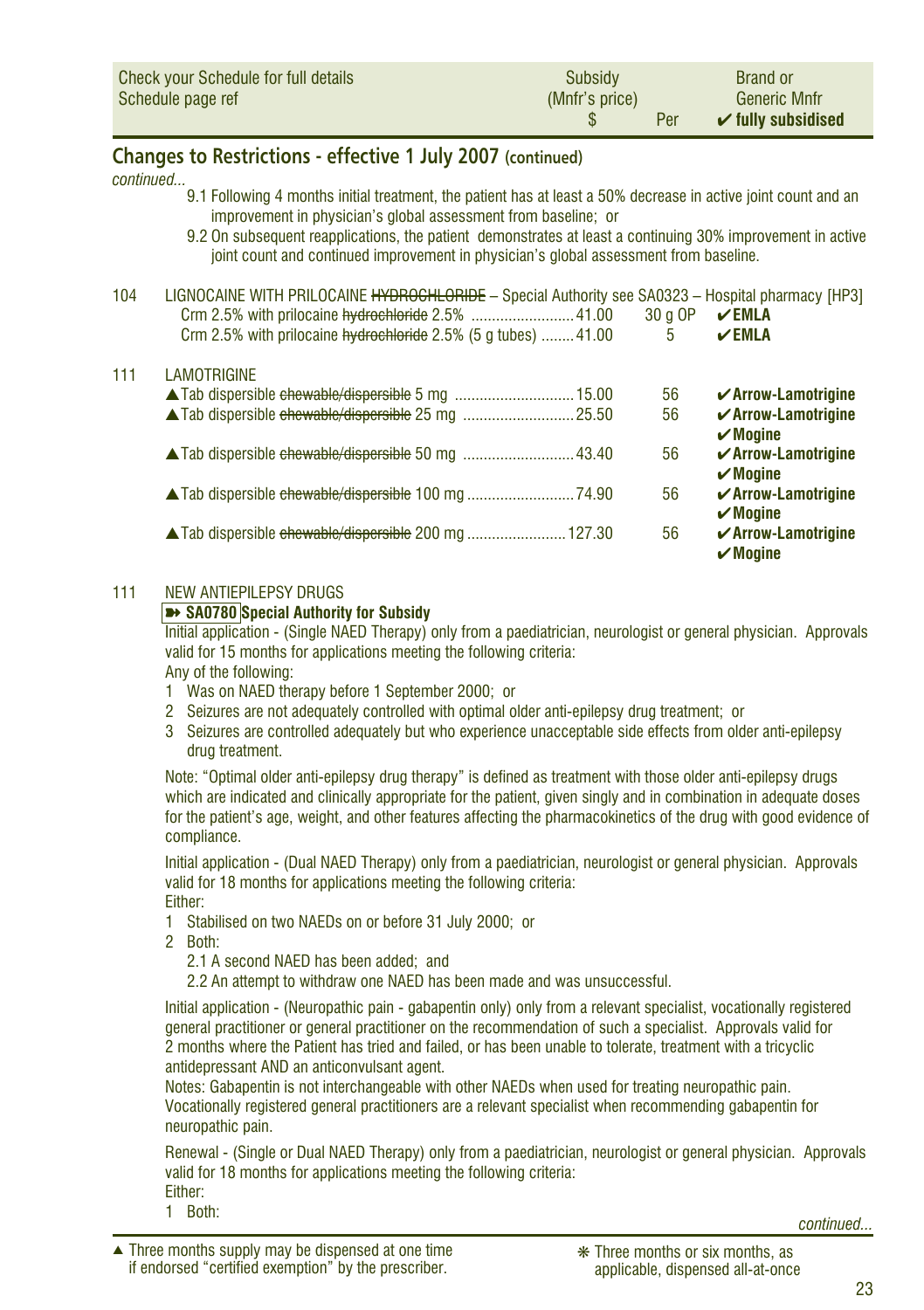<span id="page-23-0"></span>

| Check your Schedule for full details | Subsidy        | <b>Brand or</b>               |
|--------------------------------------|----------------|-------------------------------|
| Schedule page ref                    | (Mnfr's price) | <b>Generic Mnfr</b>           |
|                                      | Per            | $\checkmark$ fully subsidised |

#### *continued...*

- 1.1 Patient has been prescribed adequate doses of gabapentin, lamotrigine, topiramate or vigabatrin; and 1.2 Patient has demonstrated a significant and sustained improvement in seizure rate or severity and/or quality of life; or
- 2 Patient has had a previous approval but has not yet trialed monotherapy with all available NAEDs.

Note: As a guideline, clinical trials have referred to a notional 50% reduction in seizure frequency as an indicator of success with anti-convulsant therapy and have assessed quality of life from the patient's perspective. Renewal - (Triple NAED Therapy) only from a paediatrician, neurologist or general physician. Approvals valid for 6 months for applications meeting the following criteria:

- Both:
- 1 Patient is on dual therapy; and
- 2 Patient switching from vigabatrin to another NAED.

Renewal - (Neuropathic pain - gabapentin only) only from a relevant specialist, vocationally registered general practitioner or general practitioner on the recommendation of such a specialist. Approvals valid for 2 years where the patient has demonstrated a marked improvement in their control of pain (prescriber determined). Notes: Gabapentin is not interchangeable with other NAEDs when used for pain.

Vocationally registered general practitioners are a relevant specialist when recommending gabapentin for neuropathic pain.

Note: Special Authority applications and reapplications must be made by a neurologist or paediatric neurologist. Applications from a general physician or paediatrician will be accepted if access to neurology or paediatric neurology services is limited in the locality in which they practice.

#### 112 LAMOTRIGINE – Special Authority see SA0780– Retail pharmacy

|  | 30 $\blacktriangleright$ Lamictal   |
|--|-------------------------------------|
|  | 56 <b>∠ Lamictal</b>                |
|  | 56 $\blacktriangledown$ Lamictal    |
|  | $56$ $\blacktriangleright$ Lamictal |

- 114 HYOSCINE (SCOPOLAMINE) Special Authority see SA0727 Hospital pharmacy [HP3] Patches, 1.5 mg........................................................................9.56 2  $\overline{\phantom{0}}$ 
	-

(12.40) Scopoderm TTS

#### ➽ **SA0727 Special Authority for Subsidy**

Initial application from any medical practitioner. Approvals valid for 1 year for applications meeting the following criteria:

All of the following:

- 1 Control of intractable nausea, vomiting, or inability to swallow saliva in the treatment of malignancy or chronic disease; and
- 2 Patient cannot tolerate or does not adequately respond to oral anti-nausea agents; and
- 3 The applicant must specify the underlying malignancy or chronic disease (Details to be attached toapplication).

Renewal from any medical practitioner. Approvals valid for 1 year where the treatment remains appropriate and the patient is benefiting from treatment.

#### 122 DEXAMPHETAMINE SULPHATE – Special Authority see SA0696 – Retail pharmacy

Only on a controlled drug form

Tab 5 mg ...............................................................................18.00 100 ✔**PSM**

#### **EXAGGES** Special Authority for Subsidy

Initial application — (Narcolepsy) only from a neurologist or respiratory specialist. Approvals valid for 24 months where the patient suffers form narcolepsy.

Initial application — (ADHD in patients 5 or over) only from a paediatrician, psychiatrist or general practitioner on the recommendation of a relevant specialist. Approvals valid for 24 months for applications meeting the following criteria:

*continued...*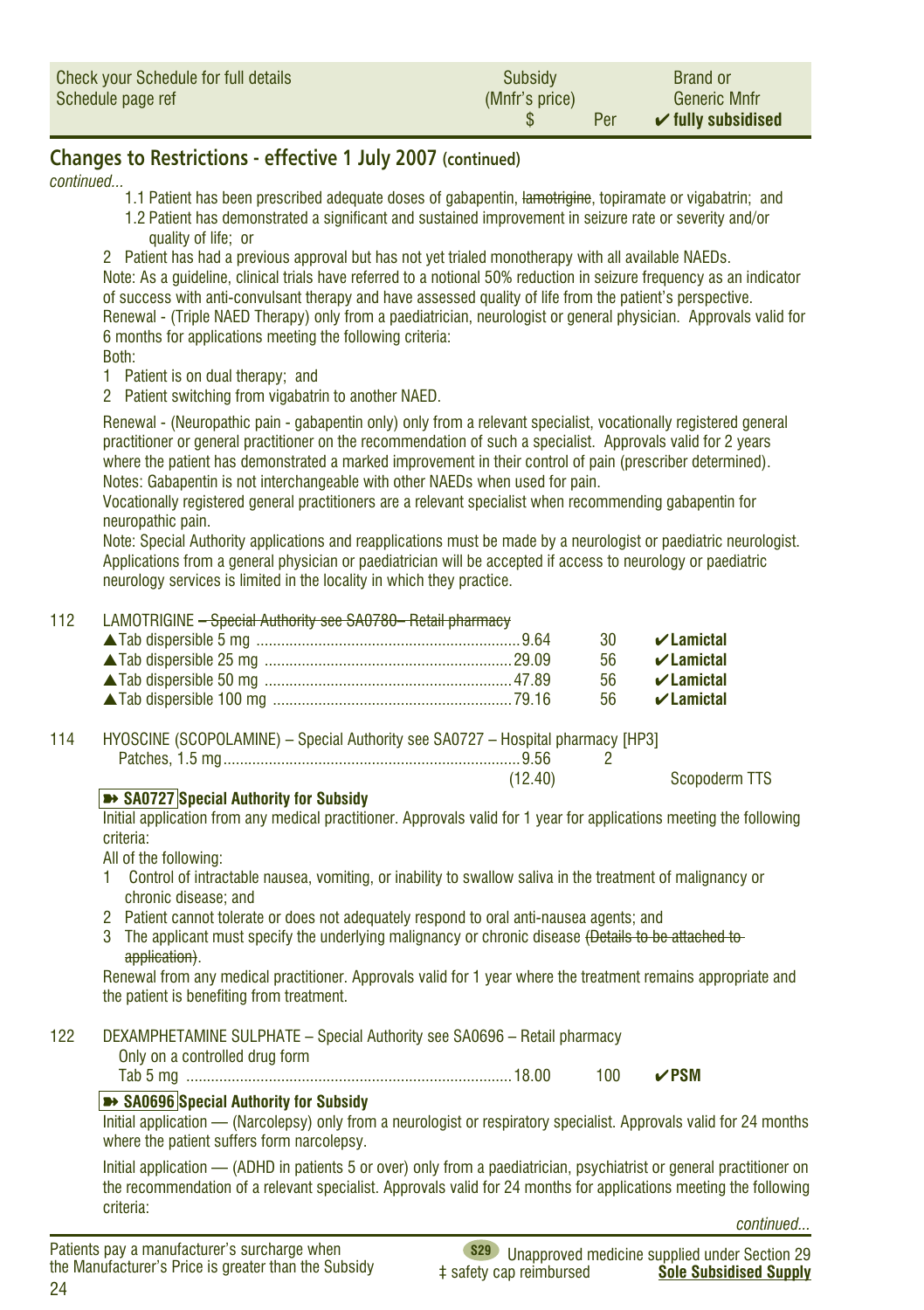<span id="page-24-0"></span>*continued...*

All of the following:

- 1 ADHD (Attention Deficit and Hyperactivity Disorder) patients aged 5 years or over; and
- 2 Diagnosed according to DSM-IV or ICD 10 criteria; and
- 3 Either:
	- 3.1 Applicant is a specialist; or

3.2 Both:

- 3.2.1 Applicant is a GP and a specialist has recommended treatment; and
- 3.2.2 Provide name of specialist (Details to be attached to application).

Initial application — (ADHD in patients under 5) only from a paediatrician or psychiatrist. Approvals valid for 12 months for applications meeting the following criteria:

Both:

- 1 ADHD (Attention Deficit and Hyperactivity Disorder) patients under 5 years of age; and
- 2 Diagnosed according to DSM-IV or ICD 10 criteria.

Renewal — (Narcolepsy) only from a neurologist or respiratory specialist. Approvals valid for 24 months where the treatment remains appropriate and the patient is benefiting from treatment.

Renewal — (ADHD in patients 5 or over) only from a paediatrician, psychiatrist or general practitioner. Approvals valid for 24 months for applications meeting the following criteria: Either:

- 1 Applicant is a specialist; or
- 2 Both:
	- 2.1 Applicant is a GP and a specialist has recommended treatment; and
	- 2.2 Provide name of specialist <del>(Details to be attached to application)</del>.

Renewal — (ADHD in patients under 5) only from a paediatrician or psychiatrist. Approvals valid for 12 months where the treatment remains appropriate and the patient is benefiting from treatment.

#### 123 METHYLPHENIDATE HYDROCHLORIDE – Special Authority see SA0696 – Retail pharmacy

#### Only on a controlled drug form

|                                         |     | 30 $\sqrt{}$ Rubifen                |
|-----------------------------------------|-----|-------------------------------------|
|                                         | -30 | $\mathcal{U}$ Rubifen               |
|                                         |     | 30 $\blacktriangleright$ Rubifen    |
|                                         |     | 30 $\blacktriangleright$ Rubifen SR |
| By CADCOC Concial Authority for Cuboidy |     |                                     |

#### ➽ **SA0696 Special Authority for Subsidy**

Initial application — (Narcolepsy) only from a neurologist or respiratory specialist. Approvals valid for 24 months where the patient suffers form narcolepsy.

Initial application — (ADHD in patients 5 or over) only from a paediatrician, psychiatrist or general practitioner on the recommendation of a relevant specialist. Approvals valid for 24 months for applications meeting the following criteria:

All of the following:

- 1 ADHD (Attention Deficit and Hyperactivity Disorder) patients aged 5 years or over; and
- 2 Diagnosed according to DSM-IV or ICD 10 criteria; and
- 3 Either:
	- 3.1 Applicant is a specialist; or
	- 3.2 Both:
		- 3.2.1 Applicant is a GP and a specialist has recommended treatment; and
		- 3.2.2 Provide name of specialist (Details to be attached to application).

Initial application — (ADHD in patients under 5) only from a paediatrician or psychiatrist. Approvals valid for 12 months for applications meeting the following criteria: Both:

- 1 ADHD (Attention Deficit and Hyperactivity Disorder) patients under 5 years of age; and
- 2 Diagnosed according to DSM-IV or ICD 10 criteria.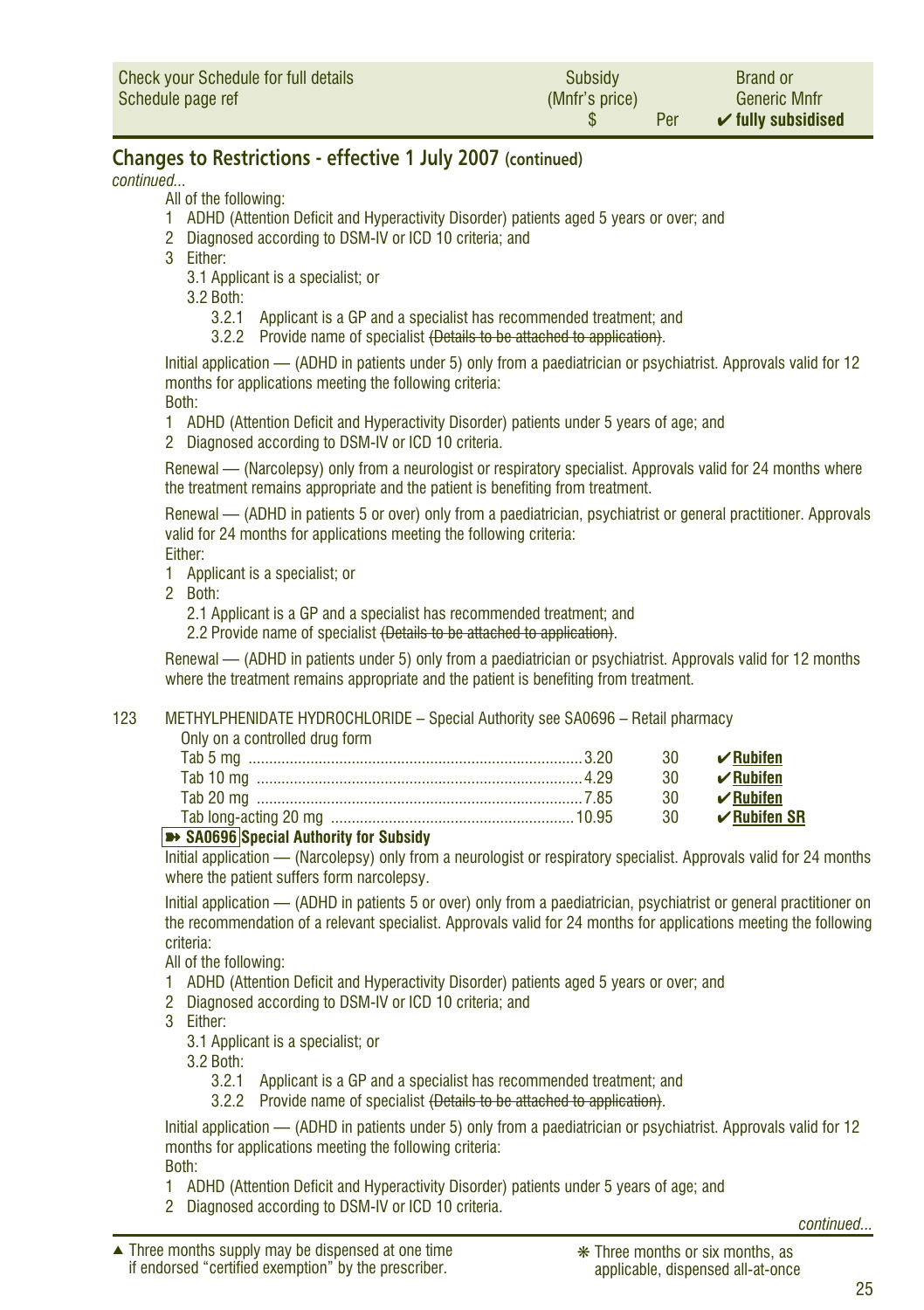<span id="page-25-0"></span>

| Check your Schedule for full details | Subsidy        | <b>Brand or</b>               |
|--------------------------------------|----------------|-------------------------------|
| Schedule page ref                    | (Mnfr's price) | <b>Generic Mnfr</b>           |
|                                      | Per            | $\checkmark$ fully subsidised |

*continued...*

Renewal — (Narcolepsy) only from a neurologist or respiratory specialist. Approvals valid for 24 months where the treatment remains appropriate and the patient is benefiting from treatment.

Renewal — (ADHD in patients 5 or over) only from a paediatrician, psychiatrist or general practitioner. Approvals valid for 24 months for applications meeting the following criteria:

Either:

- 1 Applicant is a specialist; or
- 2 Both:

2.1 Applicant is a GP and a specialist has recommended treatment; and

2.2 Provide name of specialist (Details to be attached to application).

Renewal — (ADHD in patients under 5) only from a paediatrician or psychiatrist. Approvals valid for 12 months where the treatment remains appropriate and the patient is benefiting from treatment.

124 NALTREXONE HYDROCHLORIDE – Special Authority see SA0714 – Retail pharmacy

Tab 50 mg ............................................................................180.00 30 ✔**ReVia**

#### ➽ **SA0714 Special Authority for Subsidy**

Initial application from any medical practitioner. Approvals valid for 3 months for applications meeting the following criteria:

All of the following:

- 1 Patient is currently enrolled in a recognised comprehensive treatment programme for alcohol dependence in a service accredited against the New Zealand Alcohol and Other Drug Sector Standard or the National Mental Health Sector Standard;
	- and
- 2 Applicant works in an Alcohol & Drug Service; and
- 3 Applicant must include the address of the service (Details to be attached to application).

Renewal from any medical practitioner. Approvals valid for 3 months for applications meeting the following criteria:

Both:

- 1 Compliance with the medication (prescriber determined); and
- 2 Any of the following:
	- 2.1 Patient is still unstable and requires further treatment; or
	- 2.2 Patient achieved significant improvement but requires further treatment; or
	- 2.3 Patient is well controlled but requires maintenance therapy.

The patient may not have had more than 1 prior approval in the last 12 months.

#### 126 CAPECITABINE – PCT only – Specialist – Special Authority see SA0774 **0869 - Hospital pharmacy [HP1]**

| ab.                               |  |
|-----------------------------------|--|
|                                   |  |
| <u> asam saaala sisisti asaas</u> |  |

#### ➽ **SA0774 0869 Special Authority for Subsidy**

Initial application only from a relevant specialist. Approvals valid for 12 months for applications meeting the following criteria:

Any of the following:

- 1 The patient has advanced gastrointestinal malignancy; or
- 2 The patient has metastatic breast cancer\*; or
- **3 The patient has stage III (Dukes' stage C) colorectal\*# cancer and has undergone surgery; or**
- 3**4** Both:
	- 3**4**.1 The patient has poor venous access or needle phobia\*; and
	- 3**4**.2 The patient requires a substitute for single agent fluoropyrimidine\*.

Renewal only from a relevant specialist. Approvals valid for 12 months for applications meeting the following criteria:

Either:

4**5** The patient requires continued therapy; or

*continued...*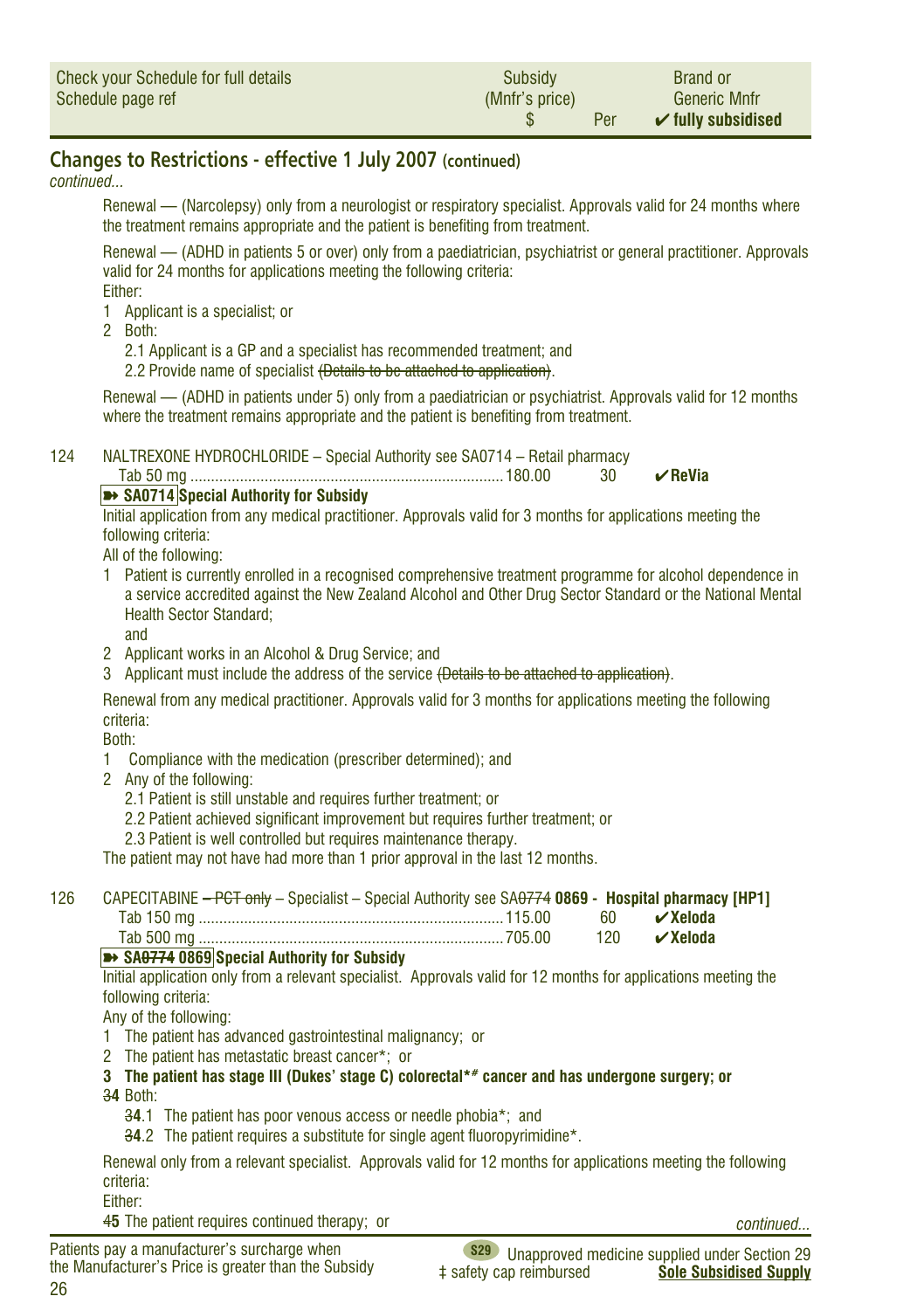<span id="page-26-0"></span>

| Check your Schedule for full details | Subsidy        | <b>Brand or</b>               |
|--------------------------------------|----------------|-------------------------------|
| Schedule page ref                    | (Mnfr's price) | <b>Generic Mnfr</b>           |
|                                      | Per            | $\checkmark$ fully subsidised |

*continued...*

5**6** The tumour has relapsed and requires re-treatment.

Note indications marked with \* are **U**unapproved **I**indications, **#capecitabine is approved for stage III (Dukes' stage C) colon cancer**.

129 DOCETAXEL – PCT only – Specialist – Special Authority see SA0809 **0870**

|  | $\sqrt{2}$ Taxotere |
|--|---------------------|
|  | $\sqrt{2}$ Taxotere |
|  | 1 ma $\vee$ Baxter  |

#### **EXAGGES SA0809 0870** Special Authority for Subsidy

Initial application only from a relevant specialist. Approvals valid for 12 months for applications meeting the following criteria:

Any of the following:

1 Both:

- 1.1 The patient has ovarian, fallopian\* or primary peritoneal cancer\*; and
- 1.2 Either:
	- 1.2.1 Has not received prior chemotherapy; or
- 1.2.2 Has received prior chemotherapy but have not previously been treated with taxanes; or
- 2 The patient has metastatic breast cancer; or
- 3 **Both**
	- 3.1 **The patient has early breast cancer; and**
	- 3.2 **Docetaxel is to be given concurrently with trastuzumab; or**
- 3**4** Both
	- 3.1**4.1** The patient has non small-cell lung cancer; and
	- 3.2**4.2** Either:

3.2.1**4.2.1** Has advancing disease (stage IIIa or above); or

3.2.2**4.2.2** Is receiving combined chemotherapy and radiotherapy; or

4**5** Both:

- 4.1**5.1** The patient has small-cell lung cancer\*; and
- 4.2**5.2** Docetaxel is to be used as second-line therapy.

Renewal only from a relevant specialist. Approvals valid for 12 months for applications meeting the following criteria:

5**6** The patient has metastatic breast cancer, non small-cell lung cancer, or small-cell lung cancer\* and;

5.1**6.1** The patient requires continued therapy; or

5.2**6.2** The tumour has relapsed and requires re-treatment.

Note indications marked with \* are Unapproved Indications.

#### 139 TRASTUZUMAB – PCT only – Specialist – Special Authority see SA0778 **0871**

|  | $\boldsymbol{\mathsf{v}}$ Herceptin |
|--|-------------------------------------|
|  | $\boldsymbol{\checkmark}$ Herceptin |
|  | 1 ma $\mathcal{C}$ Baxter           |

#### ➽ **SA0778 0871 Special Authority for Subsidy**

Initial application **(metastatic breast cancer)** only from a relevant specialist. Approvals valid for 12 months where the patient has metastatic breast cancer expressing HER 2 **IHC** 3+ or FISH +.

Renewal **(metastatic breast cancer)** only from a relevant specialist. Approvals valid for 12 months where the cancer has not progressed **for applications meeting the following criteria: Both:**

- **1 The patient has metastatic breast cancer; and**
- **2 The cancer has not progressed.**

**Initial application (early breast cancer) only from a relevant specialist. Approvals valid for 3 months for applicants meeting the following criteria: All of the following:** *continued...*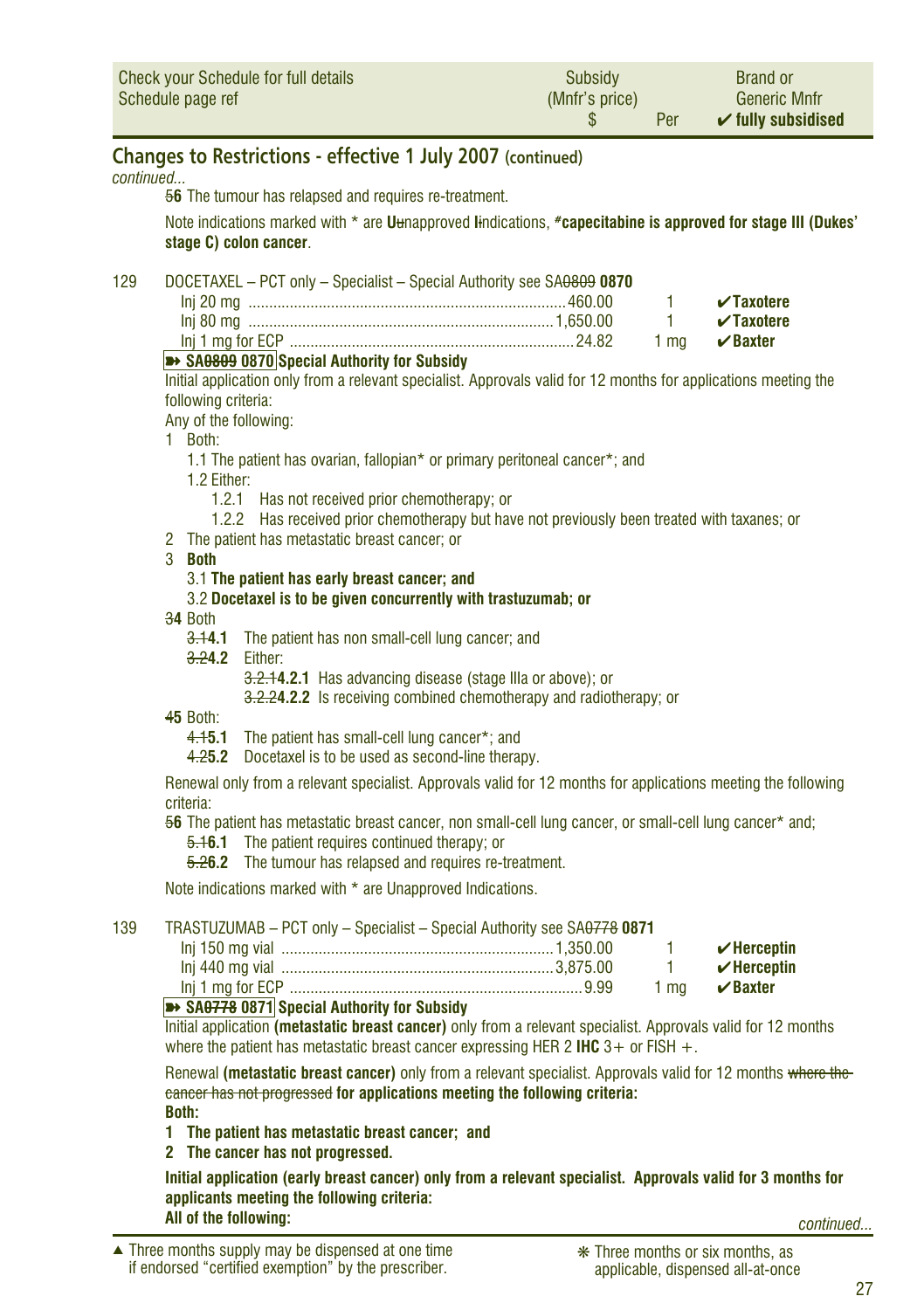<span id="page-27-0"></span>

| Check your Schedule for full details | Subsidy        | <b>Brand or</b>               |
|--------------------------------------|----------------|-------------------------------|
| Schedule page ref                    | (Mnfr's price) | <b>Generic Mnfr</b>           |
|                                      | Per            | $\checkmark$ fully subsidised |

*continued...*

- **1 The patient has early breast cancer expressing HER 2 IHC 3+ or FISH +; and**
- **2 Maximum cumulative dose of 20mg/kg (9 weeks treatment)\*; and**
- **3 Trastuzumab is to be given concurrently with adjuvant taxane chemotherapy\*; and**
- **4 Trastuzumab is not to be given concurrently with anthracycline chemotherapy.**

#### **Notes:**

**Indications marked with \* are Unapproved Indications.**

**It is recommended that for early breast cancer trastuzumab be administered concurrently with docetaxel prior to anthracyclines as per the FinHer regimen (Joensuu H, Kellokumpu-Lehtinen P, Bono P, et al. Adjuvant docetaxel or vinorelbine with or without trastuzumab for breast cancer. N Engl J Med 2006;354(8):809-20).** 

146 TIOTROPIUM BROMIDE – Special Authority see SA0758 **0872** Retail pharmacy

Powder for inhalation, 18 µg per dose ....................................70.00 30 dose ✔**Spiriva**

#### **▶ SA0758 0872 Special Authority for Subsidy**

Initial application only from a general practitioner or relevant specialist. Approvals valid for 2 years for applications meeting the following criteria:

#### All of the following:

- 1 To be used for the long-term maintenance treatment of bronchospasm and dyspnoea associated with COPD; and
- 2 In addition to standard treatment, the patient has trialled a dose of at least 40  $\mu$ g ipratropium g.i.d for one month; and
- **3 Any of the following:**

The patient's breathlessness  $\rightarrow$  grade 4 according to the Medical Research Council (UK) dyspnoea scale (see note) is:

**3.1 Grade 4 (stops for breath after walking about 100 meters or after a few minutes on the level); or 3.2 Grade 5 (too breathless to leave the house, or breathless when dressing or undressing); and**

- 4 **Actual** FEV<sub>1</sub> (litres)  $< \theta$  4 0.6  $\times$  predicted FEV<sub>1</sub> (litres); and
- 5 Either:
	- 5.1 The patient is not a smoker (for reporting purposes only); or
	- 5.2 The patient is a smoker and **has** been offered smoking cessation counselling; and
- 6 The patient has been offered annual influenza immunisation.

Renewal only from a general practitioner or relevant specialist. Approvals valid for 2 years for applications meeting the following criteria:

All of the following:

- 1 Patient is compliant with the medication; and
- 2 Patient has experienced improved COPD symptom control (prescriber determined); and
- 3 Applicant must **state** supply recent measurement of FEV1 (% of predicted) (Details to be attached to application).

Note: Grade 4 = stops for breath after walking about 100 meters or after a few minutes on the level; Grade 5 = too breathless to leave the house, or breathless when dressing or undressing

#### **Effective 1 June 2007**

28

| 108 | see SA0057 SA0864 below - Retail pharmacy Hospital pharmacy [HP3]<br>Specialist must be a psychiatrist. | MIANSERIN HYDROCHLORIDE - Hospital pharmacy [HP3]-Specialist prescription - Special Authority                |    |                                                    |
|-----|---------------------------------------------------------------------------------------------------------|--------------------------------------------------------------------------------------------------------------|----|----------------------------------------------------|
|     | Tab 30 mg                                                                                               |                                                                                                              | 30 | $\sqrt{}$ Tolvon                                   |
|     | SA0057 0864 Special Authority for Subsidy<br>applications meeting the following criteria:               | Initial application only from a psychiatrist from any relevant practitioner. Approvals valid for 2 years for |    |                                                    |
|     | Both:                                                                                                   |                                                                                                              |    |                                                    |
|     | Depression: and                                                                                         |                                                                                                              |    | continued                                          |
|     | Patients nay a manufacturer's surcharge when                                                            | 920                                                                                                          |    | Unannovator de dicion cumplicaturale de Cantino 00 |

**S29** Unapproved medicine supplied under Section 29<br>**Sole Subsidised Supply Sole Subsidised Supply**  $Sole$  Subsidised Supply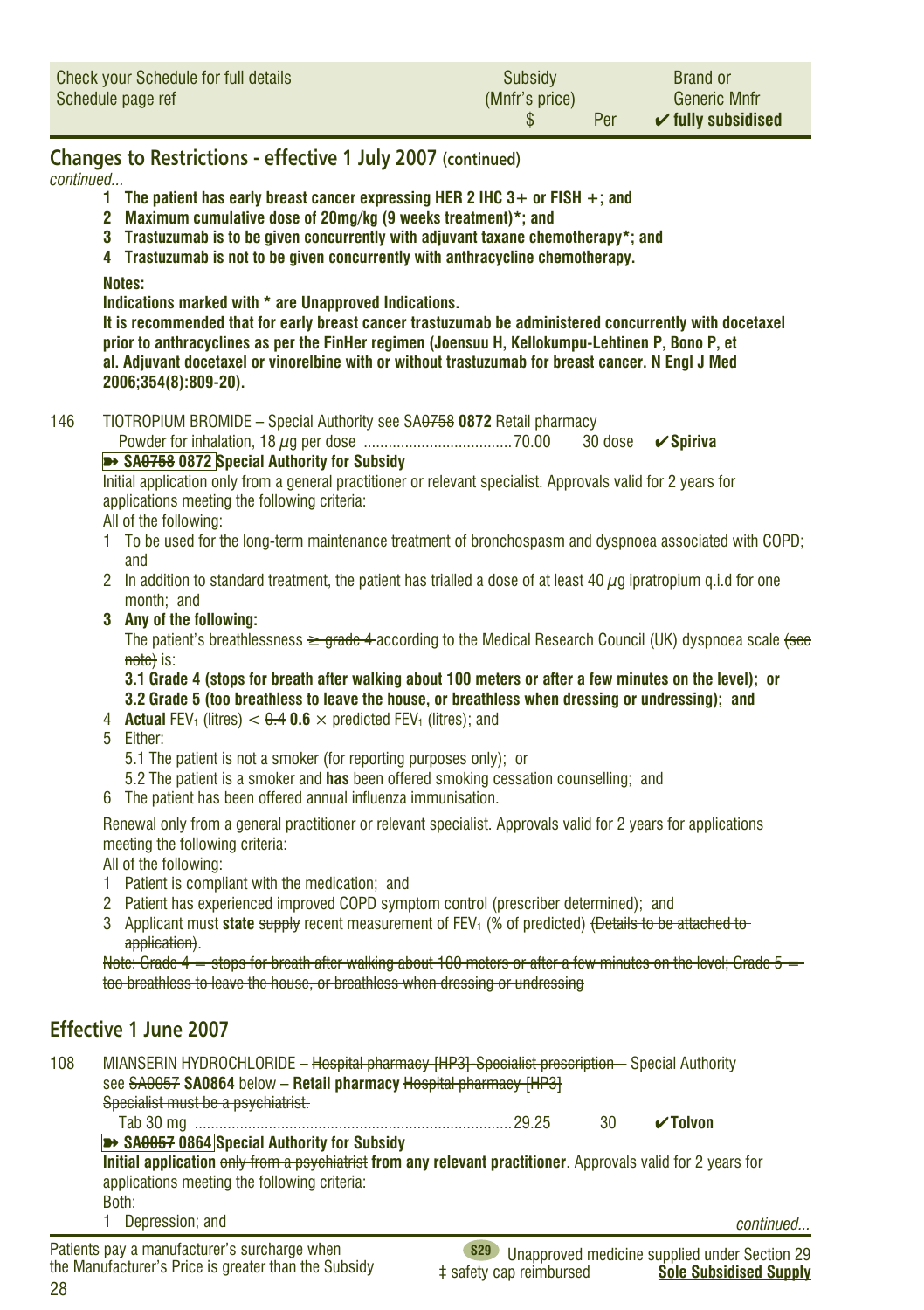<span id="page-28-0"></span>

| Check your Schedule for full details | <b>Subsidy</b> | <b>Brand or</b>               |
|--------------------------------------|----------------|-------------------------------|
| Schedule page ref                    | (Mnfr's price) | <b>Generic Mnfr</b>           |
|                                      | Per            | $\checkmark$ fully subsidised |

#### *continued...*

2 Any of the following: **Either:**

#### 2.1 Both:

- 2.1.1 Failed trials with other antidepressants; and
- 2.1.2 Patient has been maintained on mianserin prior to December 1993; or
- 2.**1**2 Co-existent bladder neck obstruction; or
- 2.**2**3 Cardiovascular disease.

**Renewal** only from a psychiatrist from any relevant practitioner. Approvals valid for 2 years where the treatment remains appropriate and the patient is benefiting from treatment.

#### 109 PAROXETINE HYDROCHLORIDE

| Tab 20 mg - Higher subsidy of up to \$35.02 per 30 with |  |                                   |
|---------------------------------------------------------|--|-----------------------------------|
|                                                         |  | 30 $\blacktriangleright$ Loxamine |

(35.02) Aropax

Additional subsidy by endorsement is available for patients who:

- 1) were taking paroxetine hydrochloride on February 2001; or
- 2) have previously responded to treatment with paroxetine hydrochloride; or
- 3) have had a trial of fluoxetine and have had to discontinue due to
- a) inability to tolerate the drug due to side effects; or
- b) failed to respond to an adequate dose and duration of treatment; or
- 4) have contraindications to fluoxetine (eg pre-existing significant levels of nausea, breastfeeding, potential drug interactions).

The prescription must be endorsed accordingly.

120 BUSPIRONE HYDROCHLORIDE – Special Authority see SA0055 **SA0863** – **Retail pharmacy** Hospital pharmacy  $HIP3H$ 

Month Restriction

| 7.00                                              |     | 100 <b>∠ Pacific Buspirone</b>       |
|---------------------------------------------------|-----|--------------------------------------|
|                                                   | 100 | $\boldsymbol{\nu}$ Pacific Buspirone |
| <b>EXAGGES 0863</b> Special Authority for Subsidy |     |                                      |

**Initial application** only from a psychiatrist, geriatrician or respiratory specialist **from any relevant practitioner**. Approvals valid for 2 years for applications meeting the following criteria: Both:

1 For use only as an anxiolytic; and

2 Other agents are contraindicated or have failed.

**Renewal** only from a psychiatrist, geriatrician or respiratory specialist **from any relevant practitioner**. Approvals valid for 2 years where the treatment remains appropriate and the patient is benefiting from treatment.

#### **Effective 1 May 2007**

| 53 | CANDESARTAN - Special Authority see SA0862 0706 below - Retail pharmacy                                              |    |                            |
|----|----------------------------------------------------------------------------------------------------------------------|----|----------------------------|
|    |                                                                                                                      | 30 | $\boldsymbol{\nu}$ Atacand |
|    |                                                                                                                      | 30 | $\boldsymbol{\nu}$ Atacand |
|    |                                                                                                                      | 30 | $\boldsymbol{\nu}$ Atacand |
|    |                                                                                                                      | 30 | $\boldsymbol{\nu}$ Atacand |
|    | <b>EXAMPLE 1998</b> Special Authority for Subsidy                                                                    |    |                            |
|    | Initial application only from a relevant specialist or general practitioner. Approvals valid without further renewal |    |                            |
|    | unless notified for applications meeting the following criteria:                                                     |    |                            |
|    | Fither:                                                                                                              |    |                            |

1 Both:

1.1 Patient with congestive heart failure; and

1.2 Either:

1.2.1 Has been treated with, and cannot tolerate, two ACE inhibitors, due to persistent cough; or *continued...*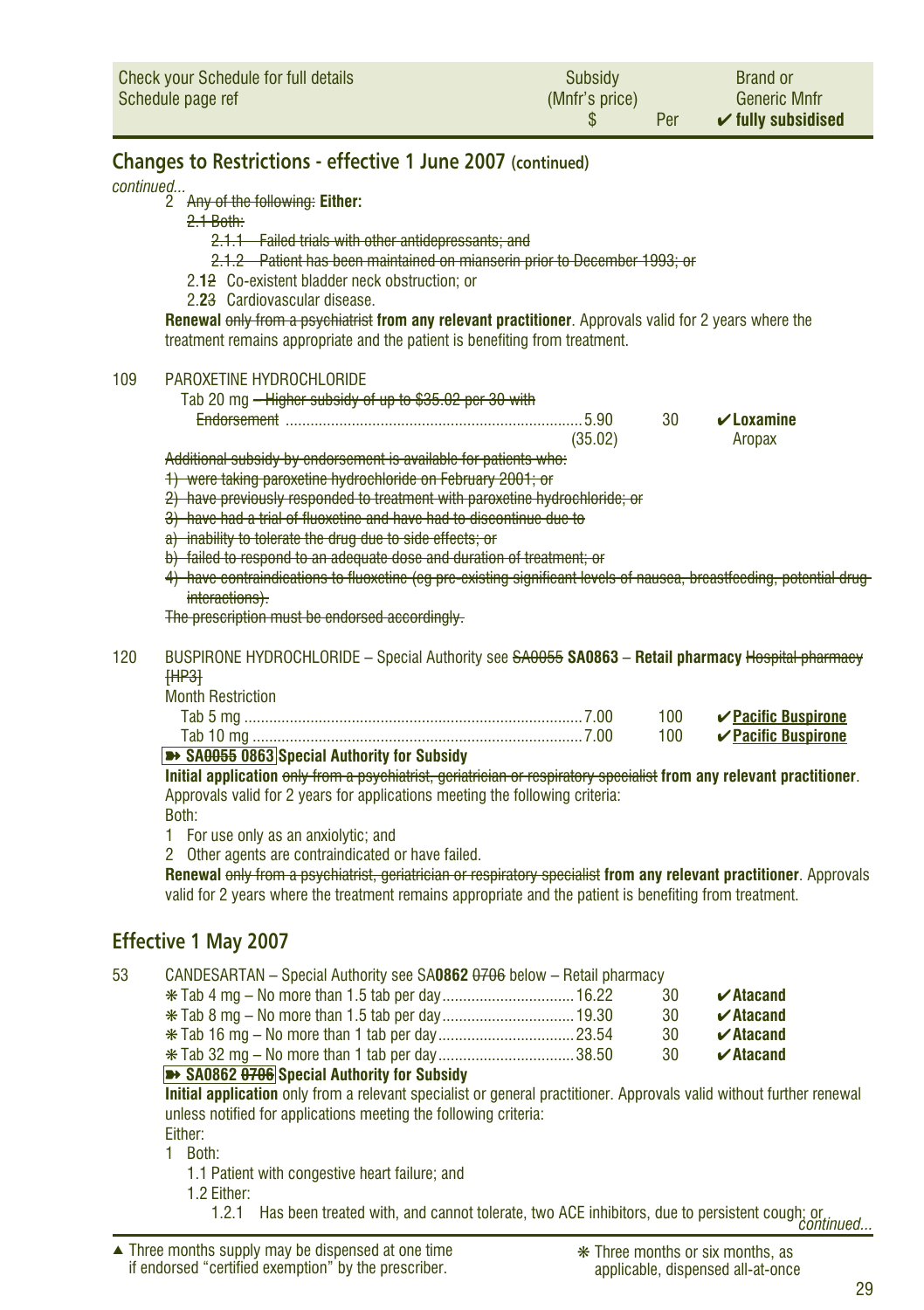<span id="page-29-0"></span>

| Check your Schedule for full details | Subsidy        | <b>Brand or</b>               |
|--------------------------------------|----------------|-------------------------------|
| Schedule page ref                    | (Mnfr's price) | <b>Generic Mnfr</b>           |
|                                      | Per            | $\checkmark$ fully subsidised |

*continued...*

- 1.2.2 Has experienced angioedema on an ACE inhibitor at any time in the past or who have experienced angioedema (even if not using an ACE inhibitor) in the last 2 years; or
- 2 All of the following:
	- 2.1 Patient with raised blood pressure; and
	- 2.2 Use of fully funded beta blockers or diuretics are contraindicated; or not well tolerated; or insufficient to control blood pressure adequately at appropriate doses; and

2.3 Either:

- 2.3.1 Has been treated with, and cannot tolerate, two ACE inhibitors, due to persistent cough; or
- 2.3.2 Has experienced angioedema on an ACE inhibitor at any time in the past or who have experienced angioedema (even if not using an ACE inhibitor) in the last 2 years.

**Renewal – (Previous approval has expired)** only from a relevant specialist or general practitioner. Approvals valid without further renewal unless notified where the treatment remains appropriate and the patient is benefiting from treatment.

| 54 | LOSARTAN – Special Authority see SA <b>0862</b> <del>0706</del> below – Retail pharmacy |                      |
|----|-----------------------------------------------------------------------------------------|----------------------|
|    |                                                                                         | 30 $\sqrt{a}$ Cozaar |
|    |                                                                                         | 30 $\sqrt{a}$ Cozaar |
|    |                                                                                         |                      |

#### ➽ **SA0862 0706 Special Authority for Subsidy**

**Initial application** only from a relevant specialist or general practitioner. Approvals valid without further renewal unless notified for applications meeting the following criteria:

Either:

- 1 Both:
	- 1.1 Patient with congestive heart failure; and

1.2 Either:

- 1.2.1 Has been treated with, and cannot tolerate, two ACE inhibitors, due to persistent cough; or
- 1.2.2 Has experienced angioedema on an ACE inhibitor at any time in the past or who have experienced angioedema (even if not using an ACE inhibitor) in the last 2 years; or
- 2 All of the following:
	- 2.1 Patient with raised blood pressure; and
	- 2.2 Use of fully funded beta blockers or diuretics are contraindicated; or not well tolerated; or insufficient to control blood pressure adequately at appropriate doses; and
	- 2.3 Either:
		- 2.3.1 Has been treated with, and cannot tolerate, two ACE inhibitors, due to persistent cough; or
		- 2.3.2 Has experienced angioedema on an ACE inhibitor at any time in the past or who have experienced angioedema (even if not using an ACE inhibitor) in the last 2 years.

**Renewal – (Previous approval has expired)** only from a relevant specialist or general practitioner. Approvals valid without further renewal unless notified where the treatment remains appropriate and the patient is benefiting from treatment.

- 80 OESTRADIOL WITH LEVONORGESTREL See prescribing guideline on page 78  $*$  Tab 2 mg with 75  $\mu$ g levonorgestrel (36  $+2$ ) and tab 2 mg oestradiol (**48** 16)...........................................16.20 84 ✔**Nuvelle**
- 113 CYCLIZINE HYDROCHLORIDE Additional subsidy by Special Authority see SA0178 below Retail pharmacy Tab 50 mg ...............................................................................1.99 10 ✔**Nausicalm** ➽ **SA0178 Special Authority for Manufacturers Price**

**Initial application** from any medical practitioner. Approvals valid for 6 months where the patient is terminally illand requires control of nausea and vomiting.

Renewal from any medical practitioner. Approvals valid for 6 months where the treatment remains appropriate and the patient is benefiting from treatment.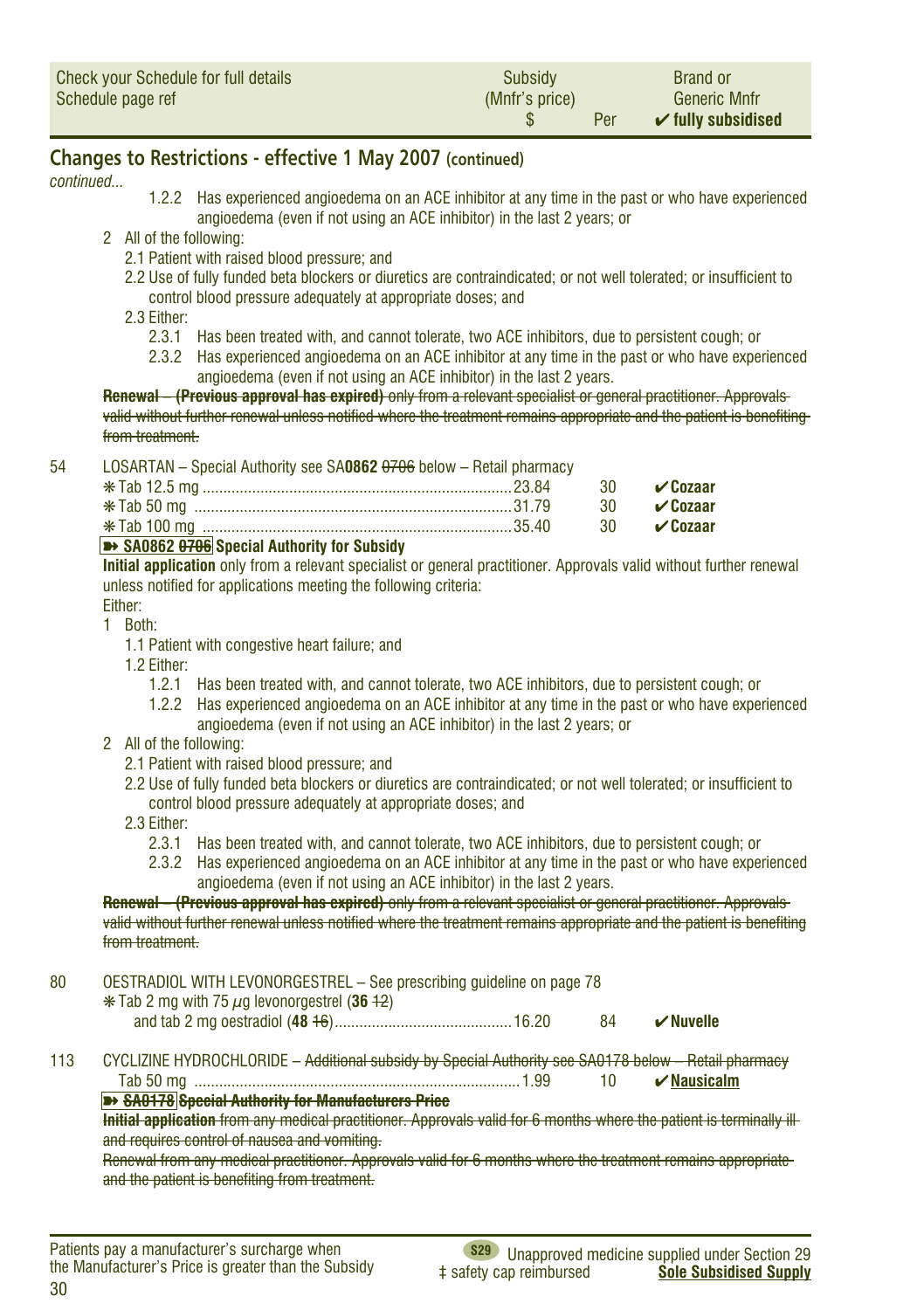<span id="page-30-0"></span>

|     | <b>Check your Schedule for full details</b><br>Schedule page ref                                                                                                                                                                                                                                                                                                                                                                                                     | Subsidy<br>(Mnfr's price)<br>S | Per     | <b>Brand or</b><br><b>Generic Mnfr</b><br>$\checkmark$ fully subsidised |
|-----|----------------------------------------------------------------------------------------------------------------------------------------------------------------------------------------------------------------------------------------------------------------------------------------------------------------------------------------------------------------------------------------------------------------------------------------------------------------------|--------------------------------|---------|-------------------------------------------------------------------------|
|     | <b>Changes to Restrictions - effective 1 May 2007 (continued)</b>                                                                                                                                                                                                                                                                                                                                                                                                    |                                |         |                                                                         |
| 121 | <b>MIDAZOLAM</b><br>Inj 1 mg per ml, 5 ml <del>– Special Authority see SA0050 below</del><br>Inj 5 mg per ml, 3 ml - Special Authority see SA0050 below<br><b>B&gt; SA0050 Special Authority for Subsidy</b><br><del>Initial application only from a relevant specialist. Approvals valid for 2 years where the patient is terminally ill.</del><br><b>Renewal</b> only from a relevant specialist. Approvals valid for 2 years where the patient is terminally ill. | .12.65                         | 10<br>5 | $\vee$ Hypnovel<br>$\checkmark$ Hypnovel                                |
| 130 | MITOMYCIN C - PCT only - Specialist                                                                                                                                                                                                                                                                                                                                                                                                                                  |                                |         | $\sim$ $\sim$ $\sim$ $\sim$                                             |

| <b>S29</b>      |  |  |
|-----------------|--|--|
| Mitomycin-C S29 |  |  |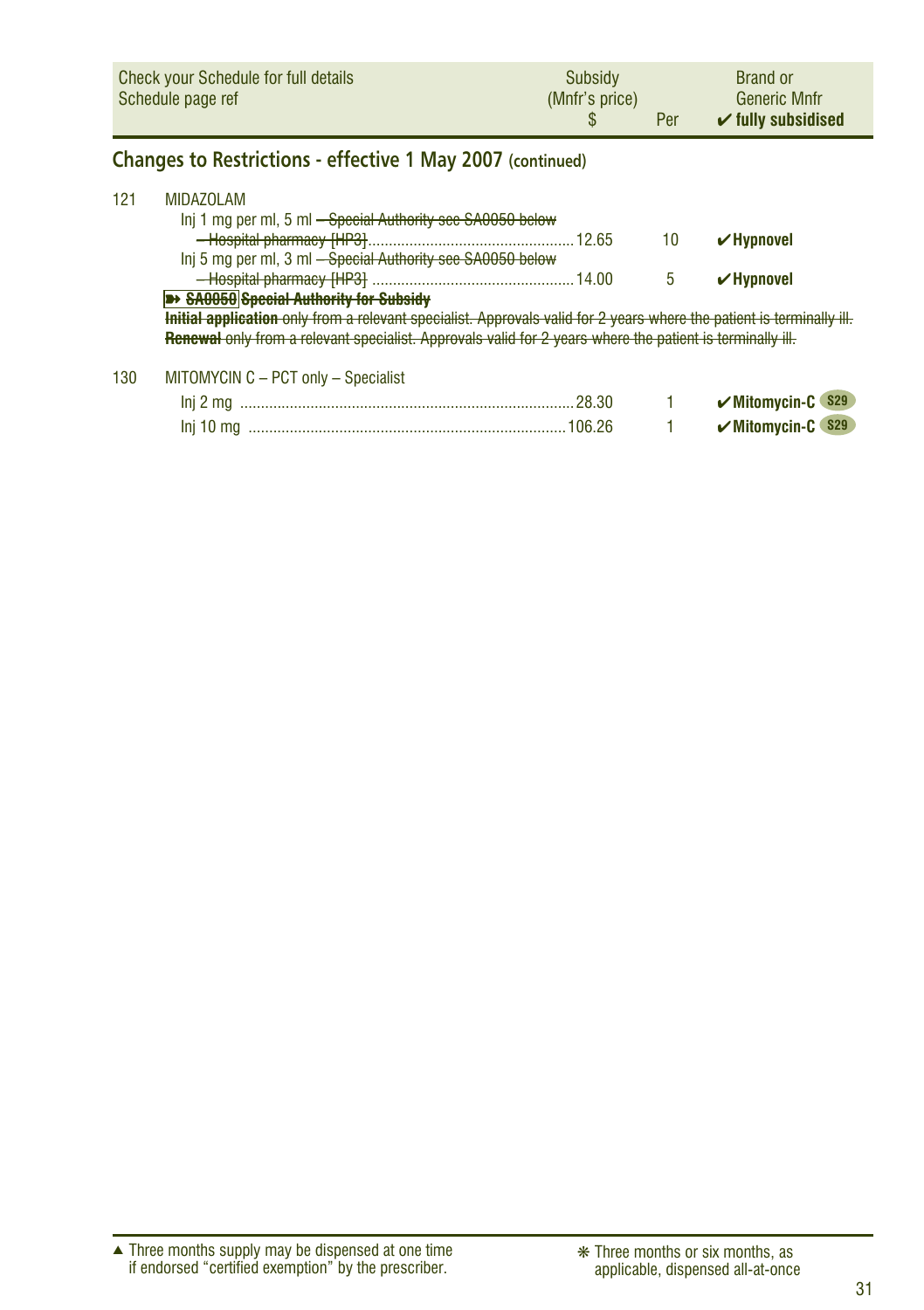<span id="page-31-0"></span>

| Check your Schedule for full details | Subsidy        | <b>Brand or</b>               |
|--------------------------------------|----------------|-------------------------------|
| Schedule page ref                    | (Mnfr's price) | <b>Generic Mnfr</b>           |
|                                      | Per            | $\checkmark$ fully subsidised |

## **Changes to Subsidy and Manufacturer's Price**

#### Effective 1 July 2007

| 24 | LOPERAMIDE HYDROCHLORIDE - Available on a PSO (+ subsidy)                                                                                                    | 400        | $\boldsymbol{\nu}$ Nodia                                |
|----|--------------------------------------------------------------------------------------------------------------------------------------------------------------|------------|---------------------------------------------------------|
| 25 | FLUOCORTOLONE CAPROATE WITH FLUOCORTOLONE PIVALATE AND CINCHOCAINE (4 subsidy)<br>Oint 950 $\mu$ g, with fluocortolone pivalate 920 $\mu$ g, and cinchocaine |            |                                                         |
|    | Suppos 630 $\mu$ g, with fluocortolone pivalate 610 $\mu$ g, and cinchocaine                                                                                 | 30 g OP    | $\nu$ Ultraproct                                        |
|    |                                                                                                                                                              | 12         | $\nu$ Ultraproct                                        |
| 26 | FAMOTIDINE - Only on a prescription (1 subsidy)                                                                                                              | 250        | $\sqrt{F}$ amox                                         |
|    |                                                                                                                                                              | 250        | $\sqrt{F}$ amox                                         |
| 34 | BISACODYL – Only on a prescription $(1 \text{ subsidy})$                                                                                                     | 200        | $\nu$ Lax-Tabs                                          |
|    |                                                                                                                                                              |            |                                                         |
| 36 | CHOLECALCIFEROL (+ subsidy)<br>* Tab 1.25 mg (50,000 iu) - Maximum of 12 tab                                                                                 |            |                                                         |
|    |                                                                                                                                                              | 12         | $\mathcal{\mathcal{C}}$ al-d-Forte                      |
| 41 | CLOPIDOGREL - Special Authority see SA0867 - Retail pharmacy (4 subsidy)                                                                                     | 28         | $\vee$ Plavix                                           |
| 52 | DOXAZOSIN MESYLATE (1 subsidy)                                                                                                                               |            |                                                         |
|    |                                                                                                                                                              | 250<br>250 | $\nu$ Dosan<br>$\nu$ Dosan                              |
| 57 | PROPRANOLOL (1 subsidy)                                                                                                                                      |            |                                                         |
|    |                                                                                                                                                              | 100        | $\mathcal V$ Cardinol                                   |
|    |                                                                                                                                                              | 100<br>100 | $\mathcal V$ Cardinol<br>$\boldsymbol{\nu}$ Cardinol LA |
| 58 | FRUSEMIDE (+ subsidy)                                                                                                                                        |            |                                                         |
|    |                                                                                                                                                              | 50         | $\boldsymbol{\checkmark}$ Mayne                         |
| 61 | FUSIDIC ACID (4 subsidy)                                                                                                                                     |            |                                                         |
|    | a) Maximum of 15 q per prescription                                                                                                                          | 15 g OP    | $\checkmark$ Foban                                      |
|    | b) Only on a prescription<br>c) Not in combination                                                                                                           |            |                                                         |
|    |                                                                                                                                                              | 15 a OP    | $\checkmark$ Foban                                      |
|    | a) Maximum of 15 g per prescription<br>b) Only on a prescription                                                                                             |            |                                                         |
|    | c) Not in combination                                                                                                                                        |            |                                                         |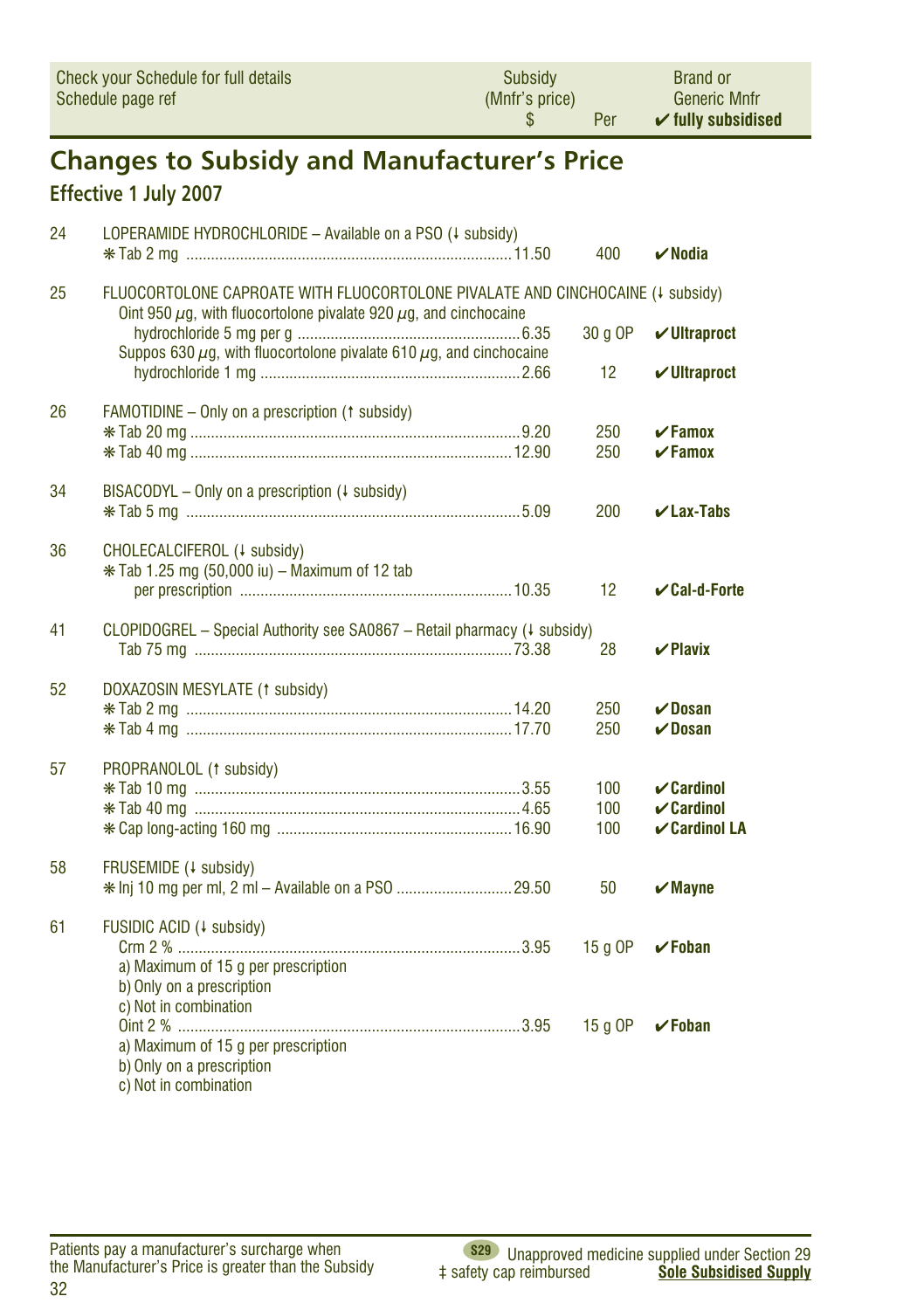<span id="page-32-0"></span>

| Check your Schedule for full details | Subsidy        | <b>Brand or</b>               |
|--------------------------------------|----------------|-------------------------------|
| Schedule page ref                    | (Mnfr's price) | <b>Generic Mnfr</b>           |
|                                      | Per            | $\checkmark$ fully subsidised |

#### **Changes to Subsidy and Manufacturer's Price - effective 1 July 2007 (continued)**

| 63 | DIFLUCORTOLONE VALERATE (1 price)                                                                                                                                                                                                                                                                                                                                                                                 |         |              |                                       |
|----|-------------------------------------------------------------------------------------------------------------------------------------------------------------------------------------------------------------------------------------------------------------------------------------------------------------------------------------------------------------------------------------------------------------------|---------|--------------|---------------------------------------|
|    |                                                                                                                                                                                                                                                                                                                                                                                                                   |         | 50 g OP      |                                       |
|    |                                                                                                                                                                                                                                                                                                                                                                                                                   | (15.23) |              | <b>Nerisone</b>                       |
|    |                                                                                                                                                                                                                                                                                                                                                                                                                   | (15.23) | 50 g OP      | <b>Nerisone</b>                       |
|    |                                                                                                                                                                                                                                                                                                                                                                                                                   |         | 50 g OP      |                                       |
|    |                                                                                                                                                                                                                                                                                                                                                                                                                   | (15.23) |              | <b>Nerisone</b>                       |
| 64 |                                                                                                                                                                                                                                                                                                                                                                                                                   |         |              |                                       |
|    | HYDROCORTISONE WITH MICONAZOLE - Only on a prescription († subsidy)                                                                                                                                                                                                                                                                                                                                               |         | 15 g OP      | $\checkmark$ Micreme H                |
|    |                                                                                                                                                                                                                                                                                                                                                                                                                   |         |              |                                       |
| 65 | CETOMACROGOL (+ subsidy)                                                                                                                                                                                                                                                                                                                                                                                          |         |              |                                       |
|    |                                                                                                                                                                                                                                                                                                                                                                                                                   |         | 500q         | $\nu$ PSM                             |
| 66 | POVIDONE IODINE (1 price)                                                                                                                                                                                                                                                                                                                                                                                         |         |              |                                       |
|    | Skin preparation, povidone iodine 10% with 70% alcohol 8.13                                                                                                                                                                                                                                                                                                                                                       |         | 500 ml       |                                       |
|    |                                                                                                                                                                                                                                                                                                                                                                                                                   | (18.09) |              | <b>Orion</b>                          |
|    |                                                                                                                                                                                                                                                                                                                                                                                                                   | 1.63    | $100$ ml     |                                       |
|    |                                                                                                                                                                                                                                                                                                                                                                                                                   | (5.86)  |              | <b>Orion</b>                          |
| 67 | MALDISON (+ subsidy)                                                                                                                                                                                                                                                                                                                                                                                              |         |              |                                       |
|    |                                                                                                                                                                                                                                                                                                                                                                                                                   |         |              | 30 ml OP <b>√A-Lices</b>              |
|    |                                                                                                                                                                                                                                                                                                                                                                                                                   |         |              |                                       |
| 67 | PERMETHRIN (1 subsidy)<br>1) Should be strictly reserved for use as second line therapy in:<br>1) patients unable to tolerate the other medications, such as infants, young children and patients with<br>allergies or eczema:<br>2) cases of scabies which are resistent to gamma benzene hexachloride and resistant to malathion.                                                                               |         |              |                                       |
|    | 2) Verification of drug resistance is dependent on the persistence of the condition after treatment. In order to<br>establish whether there is drug resistance, the following criteria should be fulfilled:<br>1) a definite diagnosis of scabies should be made;<br>2) it should be ascertained that the medication was administered properly;<br>3) the possibility of reinfestation should have been excluded. |         |              |                                       |
|    |                                                                                                                                                                                                                                                                                                                                                                                                                   |         | 30 g OP      | $V$ Lyderm                            |
| 74 | CLOTRIMAZOLE (4 subsidy)                                                                                                                                                                                                                                                                                                                                                                                          |         |              |                                       |
|    |                                                                                                                                                                                                                                                                                                                                                                                                                   |         | 35 g OP      | $\mathcal V$ Clomazol                 |
|    |                                                                                                                                                                                                                                                                                                                                                                                                                   |         |              |                                       |
| 81 | MEDROXYPROGESTERONE ACETATE (+ price)                                                                                                                                                                                                                                                                                                                                                                             |         |              |                                       |
|    |                                                                                                                                                                                                                                                                                                                                                                                                                   |         | 30           | $\vee$ Provera                        |
| 83 | GOSERELIN ACETATE - Special Authority see SA0839 - Hospital pharmacy [HP3] (+ subsidy)                                                                                                                                                                                                                                                                                                                            |         |              |                                       |
|    |                                                                                                                                                                                                                                                                                                                                                                                                                   |         | 1.           | $\boldsymbol{\checkmark}$ Zoladex     |
|    |                                                                                                                                                                                                                                                                                                                                                                                                                   |         | $\mathbf{1}$ | $\checkmark$ Zoladex                  |
|    |                                                                                                                                                                                                                                                                                                                                                                                                                   |         |              |                                       |
| 88 | AMOXYCILLIN (4 subsidy)                                                                                                                                                                                                                                                                                                                                                                                           |         | 500          | <b>∠Apo-Amoxi</b>                     |
|    |                                                                                                                                                                                                                                                                                                                                                                                                                   |         | 500          | <b>∠Apo-Amoxi</b>                     |
|    |                                                                                                                                                                                                                                                                                                                                                                                                                   |         |              |                                       |
| 99 | NEOSTIGMINE (4 subsidy)                                                                                                                                                                                                                                                                                                                                                                                           |         |              |                                       |
|    |                                                                                                                                                                                                                                                                                                                                                                                                                   |         | 50           | $\boldsymbol{\checkmark}$ AstraZeneca |

Three months supply may be dispensed at one time if endorsed "certified exemption" by the prescriber. ▲ ❋ Three months or six months, as

applicable, dispensed all-at-once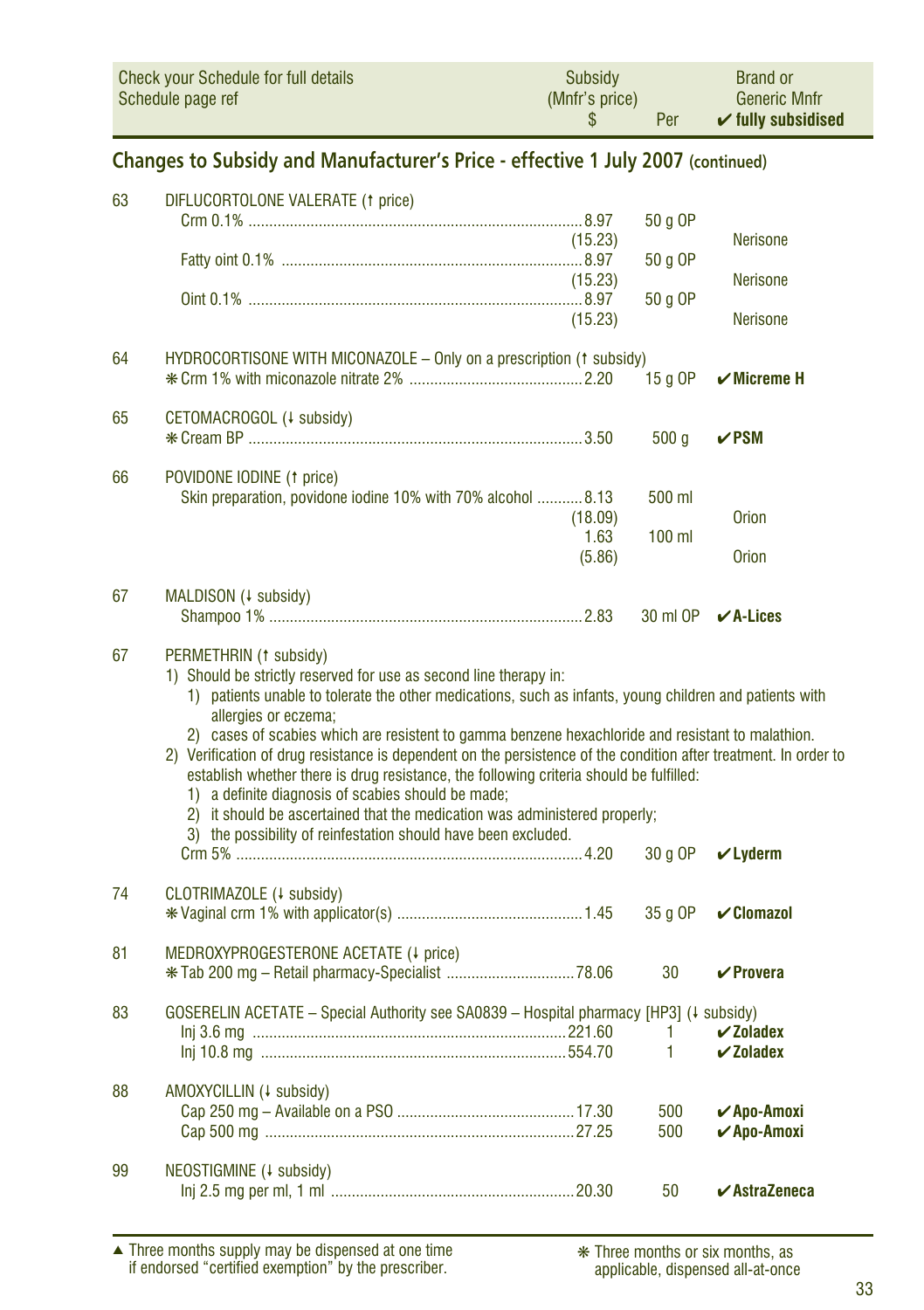<span id="page-33-0"></span>

|     | <b>Check your Schedule for full details</b><br>Schedule page ref                                                                                                  | Subsidy<br>(Mnfr's price)<br>\$ | Per                   | <b>Brand or</b><br><b>Generic Mnfr</b><br>$\checkmark$ fully subsidised      |  |  |
|-----|-------------------------------------------------------------------------------------------------------------------------------------------------------------------|---------------------------------|-----------------------|------------------------------------------------------------------------------|--|--|
|     | Changes to Subsidy and Manufacturer's Price - effective 1 July 2007 (continued)                                                                                   |                                 |                       |                                                                              |  |  |
| 100 | INDOMETHACIN (1 subsidy)                                                                                                                                          |                                 | 100<br>30             | $\sqrt{\text{Rheumacin SR}}$<br>$\boldsymbol{\checkmark}$ Arthrexin          |  |  |
| 102 | ETANERCEPT - Retail pharmacy-Specialist prescription - Special Authority see SA0868<br>- Retail pharmacy († subsidy)                                              |                                 | $\overline{4}$        | $\checkmark$ Enbrel                                                          |  |  |
| 104 | LIGNOCAINE HYDROCHLORIDE (+ subsidy)<br>Only if prescribed on prescription for a dialysis patient or child with rheumatic fever or on a PSO for emergency<br>use. |                                 | 50                    | $\checkmark$ Xylocaine                                                       |  |  |
| 104 | LIGNOCAINE WITH PRILOCAINE - Special Authority see SA0323 - Hospital pharmacy [HP3] (+ subsidy)<br>Crm 2.5% with prilocaine 2.5% (5 g tubes)  41.00               |                                 | 30 g OP<br>5          | $\vee$ EMLA<br>$\mathbf{V}$ EMLA                                             |  |  |
| 104 | PARACETAMOL (1 subsidy)                                                                                                                                           |                                 | 50                    | $\mathbf{\nabla}$ Paracare                                                   |  |  |
| 105 | CODEINE PHOSPHATE (4 subsidy)                                                                                                                                     |                                 | 100<br>100<br>100     | $\nu$ PSM<br>$\nu$ PSM<br>$\nu$ PSM                                          |  |  |
| 107 | PETHIDINE HYDROCHLORIDE (+ subsidy)<br>a) Only on a controlled drug form<br>b) No patient co-payment payable                                                      |                                 | 10<br>10 <sup>1</sup> | $\nu$ PSM<br>$\nu$ PSM                                                       |  |  |
| 109 | FLUOXETINE HYDROCHLORIDE (1 subsidy)                                                                                                                              |                                 | 90                    | $\checkmark$ Fluox                                                           |  |  |
| 110 | PARALDEHYDE (1 subsidy)                                                                                                                                           |                                 | 5                     | $\boldsymbol{\mathsf{v}}$ aft                                                |  |  |
| 112 | LAMOTRIGINE (4 subsidy)                                                                                                                                           |                                 | 56<br>56<br>56        | $\boldsymbol{\nu}$ Lamictal<br>$\boldsymbol{\nu}$ Lamictal<br>$\nu$ Lamictal |  |  |
| 116 | LITHIUM CARBONATE (1 subsidy)                                                                                                                                     |                                 | 100                   | $\vee$ Douglas                                                               |  |  |
| 120 | BUSPIRONE HYDROCHLORIDE - Special Authority see SA0863 - Retail pharmacy (1 subsidy)<br><b>Month Restriction</b>                                                  |                                 |                       |                                                                              |  |  |
|     |                                                                                                                                                                   |                                 | 100<br>100            | $\checkmark$ Pacific Buspirone<br><b>∠ Pacific Buspirone</b>                 |  |  |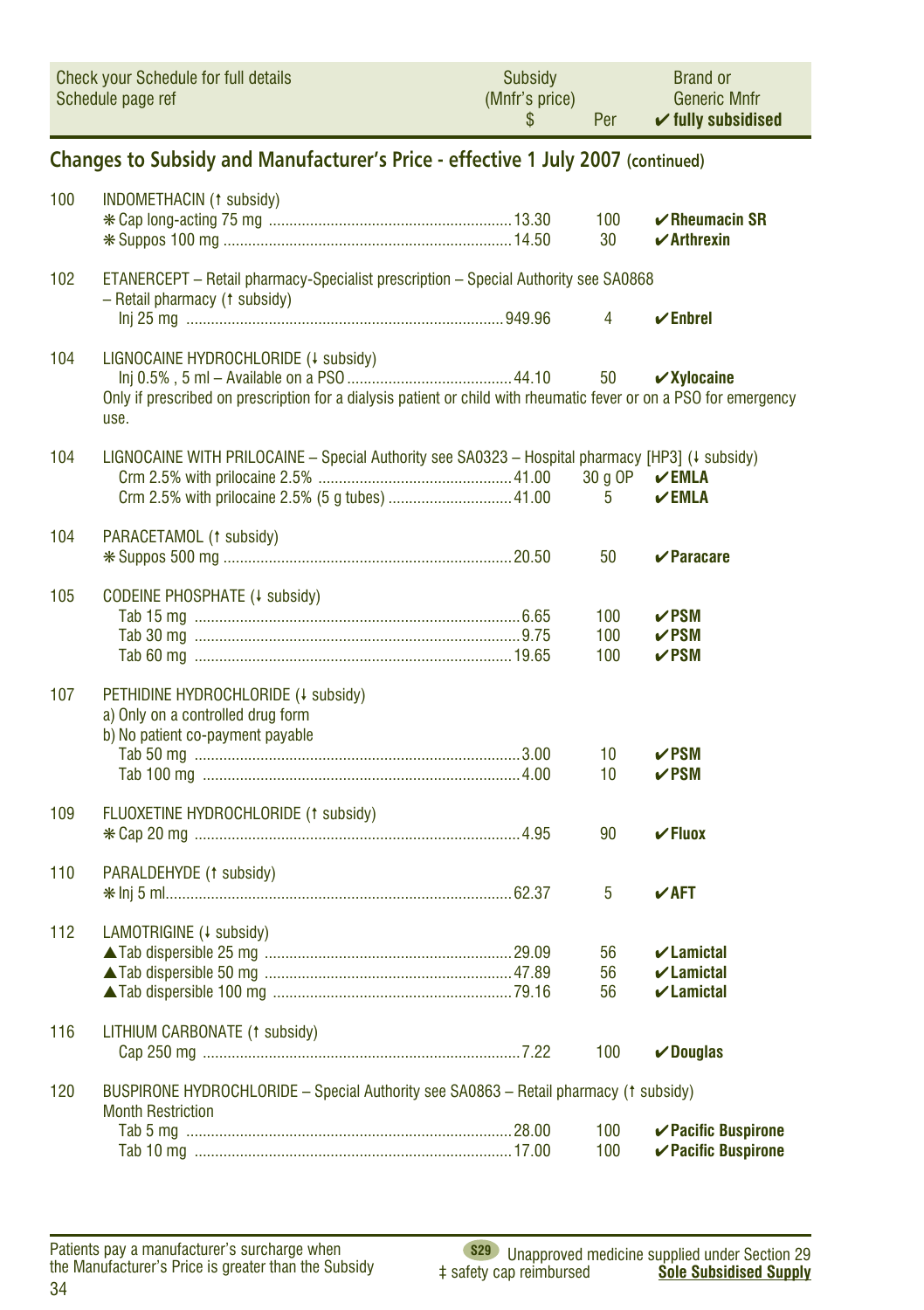<span id="page-34-0"></span>

| Check your Schedule for full details | Subsidy        | <b>Brand or</b>               |
|--------------------------------------|----------------|-------------------------------|
| Schedule page ref                    | (Mnfr's price) | <b>Generic Mnfr</b>           |
|                                      | Per            | $\checkmark$ fully subsidised |

#### **Changes to Subsidy and Manufacturer's Price - effective 1 July 2007 (continued)**

| 121 | NITRAZEPAM - Month Restriction († price)                                      |                      |                                            |
|-----|-------------------------------------------------------------------------------|----------------------|--------------------------------------------|
|     |                                                                               | 100                  |                                            |
|     | (4.65)                                                                        |                      | <b>Nitrados</b>                            |
|     | ‡ Safety cap for extemporaneously compounded oral liquid preparations.        |                      |                                            |
| 121 | <b>OXAZEPAM - Month Restriction (1 price)</b>                                 |                      |                                            |
|     |                                                                               | 100                  |                                            |
|     | (5.50)                                                                        |                      | Ox-Pam                                     |
|     | ‡ Safety cap for extemporaneously compounded oral liquid preparations.        |                      |                                            |
|     |                                                                               | 100                  |                                            |
|     | (7.60)                                                                        |                      | Ox-Pam                                     |
|     | ‡ Safety cap for extemporaneously compounded oral liquid preparations.        |                      |                                            |
| 125 | CISPLATIN - PCT only - Specialist ( $\downarrow$ subsidy)                     |                      |                                            |
|     |                                                                               | 1 <sub>mq</sub>      | $\vee$ Baxter                              |
| 130 | PACLITAXEL - PCT only - Specialist - Special Authority see SA0842 (4 subsidy) |                      |                                            |
|     |                                                                               | 1                    | $\boldsymbol{\checkmark}$ Paclitaxel Ebewe |
|     |                                                                               | 1                    | $\vee$ Paclitaxel Ebewe                    |
| 141 | INTERFERON BETA-1-ALPHA - Special Authority see SA0855 (1 subsidy)            |                      |                                            |
|     |                                                                               | 4                    | $\boldsymbol{\checkmark}$ Avonex           |
| 144 | LORATADINE (+ subsidy)                                                        |                      |                                            |
|     |                                                                               | $100$ ml             | $\mathbf v$ Lorapaed                       |
| 146 | IPRATROPIUM BROMIDE (4 subsidy)                                               |                      |                                            |
|     | Nebuliser soln, $250 \mu g$ per ml, 1 ml – Available on a PSO  4.30           | 20                   | $\nu$ Ipratropium                          |
|     | Nebuliser soln, $250 \mu g$ per ml, 2 ml – Available on a PSO 5.25            | 20                   | <b>Steri-Neb</b><br>$\nu$ Ipratropium      |
|     |                                                                               |                      | <b>Steri-Neb</b>                           |
| 146 | SALBUTAMOL (+ subsidy)                                                        |                      |                                            |
|     |                                                                               | $150$ ml             | $\checkmark$ Salapin                       |
|     | Nebuliser soln, 1 mg per ml, 2.5 ml - Available on a PSO 3.70                 | 20                   |                                            |
|     | (4.83)                                                                        |                      | <b>Ventolin Nebules</b>                    |
|     | Nebuliser soln, 2 mg per ml, 2.5 ml - Available on a PSO 3.85                 | 20                   |                                            |
|     | (5.10)                                                                        |                      | <b>Ventolin Nebules</b>                    |
| 152 | BRIMONIDINE TARTRATE - Retail pharmacy-Specialist (# price)                   |                      |                                            |
|     |                                                                               | 5 ml OP              | $\boldsymbol{\checkmark}$ Alphagan         |
|     |                                                                               |                      |                                            |
| 160 | <b>CODEINE PHOSPHATE (1 price)</b>                                            |                      |                                            |
|     |                                                                               | 5 g                  |                                            |
|     | (25.46)                                                                       |                      | <b>Douglas</b>                             |
|     | 63.09                                                                         | 25q                  |                                            |
|     | (84.20)<br>concentrate the concentrate of the concentrate and concentrate the | والمستردان والمرادية | <b>Douglas</b>                             |
|     |                                                                               |                      |                                            |

a) Only in extemporaneously compounded codeine linctus diabetic or codeine linctus paediatric.

b) ‡ Safety cap for extemporaneously compounded oral liquid preparations.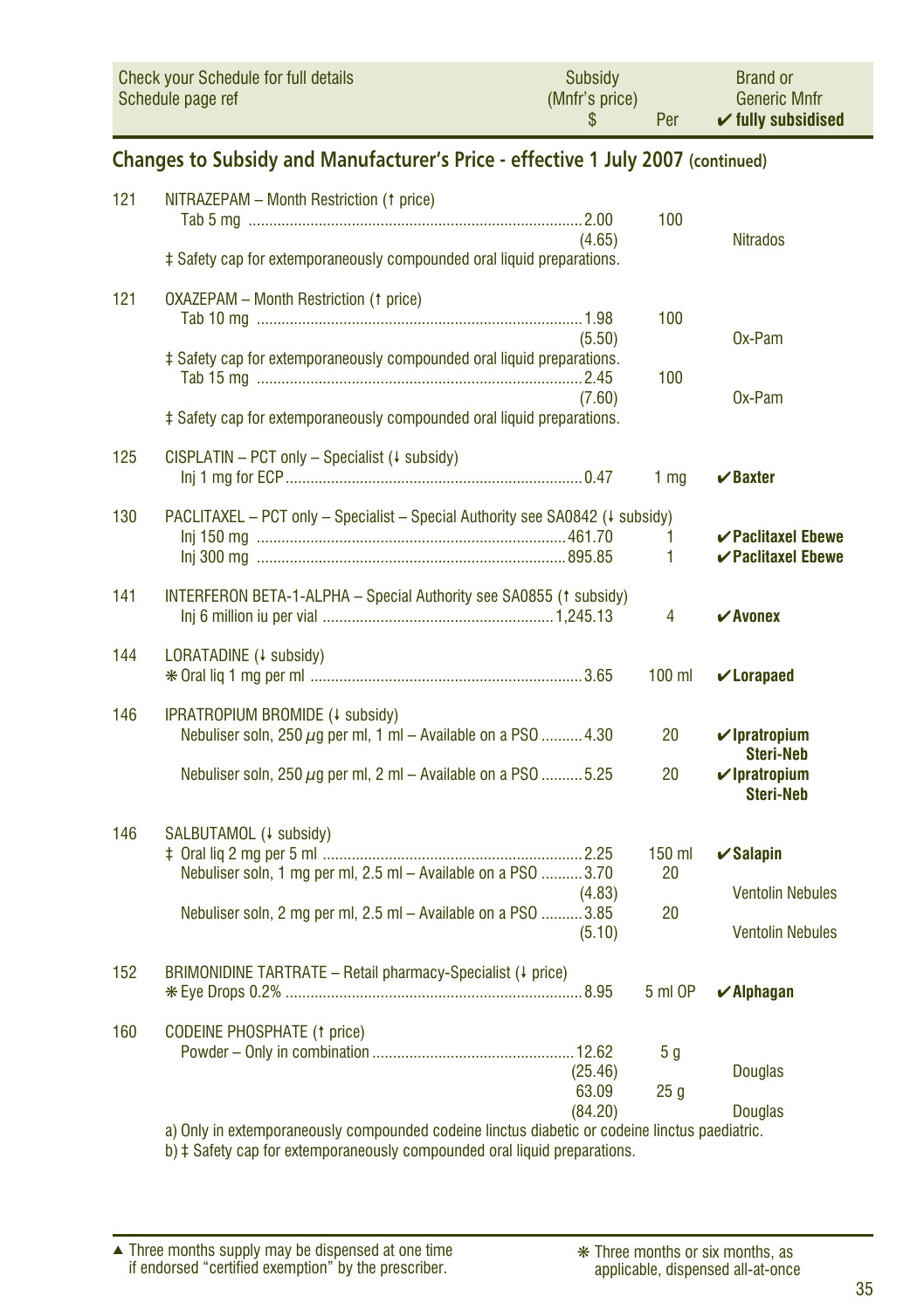<span id="page-35-0"></span>

|     | Check your Schedule for full details<br>Schedule page ref                                                                                                                                 | Subsidy<br>(Mnfr's price)<br>\$ | Per       | <b>Brand or</b><br><b>Generic Mnfr</b><br>$\checkmark$ fully subsidised               |  |  |  |  |
|-----|-------------------------------------------------------------------------------------------------------------------------------------------------------------------------------------------|---------------------------------|-----------|---------------------------------------------------------------------------------------|--|--|--|--|
|     | Changes to Subsidy and Manufacturer's Price - effective 1 June 2007                                                                                                                       |                                 |           |                                                                                       |  |  |  |  |
| 26  | HYOSCINE N-BUTYLBROMIDE (4 subsidy)                                                                                                                                                       | (10.85)                         | 100       | <b>Buscopan</b>                                                                       |  |  |  |  |
| 45  | <b>CHOLESTYRAMINE WITH ASPARTAME (1 price)</b>                                                                                                                                            | (28.88)                         | 50        | Questran-Lite                                                                         |  |  |  |  |
| 53  | LISINOPRIL (+ subsidy)                                                                                                                                                                    |                                 | 30        |                                                                                       |  |  |  |  |
|     |                                                                                                                                                                                           | (4.91)<br>(7.14)                | 30        | <b>Prinivil</b><br><b>Prinivil</b>                                                    |  |  |  |  |
|     |                                                                                                                                                                                           | (10.10)                         | 30        | <b>Prinivil</b>                                                                       |  |  |  |  |
| 72  | ETHINYLOESTRADIOL WITH NORETHISTERONE (4 price)<br>$*$ Tab 35 $\mu$ g with norethisterone 1 mg - Available on a PS0 6.62<br>$*$ Tab 35 $\mu$ g with norethisterone 1 mg and 7 inert tab – |                                 | 63        | $\vee$ Brevinor 1/21                                                                  |  |  |  |  |
|     | $*$ Tab 35 $\mu$ q with norethisterone 500 $\mu$ q – Available on a PS0 6.62                                                                                                              |                                 | 84<br>63  | $\checkmark$ Brevinor 1/28<br>$\checkmark$ Brevinor 21                                |  |  |  |  |
| 91  | ITRACONAZOLE - Hospital pharmacy [HP3]-Specialist (# subsidy)                                                                                                                             |                                 | 15        | $\checkmark$ Sporanox                                                                 |  |  |  |  |
| 92  | ACICLOVIR (+ subsidy)                                                                                                                                                                     | (48.75)<br>7.92                 | 90<br>100 | <b>Zovirax</b>                                                                        |  |  |  |  |
|     |                                                                                                                                                                                           | (10.00)                         |           | <b>Acicvir</b>                                                                        |  |  |  |  |
| 92  | ACICLOVIR (+ subsidy)                                                                                                                                                                     | (36.00)                         | 240       | <b>Acicvir</b>                                                                        |  |  |  |  |
| 92  | ACICLOVIR (+ subsidy)                                                                                                                                                                     | (26.70)                         | 100       | <b>Acicvir</b>                                                                        |  |  |  |  |
| 92  | VALACICLOVIR (4 subsidy)                                                                                                                                                                  | (54.63)                         | 10        | <b>Valtrex</b>                                                                        |  |  |  |  |
|     |                                                                                                                                                                                           | 4.74<br>(163.80)                | 30        | <b>Valtrex</b>                                                                        |  |  |  |  |
| 104 | BUPIVACAINE HYDROCHLORIDE (4 subsidy)                                                                                                                                                     |                                 | 5<br>5    | $\boldsymbol{\checkmark}$ Marcain Isobaric<br>$\boldsymbol{\checkmark}$ Marcain Heavy |  |  |  |  |

Patients pay a manufacturer's surcharge when<br>the Manufacturer's Price is greater than the Subsidy 36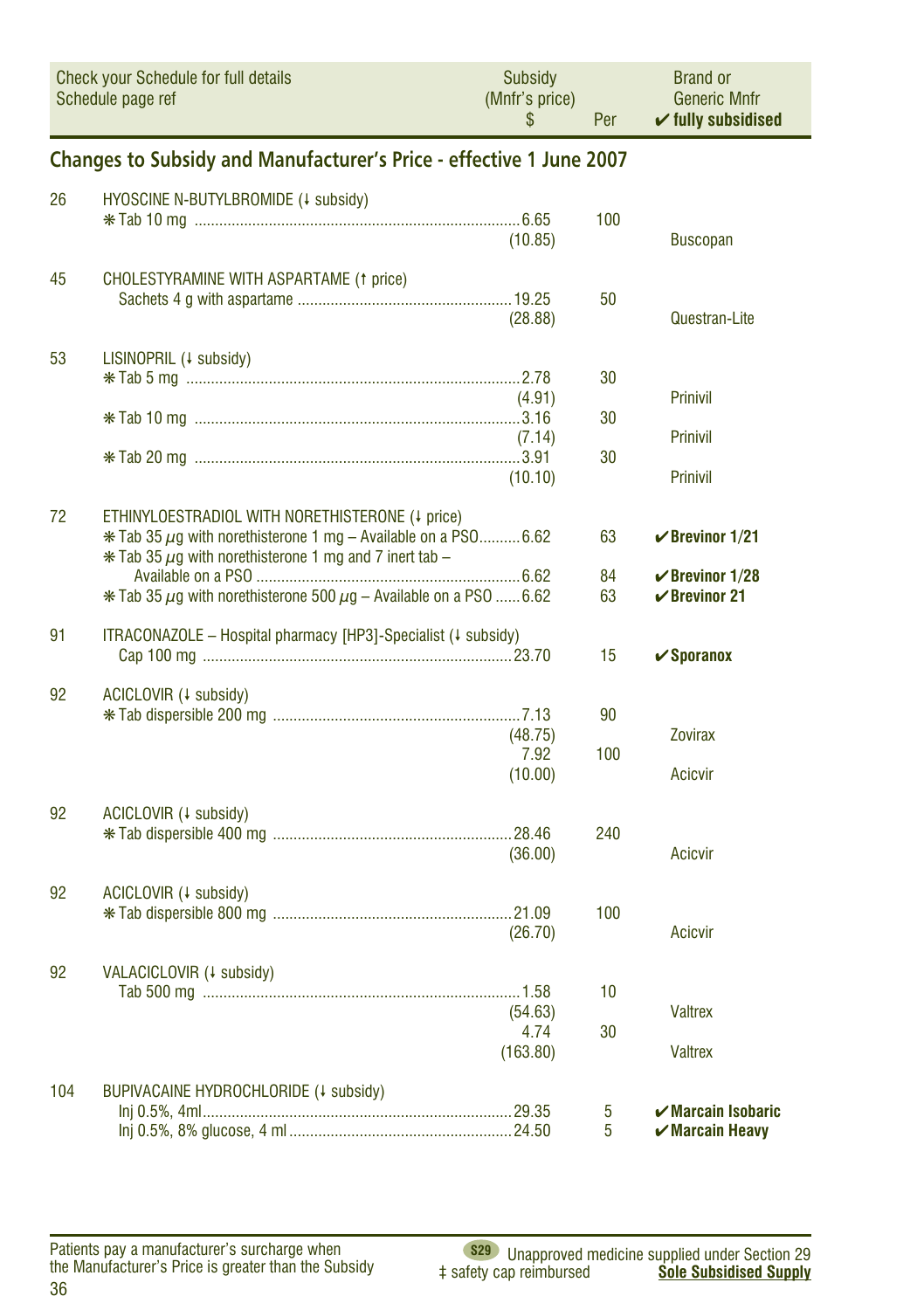<span id="page-36-0"></span>

| Check your Schedule for full details | Subsidy        | <b>Brand or</b>               |
|--------------------------------------|----------------|-------------------------------|
| Schedule page ref                    | (Mnfr's price) | <b>Generic Mnfr</b>           |
|                                      | Per            | $\checkmark$ fully subsidised |

#### **Changes to Subsidy and Manufacturer's Price - effective 1 June 2007 (continued)**

| 109 | PAROXETINE HYDROCHLORIDE (1 subsidy)                                                                                                                                                        | (35.02) | 30          | Aropax                           |
|-----|---------------------------------------------------------------------------------------------------------------------------------------------------------------------------------------------|---------|-------------|----------------------------------|
| 114 | ONDANSETRON - Hospital pharmacy [HP3]-Specialist (# subsidy)<br>a) Maximum of 12 tab per prescription<br>b) Maximum of 6 tab per dispensing<br>c) Not more than one prescription per month. |         |             |                                  |
|     |                                                                                                                                                                                             |         | 10          | $\boldsymbol{\mathsf{v}}$ Zofran |
|     |                                                                                                                                                                                             |         | 10          | $\checkmark$ Zofran Zydis        |
|     |                                                                                                                                                                                             |         | 20          | $\boldsymbol{\mathsf{v}}$ Zofran |
|     |                                                                                                                                                                                             |         | 10          | $\checkmark$ Zofran Zydis        |
| 148 | <b>BUDESONIDE</b> († price)                                                                                                                                                                 |         |             |                                  |
|     |                                                                                                                                                                                             |         | 200 dose OP |                                  |
|     |                                                                                                                                                                                             | (2.95)  |             | <b>Butacort Aqueous</b>          |
|     |                                                                                                                                                                                             |         | 200 dose OP |                                  |
|     |                                                                                                                                                                                             | (3.30)  |             | <b>Butacort Aqueous</b>          |
| 152 | BRIMONIDINE TARTRATE - Retail pharmacy-Specialist (# subsidy)                                                                                                                               |         |             |                                  |
|     |                                                                                                                                                                                             |         | 5 ml OP     |                                  |
|     |                                                                                                                                                                                             | (14.00) |             | Alphagan                         |
|     |                                                                                                                                                                                             |         |             |                                  |

#### **Effective 1 May 2007**

| 39 | ERYTHROPOIETIN ALPHA – Special Authority see SA0626 – Hospital pharmacy [HP3] ( $\downarrow$ subsidy)                                          |            |           |                                       |
|----|------------------------------------------------------------------------------------------------------------------------------------------------|------------|-----------|---------------------------------------|
|    | Inj human recombinant 1,000 u pre-filled syringe  60.82                                                                                        |            | 6         |                                       |
|    |                                                                                                                                                | (162.90)   |           | Eprex                                 |
|    | Inj human recombinant 2,000 u, pre-filled syringe  121.63                                                                                      |            | 6         |                                       |
|    |                                                                                                                                                | (325.80)   |           | Eprex                                 |
|    | Inj human recombinant 3,000 u, pre-filled syringe  182.45                                                                                      |            | 6         |                                       |
|    |                                                                                                                                                | (455.34)   |           | Eprex                                 |
|    | Inj human recombinant 4,000 u, pre-filled syringe 243.67                                                                                       |            | 6         |                                       |
|    |                                                                                                                                                | (572.40)   |           | Eprex                                 |
|    | Inj human recombinant 10,000 u, pre-filled syringe 608.16                                                                                      |            | 6         |                                       |
|    |                                                                                                                                                | (1,322.82) |           | Eprex                                 |
| 69 | SUNSCREENS, PROPRIETARY - Retail pharmacy-Specialist (# price)                                                                                 |            |           |                                       |
|    |                                                                                                                                                |            | 125 ml OP |                                       |
|    |                                                                                                                                                | (8.82)     |           | <b>Aquasun Sensitive</b><br>$SPF 30+$ |
| 79 | OESTRADIOL (4 price)                                                                                                                           |            |           |                                       |
|    | $*$ TDDS 3.9 mg (releases 50 $\mu$ g of oestradiol per day) 4.12                                                                               | (32.50)    | 4         | Femtran 50                            |
|    | Higher subsidy of \$13.18 per 4 with Special Authority see SA0312<br>a)<br>No more than 1 patch per week<br>b)<br>Only on a prescription<br>C) |            |           |                                       |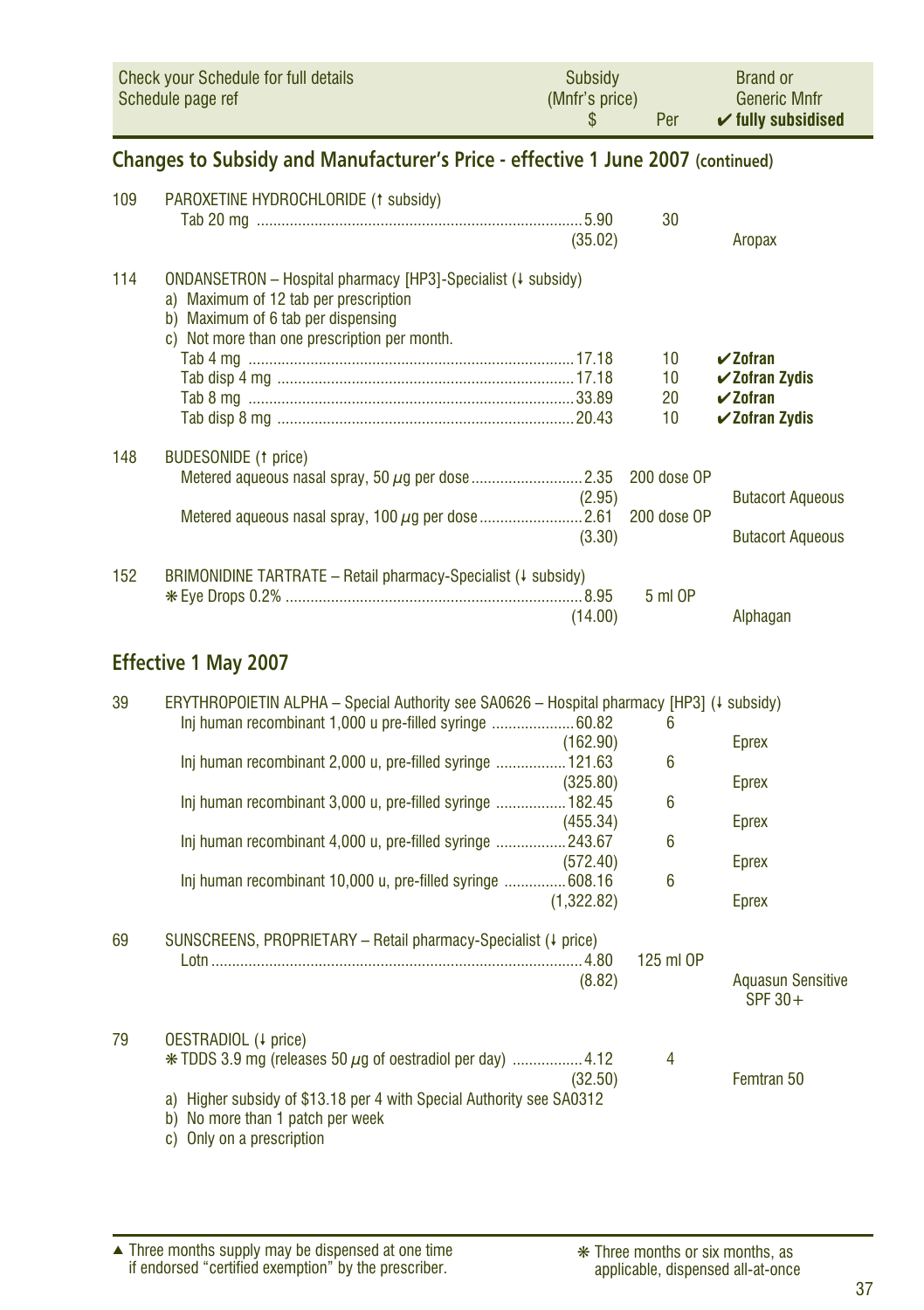<span id="page-37-0"></span>

| Check your Schedule for full details | <b>Subsidy</b> | <b>Brand or</b>               |
|--------------------------------------|----------------|-------------------------------|
| Schedule page ref                    | (Mnfr's price) | <b>Generic Mnfr</b>           |
|                                      | Per            | $\checkmark$ fully subsidised |

#### Changes to Subsidy and Manufacturer's Price - effective 1 May 2007 (continued)

| 79  | <b>OESTRADIOL</b> († price)                                                                                                           | (35.00)  | 4             | Femtran 100                                                          |
|-----|---------------------------------------------------------------------------------------------------------------------------------------|----------|---------------|----------------------------------------------------------------------|
|     | a) Higher subsidy of \$16.14 per 4 with Special Authority see SA0312<br>b) No more than 1 patch per week<br>c) Only on a prescription |          |               |                                                                      |
| 88  | ROXITHROMYCIN (+ subsidy)                                                                                                             |          |               |                                                                      |
|     |                                                                                                                                       |          | 50            |                                                                      |
|     |                                                                                                                                       | (14.95)  |               | Romicin                                                              |
|     |                                                                                                                                       |          | 50            | $\mathbf{v}$ Romicin                                                 |
| 101 | LEFLUNOMIDE – Special Authority see SA0635 below – Retail pharmacy ( $\downarrow$ subsidy)                                            |          | 30<br>30<br>3 | $\boldsymbol{\nu}$ Arava<br>$\vee$ Arava<br>$\boldsymbol{\nu}$ Arava |
| 155 | SODIUM CALCIUM EDETATE (1 price)                                                                                                      |          |               |                                                                      |
|     |                                                                                                                                       | (156.71) | 6             | Calcium Disodium<br>Versenate                                        |
| 144 | PROMETHAZINE HYDROCHLORIDE (4 subsidy)                                                                                                |          |               |                                                                      |
|     |                                                                                                                                       |          | 25            |                                                                      |
|     |                                                                                                                                       | (8.51)   |               | Phenergan                                                            |
|     |                                                                                                                                       | 4.50     | 50            |                                                                      |
|     |                                                                                                                                       | (14.47)  |               | Phenergan                                                            |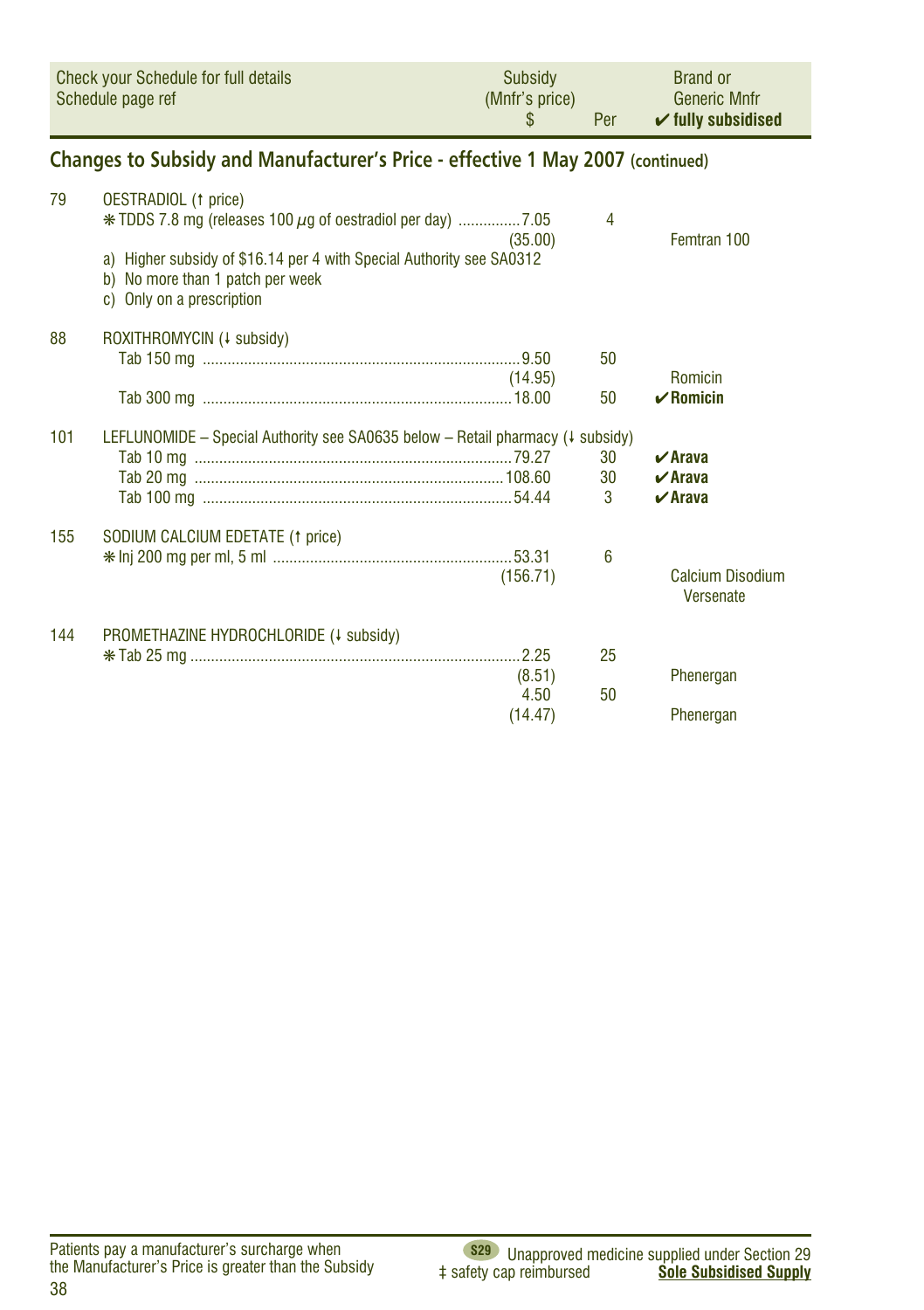## <span id="page-38-0"></span>**Changes to General Rules**

#### **Effective 1 July 2007**

#### 17 Part I

Interpretations and definitions

**"Unapproved Indication" means, for a Pharmaceutical, an indication for which it is not approved under the Medicines Act 1981.**

- 22 4.5.1 DHBs must provide access to Pharmaceutical Cancer Treatments **by funding their** for use in the treatment of cancers in their DHB hospitals, and/or in association with Outpatient services provided in their DHB hospitals.
	- 4.5.5 Some indications for Pharmaceutical Cancer Treatments listed in the Schedule **are Unapproved Indications.** have not been approved by Medsafe, but **Some of these** formed part of the October 2001 direction from the Minister of Health as to pharmaceuticals and indications for which DHBs must provide funding. As far as reasonably practicable, these **Unapproved** i**I**ndications are marked in the Schedule. However, PHARMAC makes no representations and gives no guarantee as to the accuracy of this information. Practitioners prescribing Pharmaceutical Cancer Treatments for such u**U**napproved i**I**ndications should:
		- (a) be aware of and comply with their obligations under section**s 25 and** 29 of the Medicines Act 1981, **as applicable**, and otherwise under the Medicines Act and the Medicines Regulations 1984;
		- (b) be aware of and comply with their obligations under the Health and Disability Commissioner's Code of Consumer Rights, including the requirement to obtain informed consent from the patient (PHARMAC recommends that Practitioners obtain written consent); and
		- (c) exercise their own skill, judgment, expertise and discretion, and make their own prescribing decisions with respect to the use of an unapproved Pharmaceutical Cancer Treatment or a Pharmaceutical Cancer Treatment for an **Unapproved** i**I**ndication for which it is not approved.
- 23 **4.6 Practitioners prescribing unapproved Pharmaceuticals**

**Practitioners should, where possible, prescribe Pharmaceuticals that are approved under the Medicines Act 1981. However, the access criteria under which a Pharmaceutical is listed on the Pharmaceutical Schedule may:**

- **(a) in some case, explicitly permit Government funded access to a Pharmaceutical that is not approved under the Medicines Act 1981 or for an Unapproved Indication; or**
- **(b) not explicitly preclude Government funded access to a Pharmaceutical when it is used for an Unapproved Indication;**

**Accordingly, if Practitioners are planning on prescribing an unapproved Pharmaceutical or a Pharmaceutical for an Unapproved Indication, Practitioners should:**

- **(a) be aware of and comply with their obligations under sections 25 and 29 of the Medicines Act 1981, as applicable, and otherwise under that Act and the Medicines Regulations 1984;**
- **(b) be aware of and comply with their obligations under the Health and Disability Commissioner's Code of Consumer Rights, including the requirement to obtain informed consent from the patient (PHARMAC recommends that Practitioners obtain written consent); and**
- **(c) exercise their own skill, judgment, expertise and discretion, and make their own prescribing decisions with respect to the use of an unapproved Pharmaceutical or a Pharmaceutical for an Unapproved Indication.**

 **Practitioners should be aware that simply by listing a Pharmaceutical on the Pharmaceutical Schedule PHARMAC makes no representations about whether that Pharmaceutical has any form of approval or consent under, or whether the supply or use of the Pharmaceutical otherwise complies with, the Medicines Act 1981. Further, the Pharmaceutical Schedule does not constitute an advertisement, advertising material or a medical advertisement as defined in the Medicines Act or otherwise.**

- 4.**7**6 Amendment to Schedule PHARMAC may amend the terms of the Schedule from time to time by notice in writing given in such manner as PHARMAC thinks fit, and in accordance with such protocols as agreed with the Pharmacy Guild of New Zealand (Inc) from time to time.
- 4.**8**7 Conflict in Provisions If any rules in Section B-G of this Schedule conflict with the rules in Section A, the rules in Sections B-G apply.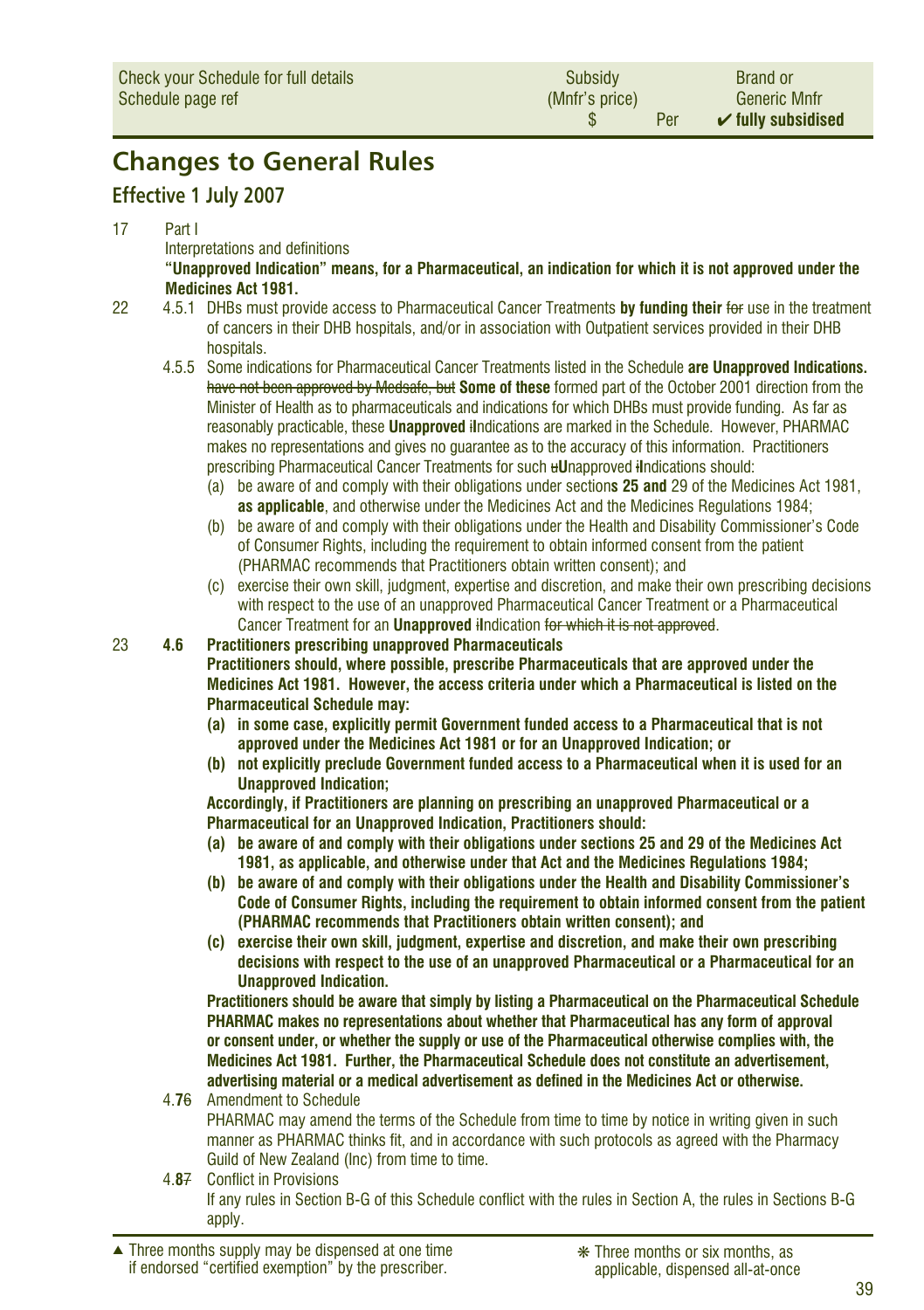<span id="page-39-0"></span>

| Check your Schedule for full details<br>Schedule page ref |                                                                                                                                                                                                                                                                  | Subsidy<br>(Mnfr's price)<br>\$ | Per         | <b>Brand or</b><br><b>Generic Mnfr</b><br>$\checkmark$ fully subsidised |
|-----------------------------------------------------------|------------------------------------------------------------------------------------------------------------------------------------------------------------------------------------------------------------------------------------------------------------------|---------------------------------|-------------|-------------------------------------------------------------------------|
|                                                           | <b>Changes to Brand Name</b>                                                                                                                                                                                                                                     |                                 |             |                                                                         |
|                                                           | <b>Effective 1 July 2007</b>                                                                                                                                                                                                                                     |                                 |             |                                                                         |
| 104                                                       | LIGNOCAINE HYDROCHLORIDE<br>Only if prescribed on prescription for a dialysis patient or child with rheumatic fever or on a PSO for<br>emergency use.<br>Only if prescribed on prescription for a dialysis patient or child with rheumatic fever or on a PSO for |                                 | 50<br>50    | $\checkmark$ Xylocaine $0.5\%$<br>$\checkmark$ Xylocaine 1.0%           |
|                                                           | emergency use.<br>Only if prescribed on prescription for a dialysis patient or child with rheumatic fever or on a PSO for<br>emergency use.                                                                                                                      |                                 | $5^{\circ}$ | $\checkmark$ Xylocaine 1.0%                                             |
| 104                                                       | LIGNOCAINE WITH PRILOCAINE - Special Authority see SA0323- Hospital pharmacy [HP3]                                                                                                                                                                               |                                 |             |                                                                         |
|                                                           |                                                                                                                                                                                                                                                                  |                                 | $5^{\circ}$ | 30 q OP $\sqrt{\text{EMLA Emla}}$<br>$\vee$ EMLA Emla                   |
| 110                                                       | <b>PARALDEHYDE</b>                                                                                                                                                                                                                                               |                                 | 5           | Mayne $\mathsf{v}$ AFT                                                  |
| 146                                                       | <b>IPRATROPIUM BROMIDE</b><br>Nebuliser soln, 250 $\mu$ g per ml, 1 ml – Available on a PSO  4.30                                                                                                                                                                |                                 | 20          | $\sqrt{\text{Steri-Meb}}$<br><b>Ipratropium Steri-</b><br>Neb           |
|                                                           | Nebuliser soln, $250 \mu g$ per ml, 2 ml – Available on a PSO  5.25                                                                                                                                                                                              |                                 | 20          | $\vee$ Steri-Neb<br><b>Ipratropium Steri-</b><br>Neb                    |

#### **Effective 1 June 2007**

| 106 | METHADONE HYDROCHLORIDE<br>a) Only on a controlled drug form<br>No patient co-payment payable<br>b)<br>Extemporaneously compounded methadone will only be reimbursed at the rate of the cheapest form available<br>C)<br>(methadone powder, not methadone tablets).<br>d) For methadone hydrochloride oral liquid refer, page 159 |    |                               |
|-----|-----------------------------------------------------------------------------------------------------------------------------------------------------------------------------------------------------------------------------------------------------------------------------------------------------------------------------------|----|-------------------------------|
|     |                                                                                                                                                                                                                                                                                                                                   | 5  | $\sqrt{$ AFT Mayne            |
| 106 | <b>MORPHINE SULPHATE</b><br>a) Only on a controlled drug form<br>b) No patient co-payment payable                                                                                                                                                                                                                                 | 12 | $\boldsymbol{\nu}$ Martindale |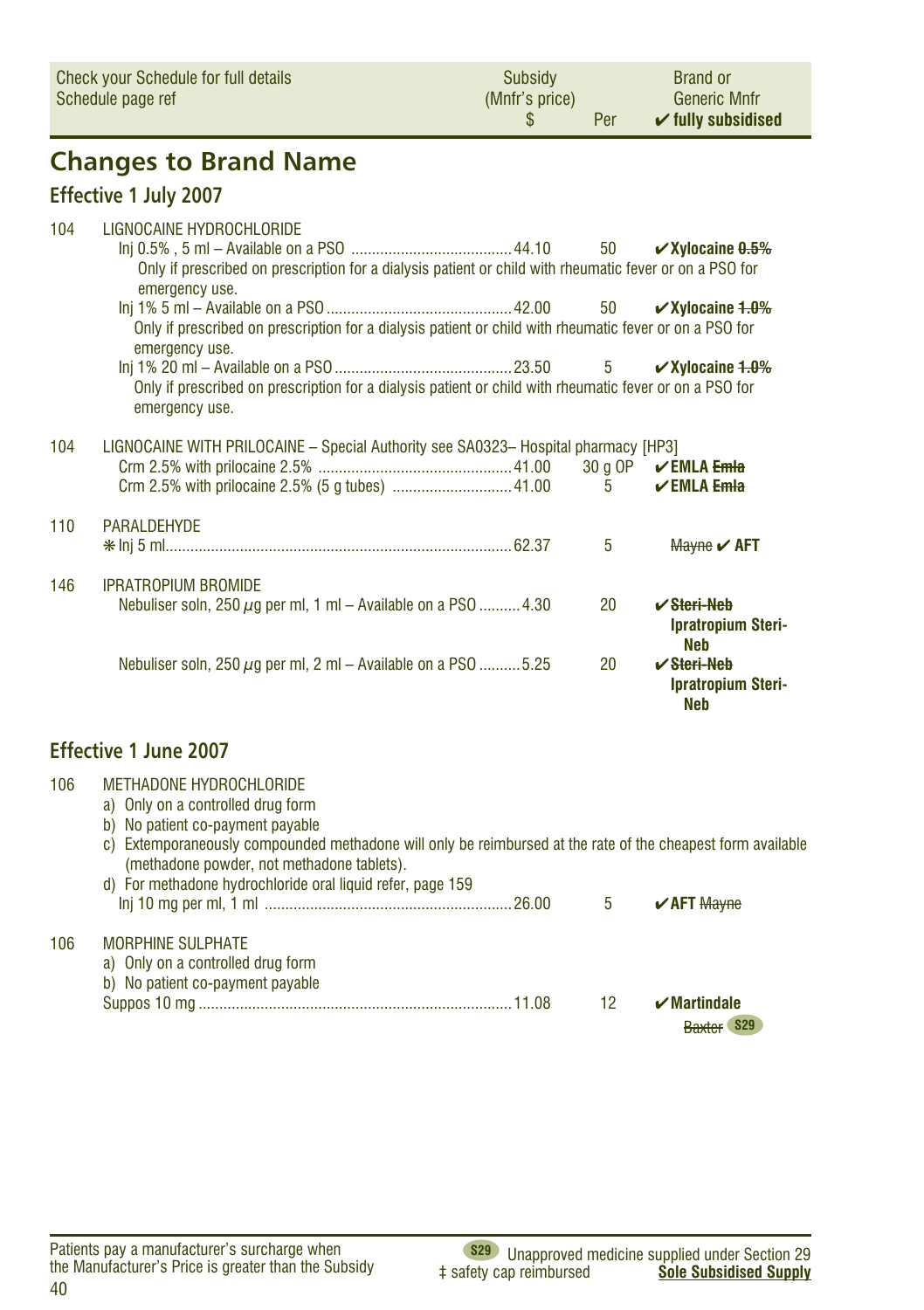<span id="page-40-0"></span>

|     | <b>Check your Schedule for full details</b><br>Schedule page ref | Subsidy<br>(Mnfr's price)<br>S. | Per        | <b>Brand or</b><br><b>Generic Mnfr</b><br>$\checkmark$ fully subsidised |
|-----|------------------------------------------------------------------|---------------------------------|------------|-------------------------------------------------------------------------|
|     | <b>Changes to Brand Name - effective 1 May 2007</b>              |                                 |            |                                                                         |
| 69  | SUNSCREENS, PROPRIETARY - Retail pharmacy-Specialist             | (8.82)                          | 125 ml OP  | <b>Aquasun Sensitive</b><br>SPF $30+$<br>Aguabloc 30+                   |
| 101 | PENICILLAMINE - Retail pharmacy-Specialist                       |                                 | 100<br>100 | $\checkmark$ D-Penamine (S29)<br>$\checkmark$ D-Penamine (S29)          |
| 130 | MITOMYCIN C - PCT only - Specialist                              |                                 |            | $\boldsymbol{\mathcal{C}}$ Mitomycin-C<br>Kyowa S29                     |
|     |                                                                  |                                 |            | $\sqrt{M}$ itomycin-C<br>Kyowa S29                                      |

## **Changes to Sole Subsidised Supply**

#### **Effective 1 July 2007**

For the list of new Sole Subsidised Supply products effective 1 July 2007 refer to the bold entries in the cumulative Sole Subsidised Supply table pages 11-17.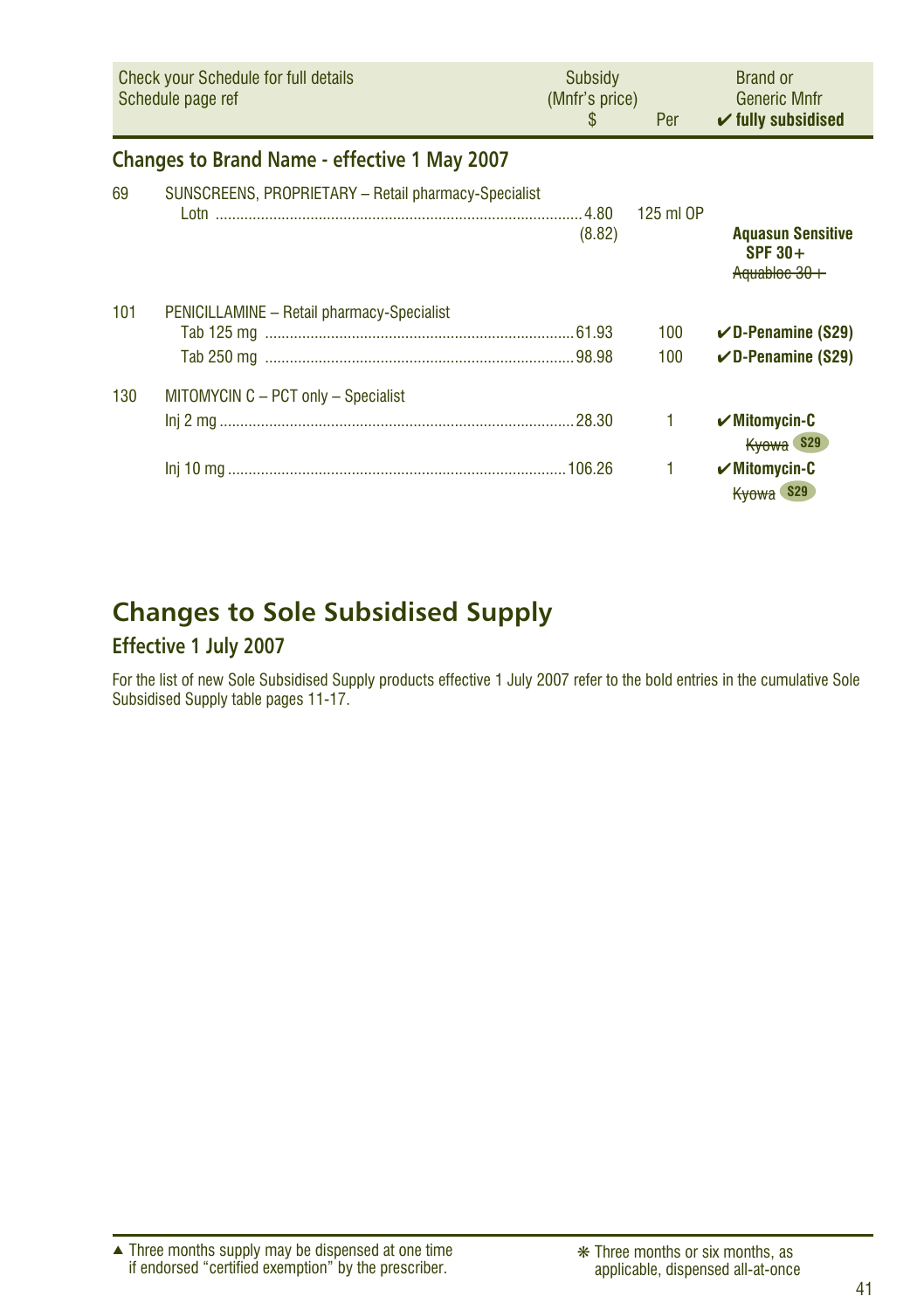<span id="page-41-0"></span>

| <b>Check your Schedule for full details</b><br>Schedule page ref |                                                                                                                                        | Subsidy<br>(Mnfr's price)<br>\$ | Per              | <b>Brand or</b><br><b>Generic Mnfr</b><br>$\checkmark$ fully subsidised  |
|------------------------------------------------------------------|----------------------------------------------------------------------------------------------------------------------------------------|---------------------------------|------------------|--------------------------------------------------------------------------|
|                                                                  | <b>Delisted Items</b><br>Effective 1 July 2007                                                                                         |                                 |                  |                                                                          |
| 37                                                               | <b>CALCIUM CARBONATE</b>                                                                                                               |                                 | 100              | $\sqrt{\text{O} \text{steo}}$ ~500                                       |
| 80                                                               | OESTRADIOL WITH LEVONORGESTREL - See prescribing guideline on page 78<br>$*$ Tab 2 mg with 75 $\mu$ g levonorgestrel (12) and tab 2 mg |                                 | 28               | $\vee$ Nuvelle                                                           |
| 105                                                              | FENTANYL - Special Authority see SA0743- Retail pharmacy<br>a) Only on a controlled drug form<br>b) No patient co-payment payable      |                                 |                  |                                                                          |
|                                                                  |                                                                                                                                        |                                 | 5<br>5<br>5<br>5 | $\nu$ Durogesic<br>$\nu$ Durogesic<br>$\nu$ Durogesic<br>$\nu$ Durogesic |
| 118                                                              | TRIFLUOPERAZINE HYDROCHLORIDE                                                                                                          | (10.22)                         | 112              | <b>Stelazine Section 29</b><br><b>S29</b>                                |
| 153                                                              | <b>CARBACHOL</b> - Retail pharmacy-Specialist                                                                                          |                                 | 15 ml OP         | ✔ Isopto Carbachol                                                       |
| 154                                                              | PHENYLEPHRINE HYDROCHLORIDE                                                                                                            |                                 | 15 ml OP         | $\vee$ Isopto Frin                                                       |
| 154                                                              | POLYVINYL ALCOHOL WITH POVIDONE                                                                                                        |                                 |                  | 15 ml OP <b></b> ■ Tears Plus                                            |
| 166                                                              | ORAL SUPPLEMENT 1KCAL/ML - Special Authority see SA0583 - Hospital pharmacy [HP3]                                                      |                                 |                  | 900 g OP ✔ Nutridrink                                                    |
|                                                                  | <b>Effective 1 June 2007</b>                                                                                                           |                                 |                  |                                                                          |
| 28                                                               | <b>INSULIN NEUTRAL</b>                                                                                                                 |                                 |                  |                                                                          |
| 28                                                               | <b>INSULIN ISOPHANE</b>                                                                                                                |                                 |                  | 10 ml OP <del>V</del> Insulatard                                         |
| 28                                                               | INSULIN ISOPHANE WITH INSULIN NEUTRAL                                                                                                  |                                 | 10 ml OP         | $\mathcal V$ Mixtard 30                                                  |
| 35                                                               | <b>HYDROXOCOBALAMIN</b>                                                                                                                |                                 | 3                | $\blacktriangleright$ Neo-Cytamen                                        |
| 37                                                               | <b>CALCIUM CARBONATE</b>                                                                                                               |                                 | 60               | $\checkmark$ Osteo~600                                                   |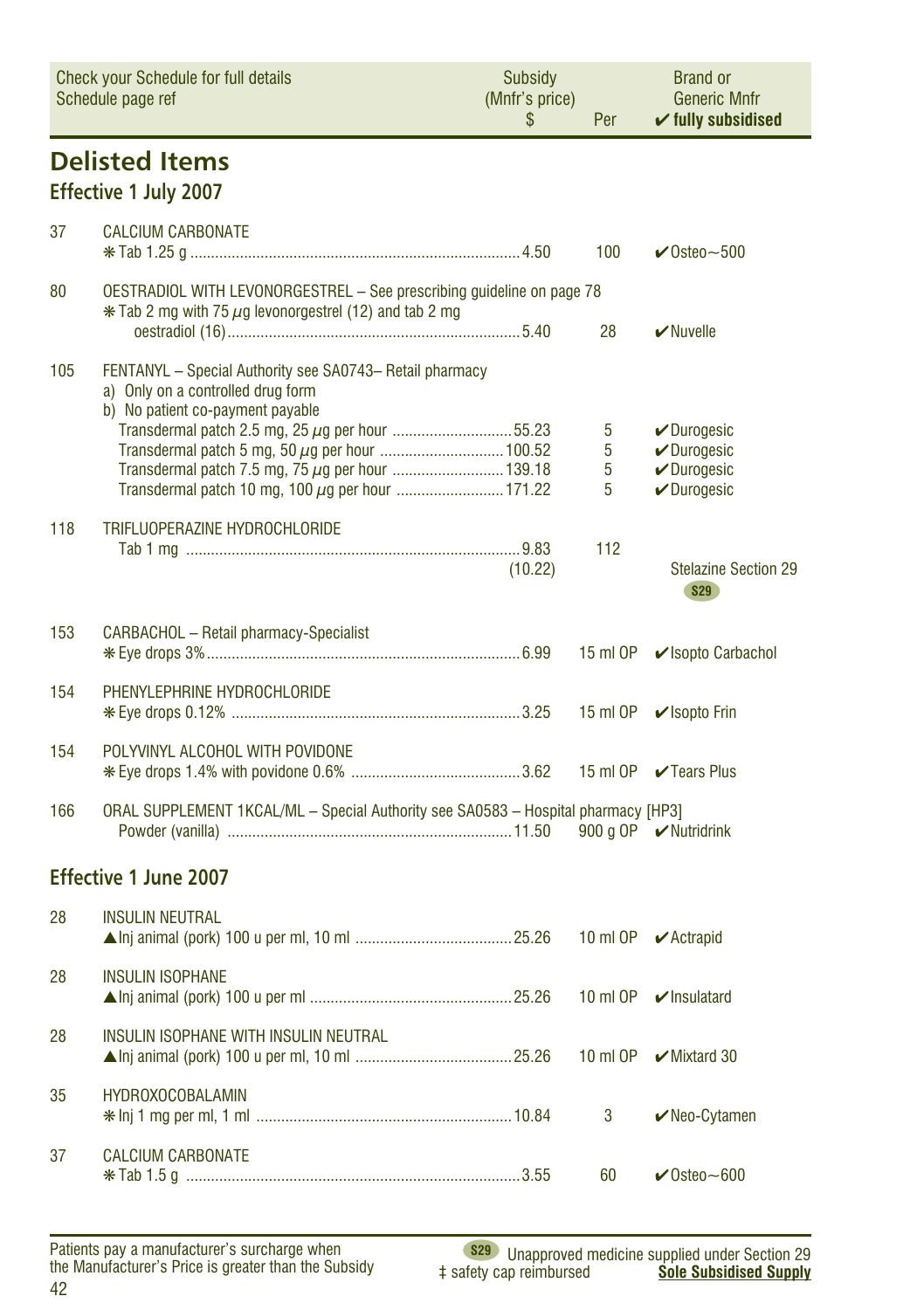<span id="page-42-0"></span>

| <b>Check your Schedule for full details</b><br>Schedule page ref |                                                                                                                                                                                                                                                                                             | <b>Subsidy</b><br>(Mnfr's price)<br>\$ | Per               | <b>Brand or</b><br><b>Generic Mnfr</b><br>$\checkmark$ fully subsidised |
|------------------------------------------------------------------|---------------------------------------------------------------------------------------------------------------------------------------------------------------------------------------------------------------------------------------------------------------------------------------------|----------------------------------------|-------------------|-------------------------------------------------------------------------|
|                                                                  | Delisted Items - effective 1 June 2007 (continued)                                                                                                                                                                                                                                          |                                        |                   |                                                                         |
| 44                                                               | <b>WATER</b><br>1) On a prescription or Practitioner's Supply Order only when on the same form as an injection listed in the<br>Pharmaceutical Schedule requiring a solvent or diluent; or<br>2) On a bulk supply order; or<br>3) When used in the extemporaneous compounding of eye drops. |                                        |                   |                                                                         |
|                                                                  |                                                                                                                                                                                                                                                                                             | (21.00)                                | 30                | Pharmacia                                                               |
| 86                                                               | <b>PYRANTEL EMBONATE</b>                                                                                                                                                                                                                                                                    | (4.45)                                 | 15 <sub>m</sub>   | Combantrin                                                              |
| 107                                                              | <b>DESIPRAMINE HYDROCHLORIDE - Hospital pharmacy [HP3]</b>                                                                                                                                                                                                                                  | (36.62)                                | 50                | Pertofran                                                               |
| 114                                                              | METOCLOPRAMIDE HYDROCHLORIDE                                                                                                                                                                                                                                                                | (5.20)                                 | $100$ ml          | <b>Maxolon</b>                                                          |
| 148                                                              | SODIUM CROMOGLYCATE                                                                                                                                                                                                                                                                         |                                        | 22 ml OP          | <b>∕</b> Rynacrom Forte                                                 |
|                                                                  | <b>Effective 1 May 2007</b>                                                                                                                                                                                                                                                                 |                                        |                   |                                                                         |
| 36                                                               | CALCITRIOL - Retail pharmacy-Specialist                                                                                                                                                                                                                                                     | (52.63)                                | 100               | Rocaltrol                                                               |
|                                                                  |                                                                                                                                                                                                                                                                                             | (87.98)                                | 100               | Rocaltrol                                                               |
| 88                                                               | <b>AMOXYCILLIN</b><br>Grans for oral liq 125 mg per 5 ml - Available on a PSO  1.00                                                                                                                                                                                                         | (1.08)                                 | $100$ ml          | <b>Ospamox</b>                                                          |
|                                                                  | Grans for oral liq 250 mg per 5 ml - Available on a PSO  1.27                                                                                                                                                                                                                               | (1.38)                                 | $100$ ml          | <b>Ospamox</b>                                                          |
| 113                                                              | <b>CYCLIZINE HYDROCHLORIDE</b>                                                                                                                                                                                                                                                              | (4.20)                                 | 10                | <b>Marzine</b>                                                          |
| 125                                                              | CARBOPLATIN - PCT only - Specialist                                                                                                                                                                                                                                                         |                                        | 1<br>1            | $\boldsymbol{\nu}$ Mayne<br>$\boldsymbol{\nu}$ Mayne                    |
| 132                                                              | VINORELBINE - PCT only - Specialist - Special Authority see SA0799                                                                                                                                                                                                                          |                                        | 1<br>$\mathbf{1}$ | $\blacktriangleright$ Navelbine<br>$\blacktriangleright$ Navelbine      |
| 143                                                              | DEXTROCHLORPHENIRAMINE MALEATE                                                                                                                                                                                                                                                              | (6.72)                                 | 30                | Polaramine                                                              |

Three months supply may be dispensed at one time if endorsed "certified exemption" by the prescriber. ▲ ❋ Three months or six months, as

applicable, dispensed all-at-once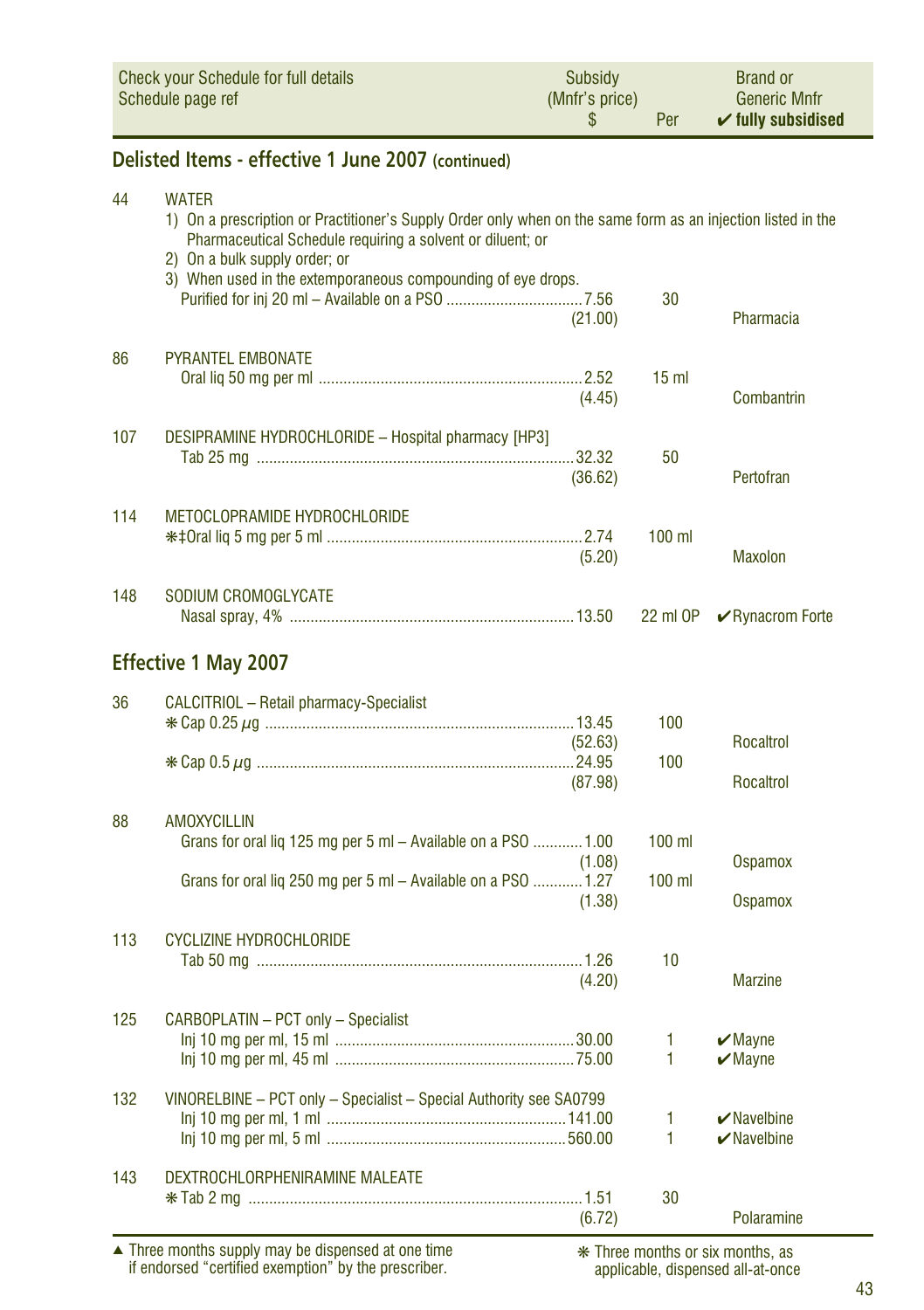<span id="page-43-0"></span>

| Check your Schedule for full details<br>Schedule page ref |                                   | Subsidy<br>(Mnfr's price)<br>\$ | Per       | <b>Brand or</b><br><b>Generic Mnfr</b><br>$\checkmark$ fully subsidised |
|-----------------------------------------------------------|-----------------------------------|---------------------------------|-----------|-------------------------------------------------------------------------|
|                                                           | <b>Items to be Delisted</b>       |                                 |           |                                                                         |
|                                                           | <b>Effective 1 August 2007</b>    |                                 |           |                                                                         |
| 88                                                        | <b>ROXITHROMYCIN</b>              |                                 |           |                                                                         |
|                                                           |                                   |                                 | 50        |                                                                         |
|                                                           |                                   | (14.95)                         | 50        | Romicin<br>$\boldsymbol{\nu}$ Romicin                                   |
| 144                                                       | PROMETHAZINE HYDROCHLORIDE        |                                 |           |                                                                         |
|                                                           |                                   |                                 | 25        |                                                                         |
|                                                           |                                   | (6.58)<br>2.37                  | 50        | Phenergan                                                               |
|                                                           |                                   | (8.58)                          |           | Phenergan                                                               |
|                                                           |                                   |                                 | 25        |                                                                         |
|                                                           |                                   | (8.51)<br>4.50                  | 50        | Phenergan                                                               |
|                                                           |                                   | (14.47)                         |           | Phenergan                                                               |
|                                                           | <b>Effective 1 September 2007</b> |                                 |           |                                                                         |
|                                                           |                                   |                                 |           |                                                                         |
| 26                                                        | <b>HYOSCINE N-BUTYLBROMIDE</b>    |                                 | 100       |                                                                         |
|                                                           |                                   | (10.85)                         |           | <b>Buscopan</b>                                                         |
| 53                                                        | <b>LISINOPRIL</b>                 |                                 |           |                                                                         |
|                                                           |                                   |                                 | 30        |                                                                         |
|                                                           |                                   | (4.91)                          | 30        | <b>Prinivil</b>                                                         |
|                                                           |                                   | (7.14)                          |           | <b>Prinivil</b>                                                         |
|                                                           |                                   |                                 | 30        |                                                                         |
|                                                           |                                   | (10.10)                         |           | Prinivil                                                                |
| 92                                                        | <b>ACICLOVIR</b>                  |                                 |           |                                                                         |
|                                                           |                                   |                                 | 100<br>90 | $\boldsymbol{\checkmark}$ Apo-Acyclovir<br>$\boldsymbol{\nu}$ Lovir     |
|                                                           |                                   | (48.75)                         |           | <b>Zovirax</b>                                                          |
|                                                           |                                   | 7.92<br>(10.00)                 | 100       | <b>Acicvir</b>                                                          |
|                                                           |                                   |                                 |           |                                                                         |
| 92                                                        | <b>ACICLOVIR</b>                  |                                 | 100       | $\boldsymbol{\checkmark}$ Apo-Acyclovir                                 |
|                                                           |                                   |                                 | 240       |                                                                         |
|                                                           |                                   | (36.00)                         |           | Acicvir                                                                 |
| 92                                                        | <b>ACICLOVIR</b>                  |                                 |           |                                                                         |
|                                                           |                                   | (26.70)                         | 100       | <b>Acicvir</b>                                                          |
|                                                           |                                   |                                 |           |                                                                         |
| 92                                                        | <b>VALACICLOVIR</b>               |                                 |           |                                                                         |
|                                                           |                                   | (54.63)                         | 10        | <b>Valtrex</b>                                                          |
|                                                           |                                   | 4.74                            | 30        |                                                                         |
|                                                           |                                   | (163.80)                        |           | <b>Valtrex</b>                                                          |

**S29** Unapproved medicine supplied under Section 2 ‡ safety cap reimbursed **Sole Subsidised Supply**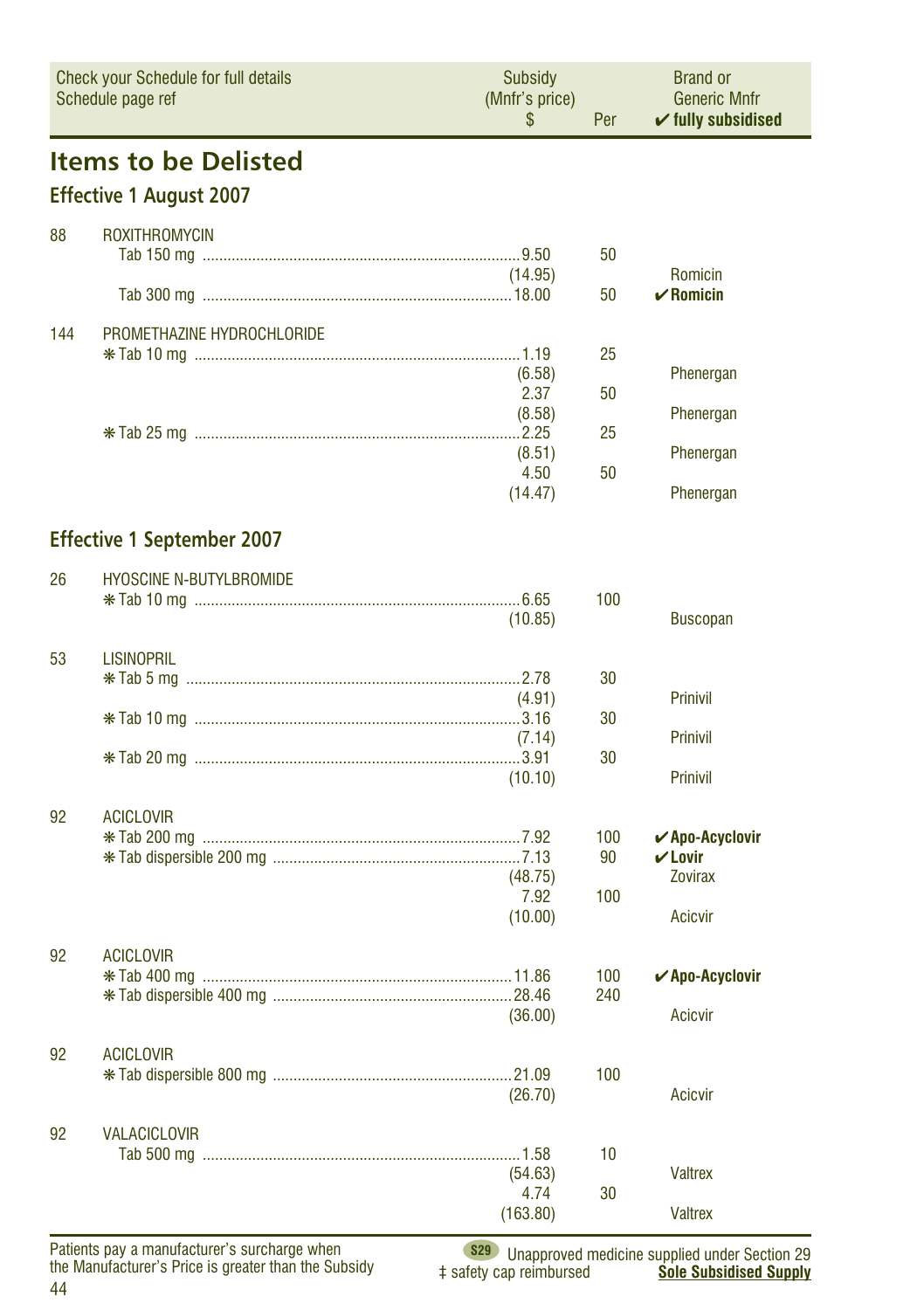<span id="page-44-0"></span>

| <b>Check your Schedule for full details</b><br>Schedule page ref |                                                                                                                                                     | Subsidy<br>(Mnfr's price)<br>\$ | Per      | <b>Brand or</b><br><b>Generic Mnfr</b><br>$\checkmark$ fully subsidised        |
|------------------------------------------------------------------|-----------------------------------------------------------------------------------------------------------------------------------------------------|---------------------------------|----------|--------------------------------------------------------------------------------|
|                                                                  | Items to be Delisted - effective 1 September 2007 (continued)                                                                                       |                                 |          |                                                                                |
| 109                                                              | PAROXETINE HYDROCHLORIDE                                                                                                                            | (35.02)                         | 30       | Aropax                                                                         |
| 152                                                              | <b>BRIMONIDINE TARTRATE - Retail pharmacy-Specialist</b>                                                                                            | (14.00)                         | 5 ml OP  | Alphagan                                                                       |
|                                                                  | <b>Effective 1 October 2007</b>                                                                                                                     |                                 |          |                                                                                |
| 146                                                              | <b>SALBUTAMOL</b><br>Nebuliser soln, 1 mg per ml, 2.5 ml - Available on a PSO 3.70<br>Nebuliser soln, 2 mg per ml, 2.5 ml - Available on a PSO 3.85 | (4.83)<br>(5.10)                | 20<br>20 | <b>Ventolin Nebules</b><br><b>Ventolin Nebules</b>                             |
|                                                                  | <b>Effective 1 November 2007</b>                                                                                                                    |                                 |          |                                                                                |
| 100                                                              | TIAPROFENIC ACID - Additional subsidy by Special Authority see SA0291 on page 99 - Retail pharmacy                                                  | (17.51)                         | 56       | Surgam SA                                                                      |
|                                                                  | <b>Effective 1 December 2007</b>                                                                                                                    |                                 |          |                                                                                |
| 27                                                               | <b>TRIPOTASSIUM DICITRATOBISMUTHATE</b>                                                                                                             |                                 | 112      | $\nu$ De-nol                                                                   |
| 59                                                               | <b>ADRENALINE</b>                                                                                                                                   | 90.00                           | 5<br>50  | $\boldsymbol{\checkmark}$ AstraZeneca<br>$\boldsymbol{\checkmark}$ AstraZeneca |
| 99                                                               | IBUPROFEN - Additional subsidy by Special Authority see SA0291 above - Retail pharmacy                                                              | (7.60)<br>(18.24)               | 50<br>60 | <b>Brufen</b><br><b>Brufen Retard</b>                                          |
| 118                                                              | THIORIDAZINE HYDROCHLORIDE                                                                                                                          |                                 | 90       | $\boldsymbol{\checkmark}$ Aldazine                                             |
| 155                                                              | <b>CHARCOAL</b>                                                                                                                                     |                                 |          | 300 ml OP <b>√ Carbosorb</b>                                                   |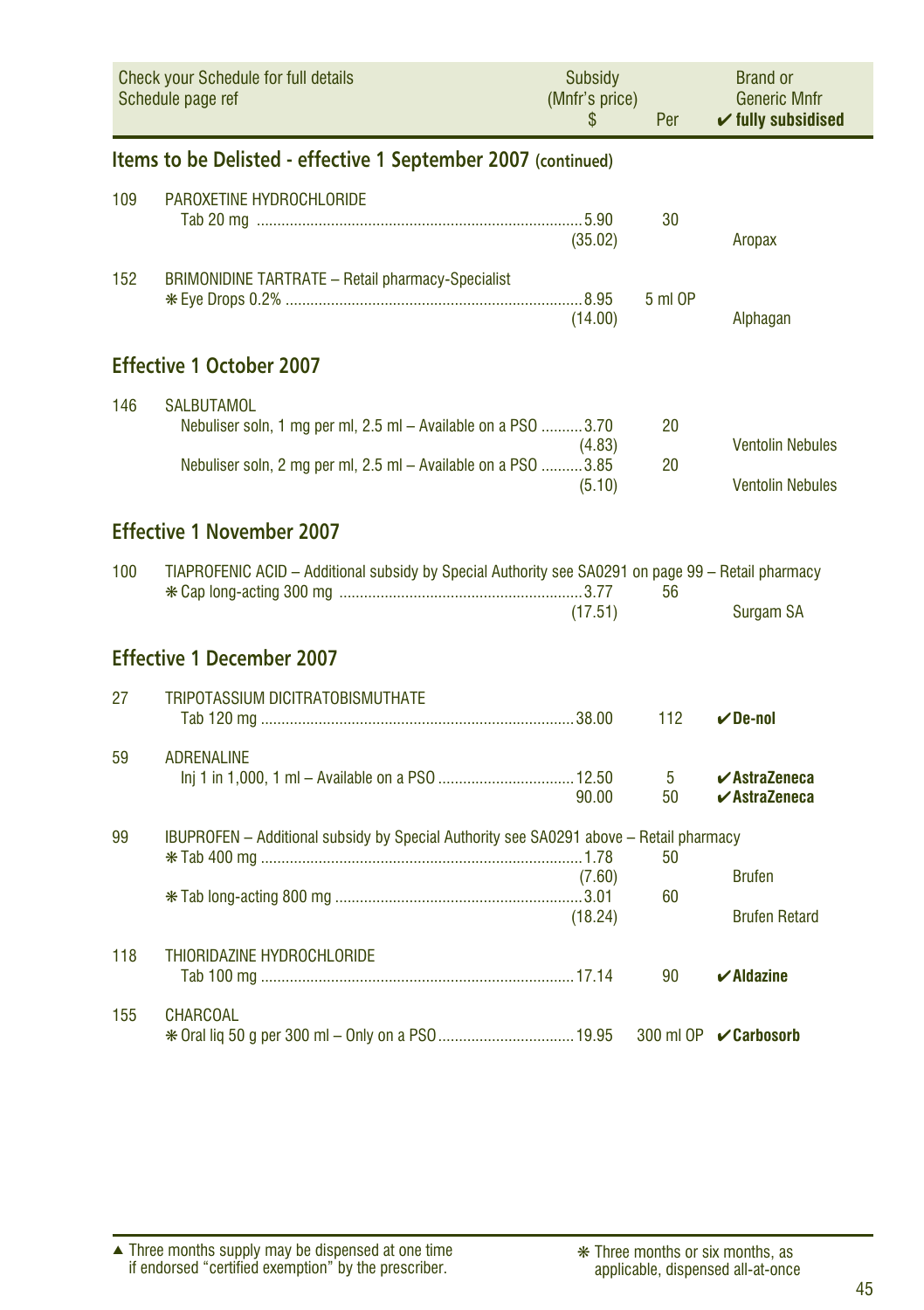<span id="page-45-0"></span>

| <b>Check your Schedule for full details</b> | Subsidy        | <b>Brand or</b>               |
|---------------------------------------------|----------------|-------------------------------|
| Schedule page ref                           | (Mnfr's price) | <b>Generic Mnfr</b>           |
|                                             | Per            | $\checkmark$ fully subsidised |

#### **Items to be Delisted - effective 1 December 2007 (continued)**

| 165 | FAT SUPPLEMENT - Special Authority see SA0580 on the preceding page - Hospital pharmacy [HP3] |        |                    | 250 ml OP $\mathcal{\mathcal{C}}$ Calogen                  |
|-----|-----------------------------------------------------------------------------------------------|--------|--------------------|------------------------------------------------------------|
| 170 | RENAL ORAL FEED 2KCAL/ML - Special Authority see SA0587 above - Hospital pharmacy [HP3]       |        |                    | 237 ml OP $\nu$ Nepro (vanilla)                            |
| 179 | PREMATURE BIRTH FORMULA - Special Authority see SA0602 above - Hospital pharmacy [HP3]        |        |                    | 400 a OP <b>√ S26LBW Gold</b>                              |
|     | <b>Effective 1 January 2008</b>                                                               |        |                    |                                                            |
| 35  | <b>HYDROXOCOBALAMIN</b>                                                                       |        | 5                  | $\sqrt{G}$ oldshield S29                                   |
| 42  | <b>DIPYRIDAMOLE</b><br>Tab 25 mg - Additional subsidy by Special Authority                    | (9.95) | 100                | Persantin                                                  |
| 89  | <b>DICLOXACILLIN</b>                                                                          | (4.10) | $100$ ml<br>5<br>5 | <b>Diclocil</b><br>$\nu$ Diclocil<br>$\checkmark$ Diclocil |
| 110 | <b>CARBAMAZEPINE</b>                                                                          |        | 100                | $\sqrt{}$ Teril                                            |
| 118 | THIORIDAZINE HYDROCHLORIDE                                                                    |        | 90                 | $\boldsymbol{\checkmark}$ Aldazine                         |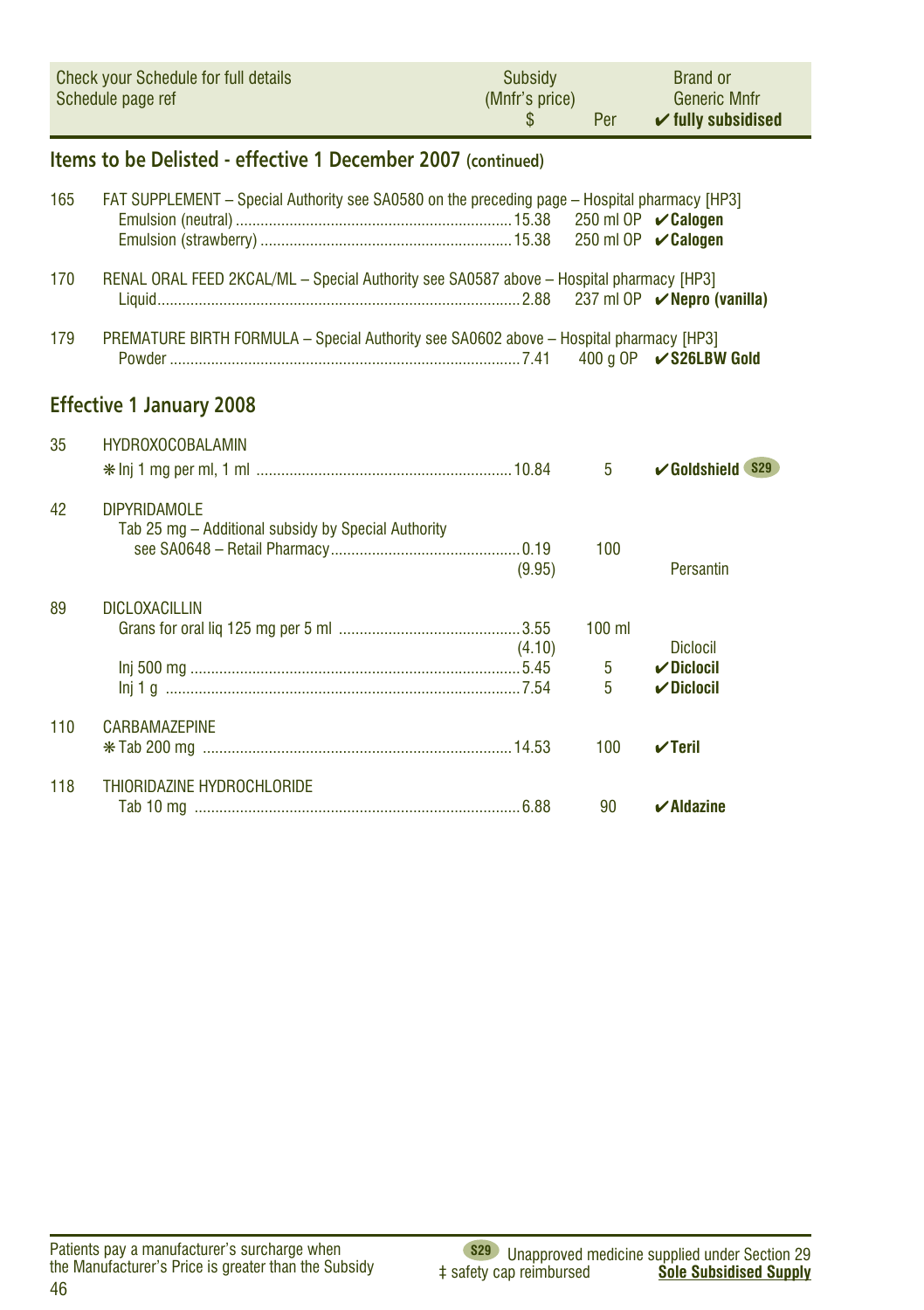<span id="page-46-0"></span>

| <b>Contracted Pharmaceutical</b><br><b>Description</b>                                     | <b>Brand</b>         | Price (\$)<br>(ex man.<br>excl. GST) | Per              | <b>DV</b><br><b>Limit</b> | <b>DV Limit DV</b><br>applies<br>from | <b>Pharmaceutical</b>                                                 |  |  |  |
|--------------------------------------------------------------------------------------------|----------------------|--------------------------------------|------------------|---------------------------|---------------------------------------|-----------------------------------------------------------------------|--|--|--|
| <b>Section H changes to Part II</b><br><b>Effective 1 July 2007</b>                        |                      |                                      |                  |                           |                                       |                                                                       |  |  |  |
| <b>AMOXYCILLIN (New listing)</b>                                                           |                      | 17.30                                | 500              | 1%                        | Sept-07                               | Amoxil<br>Moxlin                                                      |  |  |  |
|                                                                                            |                      | 27.25                                | 500              | 1%                        | Sept-07                               | Ospamox<br>Amoxil<br><b>Moxlin</b><br>Ospamox                         |  |  |  |
| BENZATHINE BENZYLPENICILLIN (New listing)<br>Inj 1.2 mega units per 2 ml Bicillin LA       |                      | 200.00                               | 10               |                           |                                       |                                                                       |  |  |  |
| <b>BISACODYL</b> (New listing)                                                             |                      | 5.09                                 | 200              | 1%                        | Sept-07                               | Apo-Bisacodyl<br><b>Dulcolax</b>                                      |  |  |  |
| <b>BUSPIRONE HYDROCHLORIDE (New listings)</b>                                              |                      |                                      | 100<br>100       |                           |                                       |                                                                       |  |  |  |
| <b>CALCIUM POLYSTYRENE SULPHONATE</b>                                                      |                      |                                      | 300 <sub>g</sub> |                           |                                       |                                                                       |  |  |  |
| <b>CEFACLOR MONOHYDRATE</b><br>Cap 250 mg<br>(Continuation of HSS)  Ranbaxy-Cefaclor 28.90 |                      |                                      | 100              | 1%                        | Sept-07                               | Clorotir                                                              |  |  |  |
| Grans for oral liq 125 mg per 5 ml                                                         |                      |                                      | $100$ ml         | 1%                        | Sept-07                               | <b>CEC Suspension</b><br>Clorotir                                     |  |  |  |
| <b>CELIPROLOL</b> (New listing)                                                            |                      | 19.00                                | 180              |                           |                                       |                                                                       |  |  |  |
| CHOLECALCIFEROL (4 price and expiry of HSS)                                                |                      | 10.35                                | 12 <sup>°</sup>  | $+$ %                     | <b>Nov-06</b>                         | ⊕⊬                                                                    |  |  |  |
| CIPROFLOXACIN (New listing)<br>Inj 2 mg per ml, 100 ml  Aspen                              | <b>Ciprofloxacin</b> | 75.00                                | 10               | 1%                        | Sept-07                               | Ciproxin<br>Ciprofloxacin (AFT)<br>m-Ciproflaxacin<br><b>Topistin</b> |  |  |  |
| Utexil<br>Note - Ufexil inf 2 mg per ml, 100 ml to be delisted from 1 September 2007.      |                      |                                      |                  |                           |                                       |                                                                       |  |  |  |
| <b>CLARITHROMYCIN (New listing)</b><br>Grans for oral lig 125 mg per 5 ml  Klacid          |                      | 23.12                                | 70 ml            | 1%                        | Sept-07                               | (B)                                                                   |  |  |  |
| <b>CLINDAMYCIN (Expiry of HSS)</b>                                                         |                      | 11.39                                | 16               | $+$                       | Aug-04                                | <del>(B)</del>                                                        |  |  |  |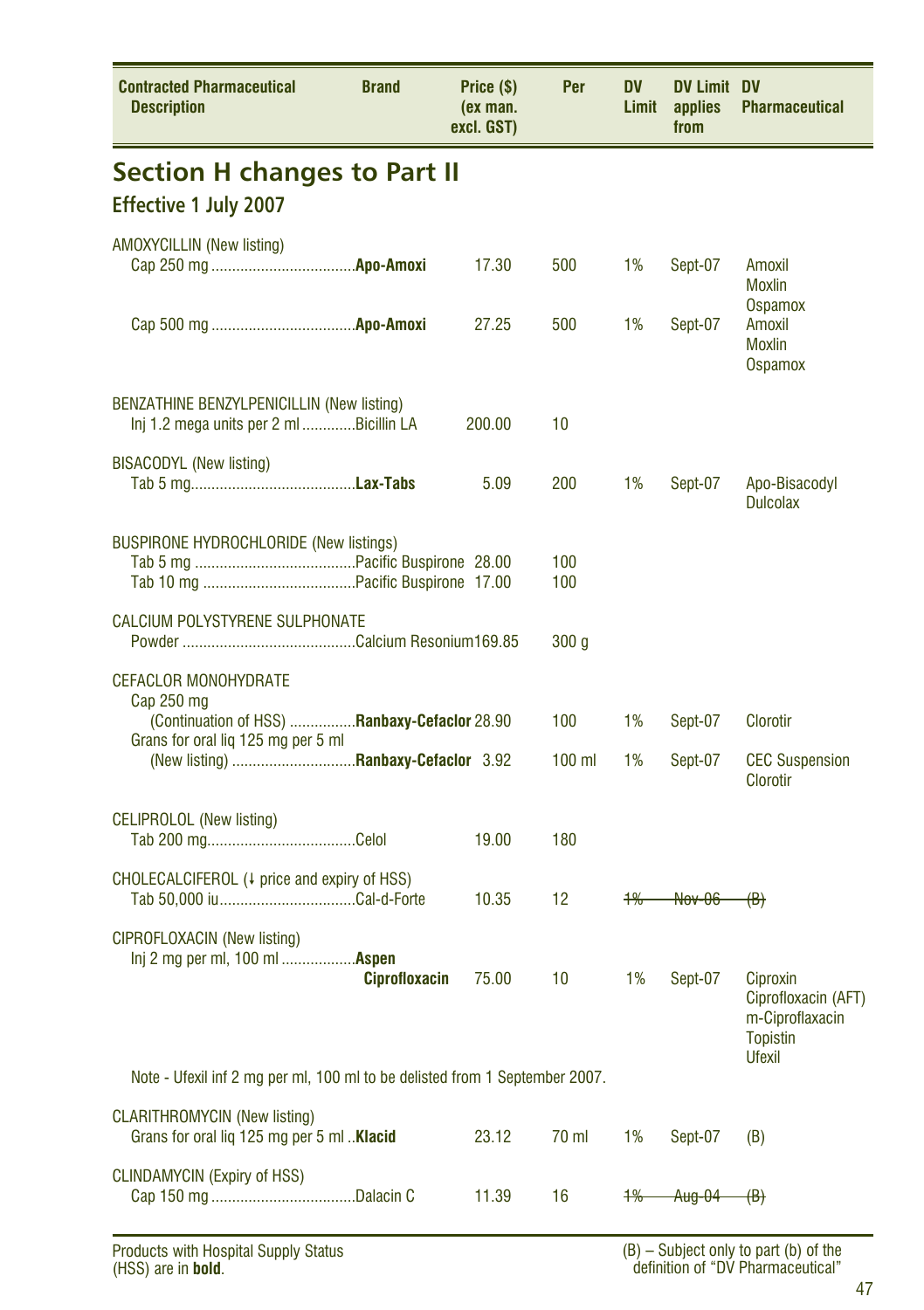<span id="page-47-0"></span>

| <b>Contracted Pharmaceutical</b><br><b>Description</b>                                                                             | <b>Brand</b> | Price (\$)<br>(ex man.<br>excl. GST) | Per               | <b>DV</b><br>Limit | <b>DV Limit DV</b><br>applies<br>from | <b>Pharmaceutical</b>                                             |  |
|------------------------------------------------------------------------------------------------------------------------------------|--------------|--------------------------------------|-------------------|--------------------|---------------------------------------|-------------------------------------------------------------------|--|
| Section H changes to Part II - effective 1 July 2007 (continued)                                                                   |              |                                      |                   |                    |                                       |                                                                   |  |
| CLOPIDOGREL (4 price)                                                                                                              |              | 73.38                                | 28                |                    |                                       |                                                                   |  |
| <b>CLOTRIMAZOLE</b> (New listing)<br>Vaginal crm 1% with applicator(s) Clomazol                                                    |              | 1.45                                 | 35 g              | 1%                 | Sept-07                               | Canesten<br><b>Clocreme</b><br>Clotrimaderm 1%<br><b>Fungizid</b> |  |
| CODEINE PHOSPHATE (4 price and expiry of HSS)                                                                                      |              |                                      |                   |                    |                                       |                                                                   |  |
|                                                                                                                                    |              | 6.65                                 | 100               | $+$ %              | $-\theta$ ct $-\theta$ 4              | <b>Douglas</b><br>Alpha Godeine                                   |  |
|                                                                                                                                    |              | 9.75                                 | 100               | $+$ %              | Oct-04                                | <b>Douglas</b>                                                    |  |
|                                                                                                                                    |              | 19.65                                | 100               | $+$ %              | Oct-04                                | <b>Alpha Godeine</b><br><b>Douglas</b><br><b>Alpha Godeine</b>    |  |
| <b>COLCHICINE</b> (New listing)                                                                                                    |              | 9.60                                 | 100               | 1%                 | Sept-07                               | <b>Colchicine Abbott</b>                                          |  |
| DESFERRIOXAMINE MESYLATE (Addition of HSS)                                                                                         |              | 99.00                                | 10                | 1%                 | Sept-07                               | (B)                                                               |  |
| <b>DIGLOXAGILLIN SODIUM</b> (Delisted effective 1 July 2007)                                                                       |              |                                      |                   |                    |                                       |                                                                   |  |
|                                                                                                                                    |              | $-5.45$<br>7.54                      | 5<br>5            |                    |                                       |                                                                   |  |
|                                                                                                                                    |              |                                      |                   |                    |                                       |                                                                   |  |
| DOXAZOSIN MESYLATE (New listings)                                                                                                  |              | 14.20                                | 250               |                    |                                       |                                                                   |  |
|                                                                                                                                    |              | 17.70                                | 250               |                    |                                       |                                                                   |  |
| ETANERCEPT (1 price)                                                                                                               |              | 949.96                               | 4                 |                    |                                       |                                                                   |  |
| <b>FELODIPINE</b> (New listings)                                                                                                   |              |                                      |                   |                    |                                       |                                                                   |  |
| Tab long-acting 5 mgFelo 5 ER<br>Tab long-acting 10 mgFelo 10 ER                                                                   |              | 16.50<br>24.00                       | 90<br>90          |                    |                                       |                                                                   |  |
| FERROUS SULPHATE (Expiry of HSS)<br>Oral liquid, 150 mg per 5 ml Ferro-liquid                                                      |              | 7.95                                 | 250 ml            | $+$ $\%$           | Aug-05 Ferodan                        |                                                                   |  |
| FLUOCORTOLONE CAPROATE WITH FLUOCORTOLONE PIVALATE AND CINCHOCAINE (New listings)<br>Oint 950 $\mu$ g, wtih fluocortolone pivalate |              |                                      |                   |                    |                                       |                                                                   |  |
| 920 $\mu$ g, and cinchocaine hydrochloride                                                                                         |              | 6.35                                 | 30 g              | 1%                 | Sept-07                               | Proctosedyl                                                       |  |
| Suppos 630 $\mu$ g, with fluocortolone pivalate<br>610 $\mu$ g, and cinchocaine hydrochloride                                      |              |                                      |                   |                    |                                       | Xyloproct                                                         |  |
|                                                                                                                                    |              | 2.66                                 | $12 \overline{ }$ | 1%                 | Sept-07                               | Proctosedyl<br>Xyloproct                                          |  |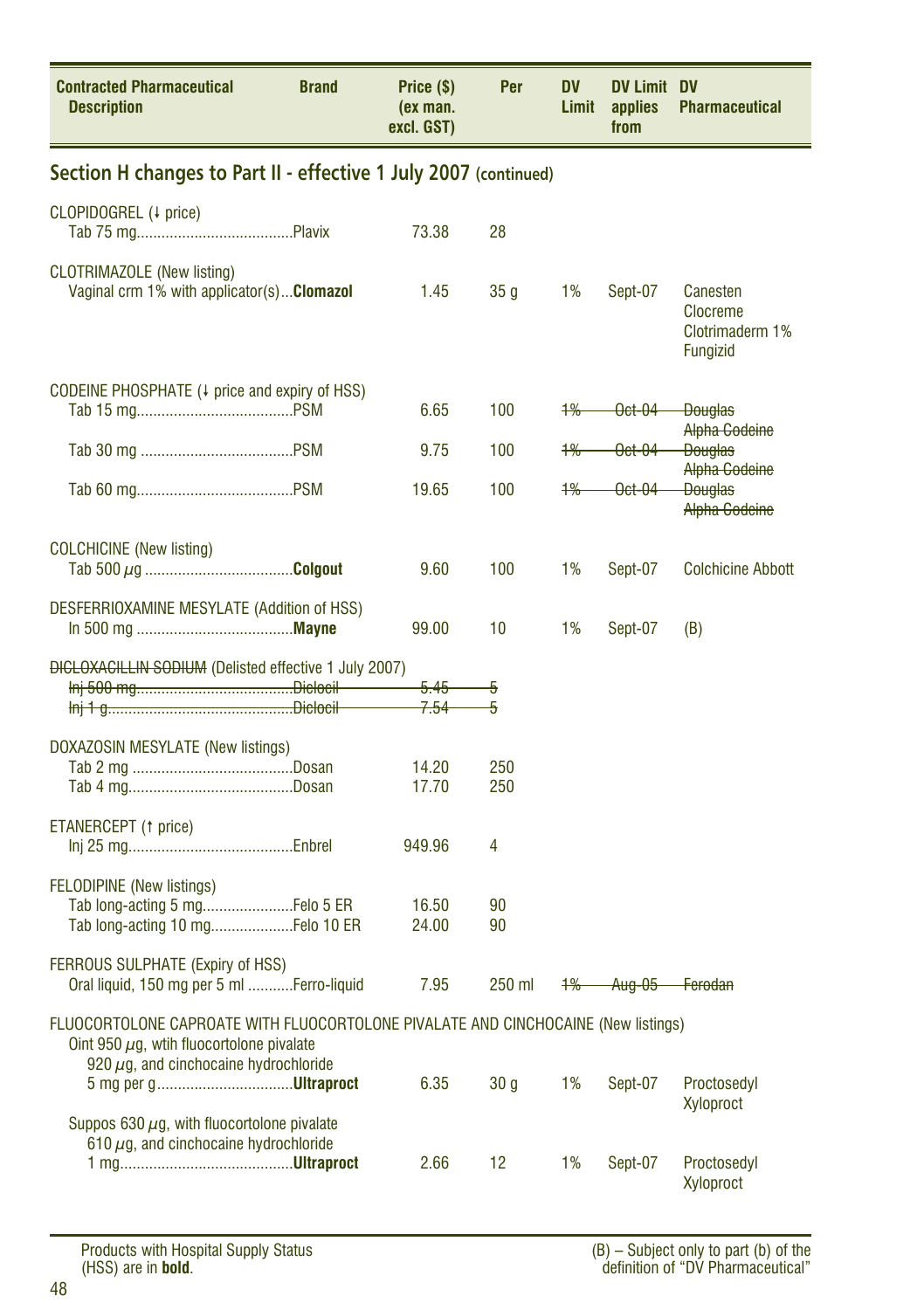<span id="page-48-0"></span>

| <b>Contracted Pharmaceutical</b><br><b>Description</b>                                                                                                                                                                                                                                                                                   | <b>Brand</b>                                              | Price (\$)<br>(ex man.<br>excl. GST) | Per                                                | DV<br>Limit | DV Limit DV<br>applies<br>from | <b>Pharmaceutical</b>                  |
|------------------------------------------------------------------------------------------------------------------------------------------------------------------------------------------------------------------------------------------------------------------------------------------------------------------------------------------|-----------------------------------------------------------|--------------------------------------|----------------------------------------------------|-------------|--------------------------------|----------------------------------------|
| Section H changes to Part II - effective 1 July 2007 (continued)                                                                                                                                                                                                                                                                         |                                                           |                                      |                                                    |             |                                |                                        |
| FLUOXETINE HYDROCHLORIDE (Expiry of HSS)<br>Cap 20 mg (1 price) Fluox                                                                                                                                                                                                                                                                    |                                                           | 4.95                                 | 90                                                 | $+$ %       | -Sept-04                       | <del>Lovan</del><br>Plinzine<br>Prozae |
| Tab disp 2 mg, scoredFluox                                                                                                                                                                                                                                                                                                               |                                                           | 5.90                                 | 30                                                 | $+$ %       | Sept-04                        | <del>Lovan</del><br><b>Prozac</b>      |
| FRUSEMIDE (4 price)<br>Inj 10 mg per ml, 2 ml Mayne                                                                                                                                                                                                                                                                                      |                                                           | 29.50                                | 50                                                 |             |                                |                                        |
| <b>FUSIDIC ACID (New listings)</b>                                                                                                                                                                                                                                                                                                       |                                                           | 3.95<br>3.95                         | 15 q<br>15 <sub>g</sub>                            | 1%<br>1%    | Sept-07<br>Sept-07             | <b>Fucidin</b><br><b>Fucidin</b>       |
| <b>GLYCEROL</b> (New listing)                                                                                                                                                                                                                                                                                                            |                                                           | 5.00                                 | 20                                                 |             |                                |                                        |
| <b>GOSERELIN ACETATE (4 price)</b>                                                                                                                                                                                                                                                                                                       |                                                           | 221.60<br>554.70                     | 1<br>1                                             |             |                                |                                        |
| <b>HYDROCORTISONE WITH MICONAZOLE (New listing)</b><br>Crm 1% with miconazole                                                                                                                                                                                                                                                            |                                                           | 2.20                                 | 15 q                                               |             |                                |                                        |
| HYDROXOCOBALAMIN (New listing)<br>Inj 1 mg per ml, 1 ml Neo-B12                                                                                                                                                                                                                                                                          |                                                           | 10.84                                | 3                                                  |             |                                |                                        |
| <b>HYDROXYCHLOROQUINE SULPHATE (New listing)</b>                                                                                                                                                                                                                                                                                         |                                                           | 31.09                                | 100                                                |             |                                |                                        |
| IPRATROPIUM BROMIDE (change of description, change of brand name, $\downarrow$ price & continuation of HSS)<br>Nebuliser soln 250 $\mu$ g                                                                                                                                                                                                |                                                           |                                      |                                                    |             |                                |                                        |
| Nebuliser soln, $500 250 \mu g$                                                                                                                                                                                                                                                                                                          | <b>Steri-Neb</b>                                          | 4.30                                 | 20                                                 | 1%          | Sept-07                        | <b>IPRA 250</b>                        |
|                                                                                                                                                                                                                                                                                                                                          | <b>Steri-Neb</b>                                          | 5.25                                 | 20                                                 | 1%          | Sept-07                        | <b>IPRA 500</b>                        |
| <b>LAMOTRIGINE</b> (Change in description)<br>Tab ehewable/dispersible 5 mgArrow-Lamotrigine 15.00<br>Tab ehewable/dispersible 25 mgArrow-Lamotrigine 25.50<br>Tab ehewable/dispersible 50 mgArrow-Lamotrigine 43.40<br>Tab ehewable/dispersible 100 mgArrow-Lamotrigine 74.90<br>Tab ehewable/dispersible 200 mgArrow-Lamotrigine127.30 | <b>Mogine</b><br><b>Mogine</b><br><b>Mogine</b><br>Mogine | 25.50<br>43.40<br>74.90<br>127.30    | 56<br>56<br>56<br>56<br>56<br>56<br>56<br>56<br>56 |             |                                |                                        |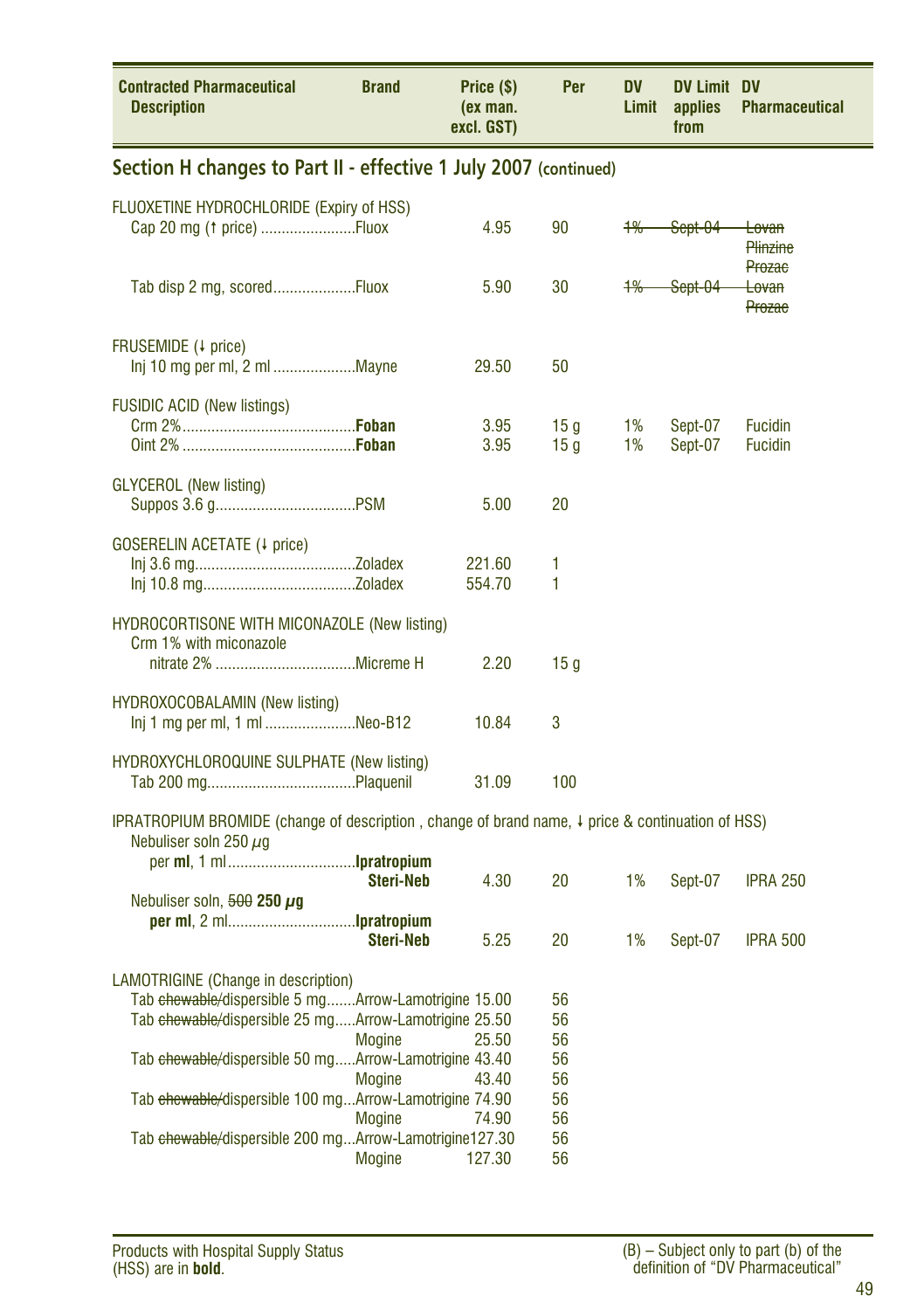<span id="page-49-0"></span>

| <b>Contracted Pharmaceutical</b><br><b>Description</b>                                                                                     | <b>Brand</b> | Price (\$)<br>(ex man.<br>excl. GST) | Per            | <b>DV</b><br>Limit | <b>DV Limit DV</b><br>applies<br>from | <b>Pharmaceutical</b>                                                                |
|--------------------------------------------------------------------------------------------------------------------------------------------|--------------|--------------------------------------|----------------|--------------------|---------------------------------------|--------------------------------------------------------------------------------------|
| Section H changes to Part II - effective 1 July 2007 (continued)                                                                           |              |                                      |                |                    |                                       |                                                                                      |
| <b>LAMOTRIGINE</b> (New listings)                                                                                                          |              |                                      |                |                    |                                       |                                                                                      |
| Tab dispersible 2 mg Lamictal                                                                                                              |              | 6.74                                 | 30             |                    |                                       |                                                                                      |
| Tab dispersible 5 mg Lamictal                                                                                                              |              | 9.64                                 | 30             |                    |                                       |                                                                                      |
| Tab dispersible 25 mg Lamictal                                                                                                             |              | 29.09                                | 56             |                    |                                       |                                                                                      |
| Tab dispersible 50 mg Lamictal                                                                                                             |              | 47.89                                | 56             |                    |                                       |                                                                                      |
| Tab dispersible 100 mg Lamictal                                                                                                            |              | 79.16                                | 56             |                    |                                       |                                                                                      |
| LEFLUNOMIDE (New listing)                                                                                                                  |              |                                      |                |                    |                                       |                                                                                      |
|                                                                                                                                            |              |                                      | 30             |                    |                                       |                                                                                      |
|                                                                                                                                            |              |                                      | 30             |                    |                                       |                                                                                      |
| LEUPRORELIN (New listing)                                                                                                                  |              |                                      |                |                    |                                       |                                                                                      |
|                                                                                                                                            |              | 184.90                               | 1              |                    |                                       |                                                                                      |
|                                                                                                                                            |              | 554.70                               | 1              |                    |                                       |                                                                                      |
|                                                                                                                                            |              | 739.60                               | 1              |                    |                                       |                                                                                      |
|                                                                                                                                            |              | 1,109.40                             | 1              |                    |                                       |                                                                                      |
| LIGNOCAINE HYDROCHLORIDE (Addition of HSS)                                                                                                 |              |                                      |                |                    |                                       |                                                                                      |
|                                                                                                                                            |              | 44.10                                | 50             | 1%                 | Sept-07                               | (B)                                                                                  |
| LIGNOCAINE HYDROCHLORIDE WITH PRILOCAINE HYDROCHLORIDE (Amended description, I price and addition of HSS)<br>Crm 2.5% with 2.5% prilocaine |              |                                      |                |                    |                                       |                                                                                      |
| $hydrochloride$ 2.5%, 5 g EMLA<br>Crm 2.5% with 2.5% prilocaine                                                                            |              | 41.00                                | 5              | 1%                 | Sept-07                               | (B)                                                                                  |
| hydrochloride 2.5%, 30 g EMLA<br>Patch 2.5% with 2.5% prilocaine                                                                           |              | 41.00                                | 1              | 1%                 | Sept-07                               | (B)                                                                                  |
| hydrochloride 2.5%,EMLA                                                                                                                    |              | 10.40                                | $\overline{c}$ |                    |                                       |                                                                                      |
| Patch 2.5% with 2.5% prilocaine<br>hydrochloride 2.5%,EMLA                                                                                 |              | 104.00                               | 20             |                    |                                       |                                                                                      |
|                                                                                                                                            |              |                                      |                |                    |                                       |                                                                                      |
| <b>LORATADINE</b> (New listing)                                                                                                            |              |                                      |                |                    |                                       |                                                                                      |
| Oral lig 1 mg per ml <b>Lorapaed</b>                                                                                                       |              | 3.65                                 | $100$ ml       | 1%                 | Sept-07                               | Claratyne<br>Lorafast                                                                |
| MEDROXYPROGESTERONE ACETATE (Addition of HSS)                                                                                              |              |                                      |                |                    |                                       |                                                                                      |
|                                                                                                                                            |              | 2.07                                 | 30             | 1%                 | Sept-07                               | Cycrine                                                                              |
|                                                                                                                                            |              | 13.75                                | 100            | 1%                 | Sept-07                               | Cycrine                                                                              |
|                                                                                                                                            |              | 7.57                                 | 30             | 1%                 | Sept-07                               | Cycrine                                                                              |
| Tab 100 mg (New listing) Provera                                                                                                           |              | 104.26                               | 100            | 1%                 | Sept-07                               | (B)                                                                                  |
| Tab 200mg (New listing) Provera                                                                                                            |              | 78.06                                | 30             | 1%                 | Sept-07                               | (B)                                                                                  |
| <b>METFORMIN HYDROCHLORIDE (New listing)</b>                                                                                               |              |                                      |                |                    |                                       |                                                                                      |
|                                                                                                                                            |              | 9.75                                 | 500            | 1%                 | Oct-07                                | <b>3M Metformin</b><br>Apo-Metformin<br>Glucomet                                     |
|                                                                                                                                            |              |                                      | 250            | 1%                 | Oct-07                                | <b>Metomin</b><br><b>3M Metformin</b><br>Apo-Metformin<br>Glucomet<br><b>Metomin</b> |
| Note - Metomin tab 500 mg and 850 mg to be delisted October 2007                                                                           |              |                                      |                |                    |                                       |                                                                                      |

Note - Metomin tab 500 mg and 850 mg to be delisted October 2007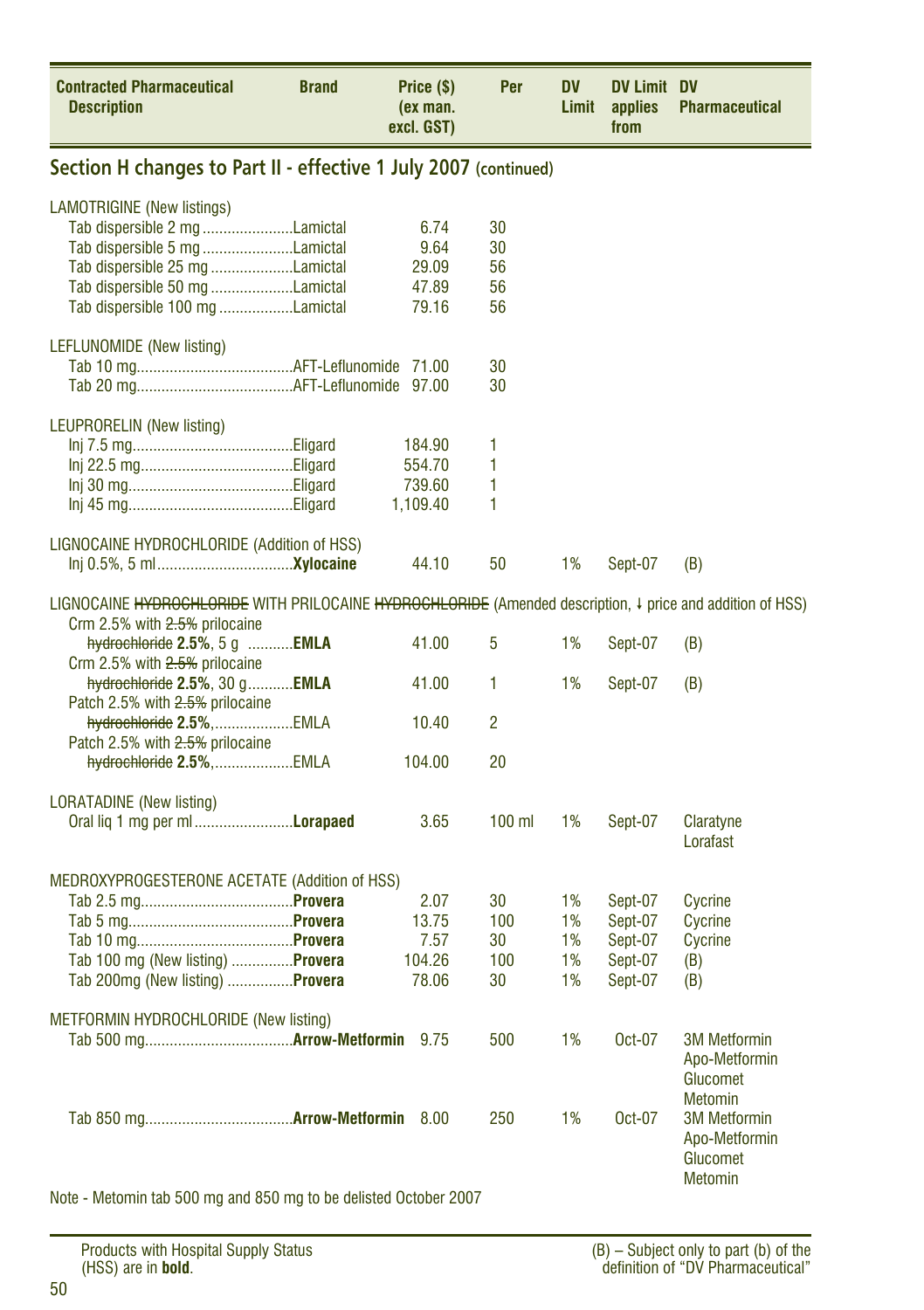<span id="page-50-0"></span>

#### **Section H changes to Part II - effective 1 July 2007 (continued)**

| METOCLOPRAMIDE HYDROCHLORIDE (New listing)                                                                                               | 5.15                                     | 100                                |          |                    |                          |
|------------------------------------------------------------------------------------------------------------------------------------------|------------------------------------------|------------------------------------|----------|--------------------|--------------------------|
| METRONIDAZOLE (New listings)<br>Oral liq 200 mg per 5 ml Flagyl-S<br>Suppos 500 mgFlagyl                                                 | 9.50<br>17.50<br>25.00<br>24.48<br>33.31 | 100<br>100<br>$100$ ml<br>10<br>10 |          |                    |                          |
| NADOLOL (New listings)                                                                                                                   | 14.97<br>22.19                           | 100<br>100                         | 1%<br>1% | Sept-07<br>Sept-07 | Corgard<br>Corgard       |
| NALTREXONE HYDROCHLORIDE (Addition of HSS)                                                                                               | 180.00                                   | 30                                 | 1%       | Sept-07            | (B)                      |
| NEOSTIGMINE METHYLSULPHATE (+ price & addition of HSS)<br>lnj 2.5 mg per ml, 1 ml <b>AstraZeneca</b>                                     | 20.30                                    | 50                                 | 1%       | Sept-07            | (B)                      |
| <b>NYSTATIN (New listings)</b>                                                                                                           | 11.64<br>9.60                            | 50<br>50                           | 1%<br>1% | Sept-07<br>Sept-07 | (B)<br><b>Mycostatin</b> |
| ONDANSETRON HYDROCHLORIDE (4 price)                                                                                                      | 24.64<br>52.79                           | 5<br>5                             |          |                    |                          |
| PACLITAXEL (+ price)<br><b>Ebewe</b>                                                                                                     | 461.70                                   | 1                                  | 1%       | Mar-06             | Anzatax<br>Taxol         |
| <b>Ebewe</b>                                                                                                                             | 895.85                                   | 1                                  | 1%       | Mar-06             | Taxol                    |
| PARACETAMOL (New listing)                                                                                                                | 20.50                                    | 50                                 |          |                    |                          |
| PENTASTARCH (1 DV limit)<br>Inf 6%, 500 ml bag <b>StarQuin</b><br>200 6%                                                                 | 239.68                                   | 16                                 | 10%      | <b>Nov-06</b>      | <b>Voluven</b>           |
| PERMETHRIN (New listing)                                                                                                                 | 4.20                                     | 30 <sub>g</sub>                    |          |                    |                          |
| PETHIDINE HYDROCHLORIDE (New listing)                                                                                                    | 3.00<br>4.00                             | 10<br>10                           |          |                    |                          |
| PHENOXYMETHYLPENICILLIN (PENICILLIN V) (New listing)<br>Cap potassium salt 250 mg Cilicaine VK<br>Cap potassium salt 500 mg Cilicaine VK | 4.29<br>8.15                             | 50<br>50                           | 1%<br>1% | Sept-07<br>Sept-07 | (B)<br>(B)               |
|                                                                                                                                          |                                          |                                    |          |                    |                          |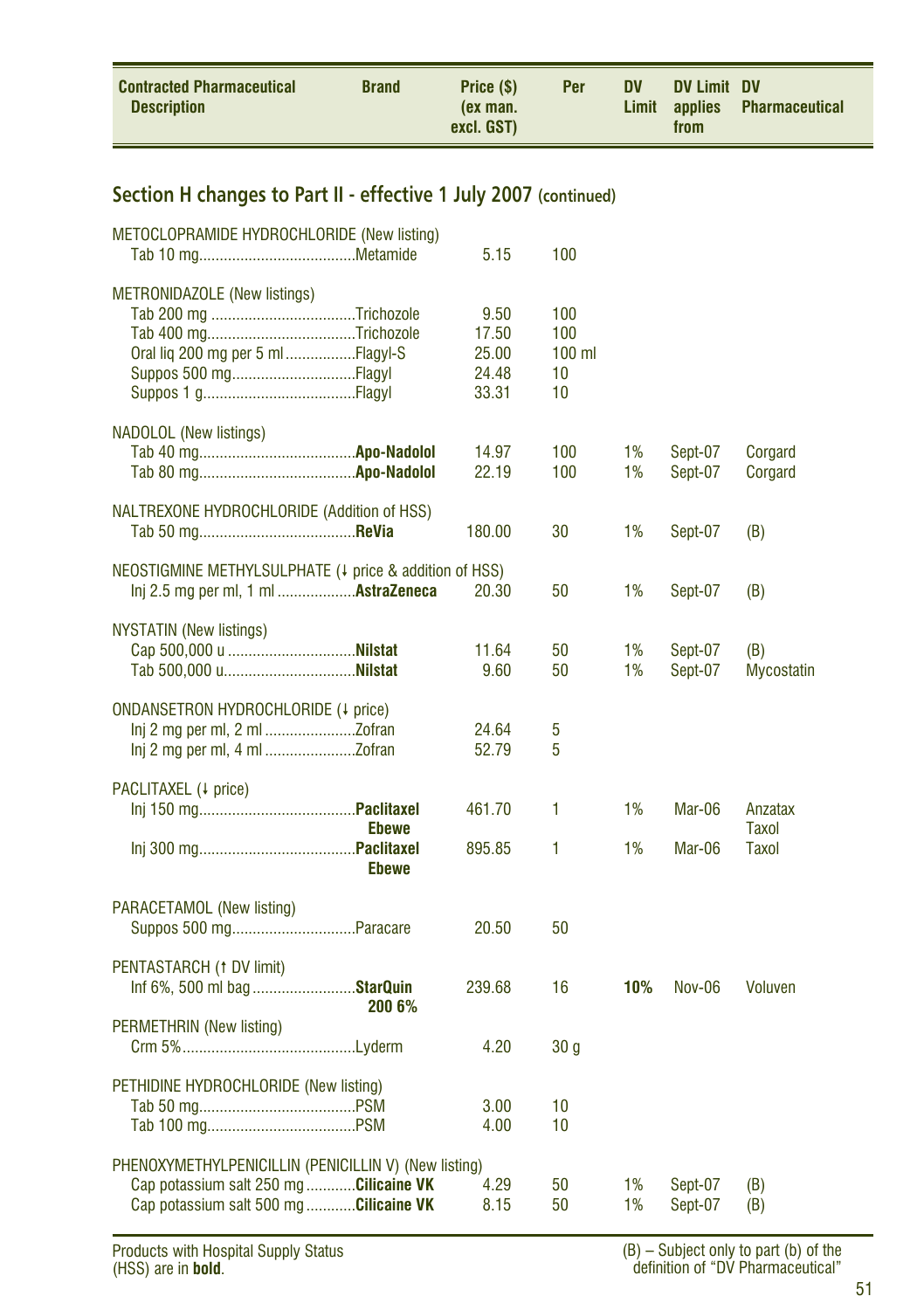<span id="page-51-0"></span>

| <b>Contracted Pharmaceutical</b><br><b>Description</b>                                                                                                                    | <b>Brand</b> | Price (\$)<br>(ex man.<br>excl. GST) | Per                 | DV<br>Limit | <b>DV Limit DV</b><br>applies<br>from | <b>Pharmaceutical</b> |
|---------------------------------------------------------------------------------------------------------------------------------------------------------------------------|--------------|--------------------------------------|---------------------|-------------|---------------------------------------|-----------------------|
| Section H changes to Part II - effective 1 July 2007 (continued)                                                                                                          |              |                                      |                     |             |                                       |                       |
| PREDNISOLONE SODIUM PHOSPHATE (Expiry of HSS)<br>Oral liq 5 mg per ml Redipred                                                                                            |              | 9.95                                 | 30 ml               | $+$ %       | $Set-04$ (B)                          |                       |
| PROCHLORPERAZINE (New listing)                                                                                                                                            |              | 16.85                                | 500                 |             |                                       |                       |
| PROPRANOLOL (New listing)<br>Cap long-acting 160 mg Cardinol LA                                                                                                           |              | 16.90                                | 100                 |             |                                       |                       |
| <b>RIFABUTIN (New listing)</b>                                                                                                                                            |              | 213.19                               | 30                  | 1%          | Sept-07                               | (B)                   |
| SALBUTAMOL (New listing)<br>Oral liq 2 mg per 5 ml Salapin                                                                                                                |              | 2.25                                 | 150 ml              | 1%          | Sept-07                               | Ventolin              |
| SIROLIMUS (New listing)<br>Oral lig 1 mg per ml Rapamune                                                                                                                  |              | 813.00<br>1,626.00<br>487.80         | 100<br>100<br>60 ml |             |                                       |                       |
| SODIUM CITRO-TARTRATE (change to description and addition of HSS)<br>Grans eff effervescent 4 g sachets .Ural                                                             |              | 2.75                                 | 28                  | 1%          | Sept-07                               | <b>Citravescent</b>   |
| <b>SUMATRIPTAN (New listing)</b>                                                                                                                                          |              | 12.00<br>12.00                       | 4<br>$\overline{2}$ |             |                                       |                       |
| SYRUP (PHARMACEUTICAL GRADE) (New listing)                                                                                                                                |              | 21.75                                | 2,000 ml 1%         |             | Sept-07                               | David Craig           |
| TRANEXAMIC ACID (Expiry of HSS)                                                                                                                                           |              | 49.14                                | 100                 | 1%          | Sept-04                               | $\langle B \rangle$   |
| Effective 1 June 2007                                                                                                                                                     |              |                                      |                     |             |                                       |                       |
| <b>ADRENALINE</b><br>lnj 1 in 1,000, 1 mlAstraZeneca<br>To be delisted 1 December 2007.                                                                                   | AstraZeneca  | <del>12.50</del><br><del>90.00</del> | 5<br>-50            |             |                                       |                       |
| ATRACURIUM BESYLATE (new listing)<br>Inj 10 mg per ml, 2.5 ml Mayne                                                                                                       |              | 12.55<br>32.55                       | 5<br>5              |             |                                       |                       |
| ATRACURIUM BESYLATE (amended description)<br>$Inj$ 10 mg per ml, $25 \text{ mg per}$<br>2.5 ml amp Tracrium<br>Inj 10 mg per ml, $50 \text{ mg per}$<br>5 ml amp Tracrium |              | 20.65<br>38.50                       | 5<br>5              |             |                                       |                       |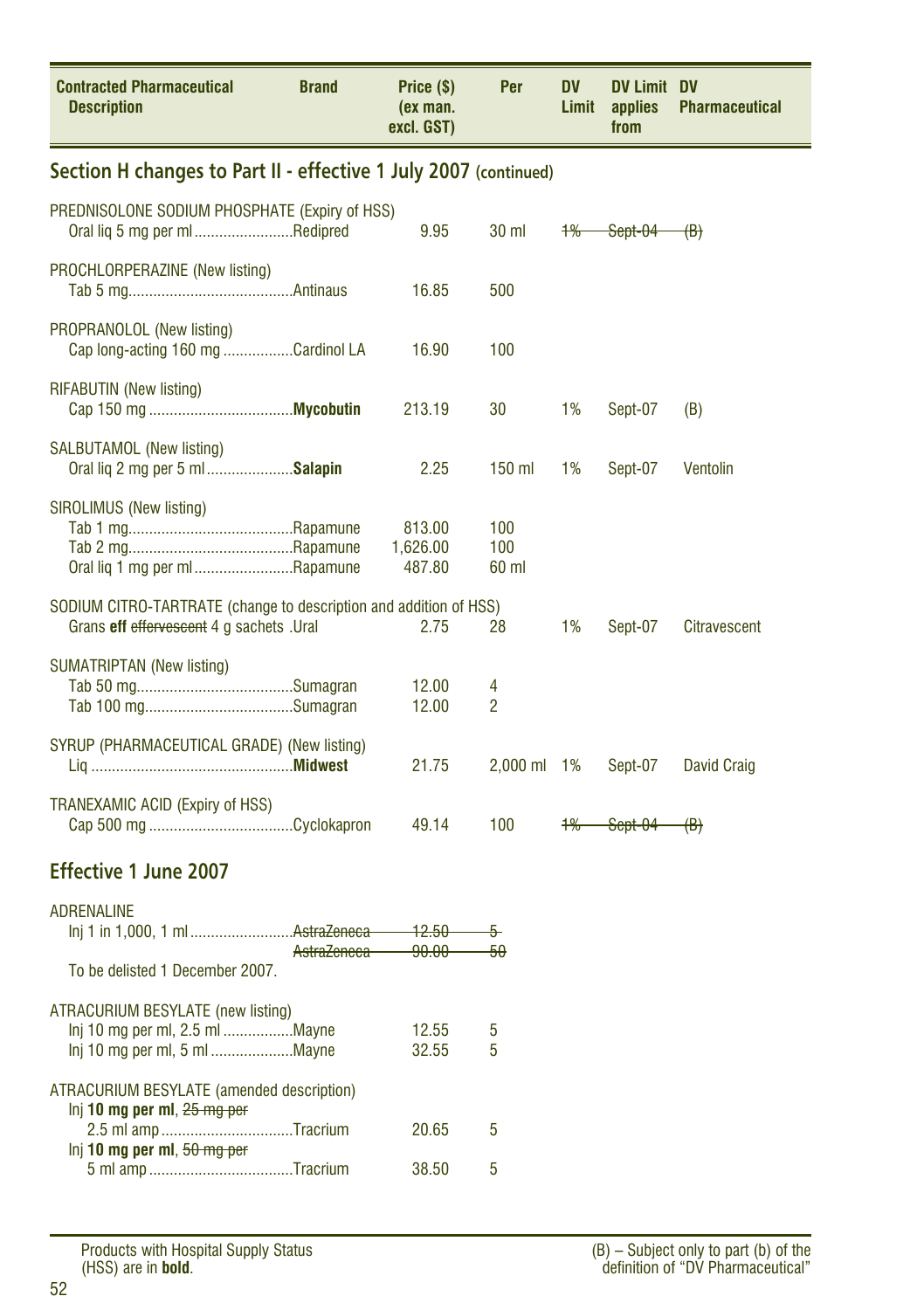<span id="page-52-0"></span>

| <b>Contracted Pharmaceutical</b><br><b>Description</b>                                                                                                                                                                                                                                                                                        | <b>Brand</b> | Price (\$)<br>(ex man.<br>excl. GST)         | Per                        | DV<br>Limit                      | <b>DV Limit DV</b><br>applies<br>from                    | <b>Pharmaceutical</b>                  |
|-----------------------------------------------------------------------------------------------------------------------------------------------------------------------------------------------------------------------------------------------------------------------------------------------------------------------------------------------|--------------|----------------------------------------------|----------------------------|----------------------------------|----------------------------------------------------------|----------------------------------------|
| Section H changes to Part II - effective 1 June 2007 (continued)                                                                                                                                                                                                                                                                              |              |                                              |                            |                                  |                                                          |                                        |
| <b>BUDESONIDE (1 price)</b><br>Metered aqueous nasal spray, 50 mcg<br>Metered aqueous nala spray, 100 mcg                                                                                                                                                                                                                                     |              | 2.95                                         | 200 doses<br>200 doses     |                                  |                                                          |                                        |
| BUPIVACAINE HYDROCHLORIDE (4 price & addition of HSS)<br>Inf 0.125%, 100 ml theatre pack  Marcain<br>Inf 0.125%, 200 ml theatre pack  Marcain<br>Inf 0.25%, 100 ml theatre pack  Marcain<br>Inj 0.375%, 20 ml theatre pack  Marcain<br>Inj 0.5%, 4 ml theatre pack <b>Marcain Isobaric</b> 29.35<br>Inj 0.5%, 8% glucose, 4 ml  Marcain Heavy |              | 109.39<br>146.23<br>132.42<br>56.20<br>24.50 | 5<br>5<br>5<br>5<br>5<br>5 | 1%<br>1%<br>1%<br>1%<br>1%<br>1% | Aug-07<br>Aug-07<br>Aug-07<br>Aug-07<br>Aug-07<br>Aug-07 | (B)<br>(B)<br>(B)<br>(B)<br>(B)<br>(B) |
| <b>CYCLOPHOSPHAMIDE</b>                                                                                                                                                                                                                                                                                                                       |              | 25.71                                        | 50                         | 1%                               | Aug-07                                                   | Endoxan                                |
| ETIDRONATE DISODIUM                                                                                                                                                                                                                                                                                                                           |              | 22.80                                        | 60                         |                                  |                                                          |                                        |
| <b>ITRACONAZOLE</b>                                                                                                                                                                                                                                                                                                                           |              | 23.70                                        | 15                         | 1%                               | Aug-07                                                   | <b>Itrazole</b>                        |
| LEVOBUNOLOL (addition of HSS)<br>Eye drops 0.25% <b>Betagan</b>                                                                                                                                                                                                                                                                               |              | 7.00<br>7.00                                 | 5 ml<br>5 <sub>m</sub>     | 1%<br>1%                         | Aug-07<br>Aug-07                                         | (B)<br>Alcon-Levobunolol               |
| LIGNOCAINE HYDROCHLORIDE (4 price & addition of HSS)<br>Pump spray 10%, 50 ml CFC-free  Xylocaine                                                                                                                                                                                                                                             |              | 60.00                                        | 1                          | 1%                               | Aug-07                                                   | (B)                                    |
| LIGNOCAINE HYDROCHLORIDE WITH ADRENALINE (4 price & addition of HSS)<br>Inj 1% with 1:100,000 of adrenaline,                                                                                                                                                                                                                                  |              |                                              |                            |                                  |                                                          |                                        |
|                                                                                                                                                                                                                                                                                                                                               |              | 18.00                                        | 10                         | 1%                               | Aug-07                                                   | (B)                                    |
| Inj 1% with 1:200,000 of adrenaline,                                                                                                                                                                                                                                                                                                          |              | 44.00                                        | 5                          | 1%                               | Aug-07                                                   | (B)                                    |
| Inj 2% with 1:200,000 of adrenaline,                                                                                                                                                                                                                                                                                                          |              | 49.50                                        | 5                          | 1%                               | Aug-07                                                   | (B)                                    |
| METHADONE HYDROCHLORIDE (change in brand name and supplier)<br>Inj 10 mg per ml, 1 ml <b>AFT Mayne</b>                                                                                                                                                                                                                                        |              | 26.00                                        | 5                          |                                  |                                                          |                                        |
| <b>OMEPRAZOLE</b>                                                                                                                                                                                                                                                                                                                             |              | 6.28<br>6.28<br>9.50                         | 30<br>30<br>30             |                                  |                                                          |                                        |
| ONDANSETRON HYDROCHLORIDE (4 price & addition of HSS)                                                                                                                                                                                                                                                                                         |              | 17.18<br>33.89                               | 10<br>20                   | 1%<br>1%                         | Aug-07<br>Aug-07                                         | (B)<br>(B)                             |

L,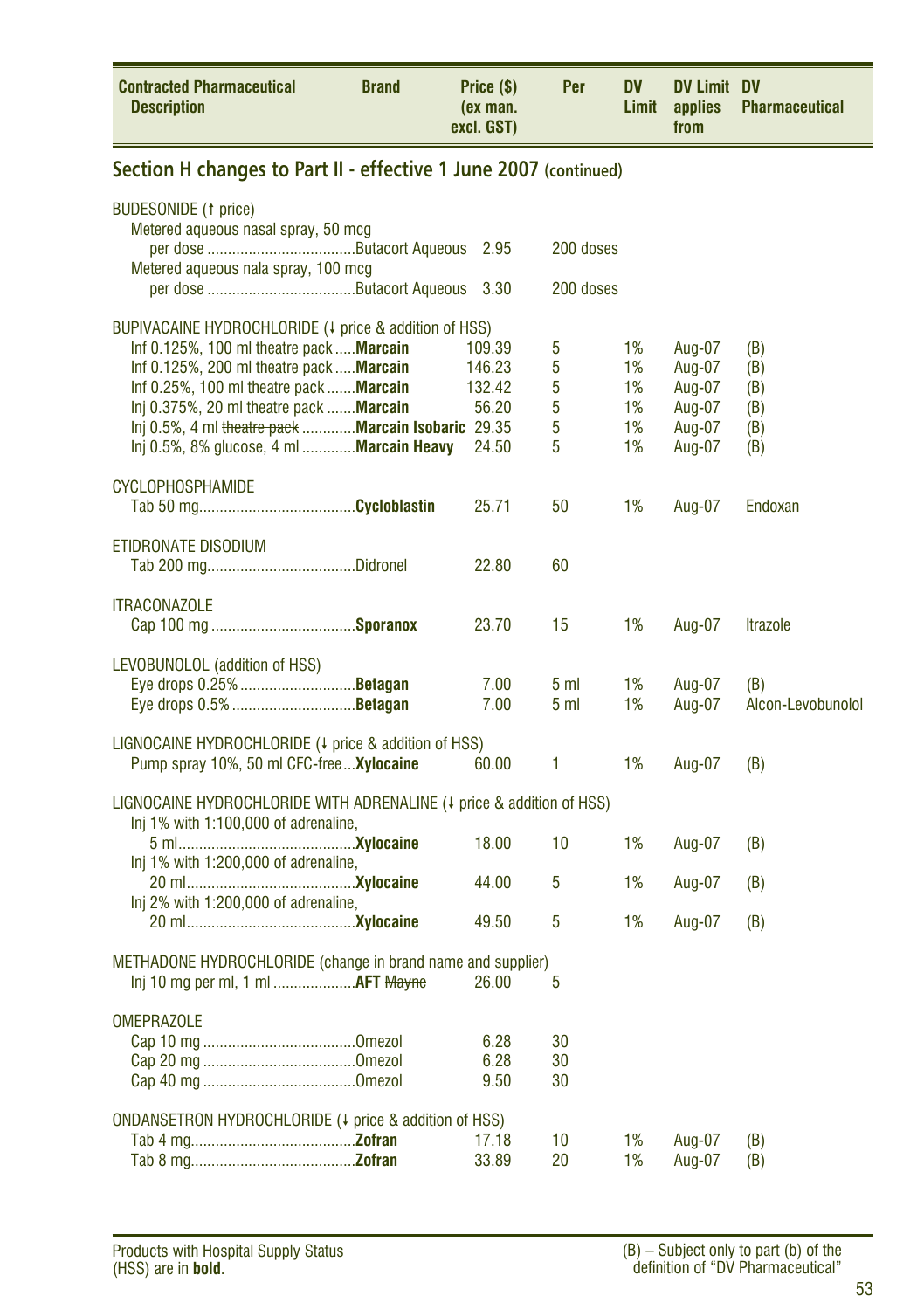<span id="page-53-0"></span>

| <b>Contracted Pharmaceutical</b><br><b>Description</b>                            | <b>Brand</b>                                                               | Price (\$)<br>(ex man.<br>excl. GST) | Per                     | <b>DV</b><br>Limit | DV Limit DV<br>applies<br>from | <b>Pharmaceutical</b>   |  |  |  |  |
|-----------------------------------------------------------------------------------|----------------------------------------------------------------------------|--------------------------------------|-------------------------|--------------------|--------------------------------|-------------------------|--|--|--|--|
| Section H changes to Part II - effective 1 June 2007 (continued)                  |                                                                            |                                      |                         |                    |                                |                         |  |  |  |  |
|                                                                                   | ONDANSETRON HYDROCHLORIDE (4 price, amended description & addition of HSS) |                                      |                         |                    |                                |                         |  |  |  |  |
|                                                                                   |                                                                            | 17.18                                | 10                      | 1%                 | Aug-07                         | (B)                     |  |  |  |  |
|                                                                                   |                                                                            | 20.43                                | 10                      | 1%                 | Aug-07                         | (B)                     |  |  |  |  |
| PRILOCAINE HYDROCHLORIDE (1 price & addition of HSS)                              |                                                                            |                                      |                         |                    |                                |                         |  |  |  |  |
| Inj 0.5%, 50 mlCitanest                                                           |                                                                            | 160.00                               | 10                      | 1%                 | Aug-07                         | (B)                     |  |  |  |  |
| Note – Citanest inj 0.5%, 50 ml, 1 injection pack to be delisted 1 August 2007    |                                                                            |                                      |                         |                    |                                |                         |  |  |  |  |
|                                                                                   |                                                                            |                                      |                         |                    |                                |                         |  |  |  |  |
| PRILOCAINE HYDROCHLORIDE (4 price & addition of HSS)                              |                                                                            | 30.90                                | 10                      | 1%                 | Aug-07                         | (B)                     |  |  |  |  |
|                                                                                   |                                                                            |                                      |                         |                    |                                |                         |  |  |  |  |
| ROPIVACAINE HYDROCHLORIDE (4 price & addition of HSS)                             |                                                                            |                                      |                         |                    |                                |                         |  |  |  |  |
| lnj 2 mg per ml, 10 ml <b>Naropin</b>                                             |                                                                            | 19.75                                | 5                       | 1%                 | Aug-07                         | (B)                     |  |  |  |  |
| Inj 2 mg per ml, 20 ml <b>Naropin</b>                                             |                                                                            | 33.20                                | 5                       | 1%                 | Aug-07                         | (B)                     |  |  |  |  |
| Inf 2 mg per ml, 100 ml Naropin                                                   |                                                                            | 104.00                               | 5                       | 1%                 | Aug-07                         | (B)                     |  |  |  |  |
| Inf 2 mg per ml, 200 ml <b>Naropin</b>                                            |                                                                            | 184.00                               | 5                       | 1%                 | Aug-07                         | (B)                     |  |  |  |  |
| lnj 7.5 mg per ml, 10 ml <b>Naropin</b>                                           |                                                                            | 35.00                                | 5<br>5                  | 1%<br>1%           | Aug-07<br>Aug-07               | (B)                     |  |  |  |  |
| lnj 7.5 mg per ml, 20 ml <b>Naropin</b><br>lnj 10 mg per ml, 10 ml <b>Naropin</b> |                                                                            | 62.45<br>41.10                       | 5                       | 1%                 | Aug-07                         | (B)<br>(B)              |  |  |  |  |
| lnj 10 mg per ml, 10 ml <b>Naropin</b>                                            |                                                                            | 74.20                                | 5                       | 1%                 | Aug-07                         | (B)                     |  |  |  |  |
|                                                                                   |                                                                            |                                      |                         |                    |                                |                         |  |  |  |  |
| ROPIVACAINE HYDROCHLORIDE WITH FENTANYL (4 price & addition of HSS)               |                                                                            |                                      |                         |                    |                                |                         |  |  |  |  |
| Inf 2 mg per ml with $2\mu$ g of fentanyl                                         |                                                                            |                                      |                         |                    |                                |                         |  |  |  |  |
| per ml, 100 ml <b>Naropin</b>                                                     |                                                                            | 145.20                               | 5                       | 1%                 | Aug-07                         | (B)                     |  |  |  |  |
| Inf 2 mg per ml with $2\mu$ g of fentanyl                                         |                                                                            |                                      |                         |                    |                                |                         |  |  |  |  |
|                                                                                   |                                                                            | 262.60                               | 5                       | 1%                 | Aug-07                         | (B)                     |  |  |  |  |
| SUXAMETHONIUM CHLORIDE (4 price & addition of HSS)                                |                                                                            |                                      |                         |                    |                                |                         |  |  |  |  |
| Inj 50 mg per ml, 2 ml  AstraZeneca                                               |                                                                            | 95.00                                | 50                      | 1%                 | Aug-07                         | (B)                     |  |  |  |  |
|                                                                                   |                                                                            |                                      |                         |                    |                                |                         |  |  |  |  |
| <b>THIORIDAZINE HYDROCHLORIDE</b>                                                 |                                                                            |                                      |                         |                    |                                |                         |  |  |  |  |
|                                                                                   |                                                                            | 6.88                                 | <del>90</del>           |                    |                                |                         |  |  |  |  |
|                                                                                   |                                                                            | $-7.85$<br>$-10.66$                  | <del>90</del><br>$90 -$ |                    |                                |                         |  |  |  |  |
|                                                                                   |                                                                            | $-17.14$                             | ٩۵.                     |                    |                                |                         |  |  |  |  |
| Note – to be delisted 1 June 2007                                                 |                                                                            |                                      |                         |                    |                                |                         |  |  |  |  |
|                                                                                   |                                                                            |                                      |                         |                    |                                |                         |  |  |  |  |
| <b>Effective 1 May 2007</b>                                                       |                                                                            |                                      |                         |                    |                                |                         |  |  |  |  |
| <b>LEFLUNOMIDE</b>                                                                |                                                                            |                                      |                         |                    |                                |                         |  |  |  |  |
|                                                                                   |                                                                            | 79.27                                | 30                      |                    |                                |                         |  |  |  |  |
|                                                                                   |                                                                            | 108.60                               | 30                      |                    |                                |                         |  |  |  |  |
|                                                                                   |                                                                            | 54.44                                | 3                       |                    |                                |                         |  |  |  |  |
|                                                                                   |                                                                            |                                      |                         |                    |                                |                         |  |  |  |  |
| <b>SALBUTAMOL</b>                                                                 |                                                                            |                                      |                         |                    |                                |                         |  |  |  |  |
| Nebuliser soln, 1 mg per ml,                                                      |                                                                            |                                      |                         |                    |                                |                         |  |  |  |  |
| Nebuliser soln, 2 mg per ml,                                                      |                                                                            | 3.70                                 | 20                      | 1%                 | <b>Jul-07</b>                  | <b>Ventolin Nebules</b> |  |  |  |  |
|                                                                                   |                                                                            | 3.85                                 | 20                      | 1%                 | <b>Jul-07</b>                  | <b>Ventolin Nebules</b> |  |  |  |  |
|                                                                                   |                                                                            |                                      |                         |                    |                                |                         |  |  |  |  |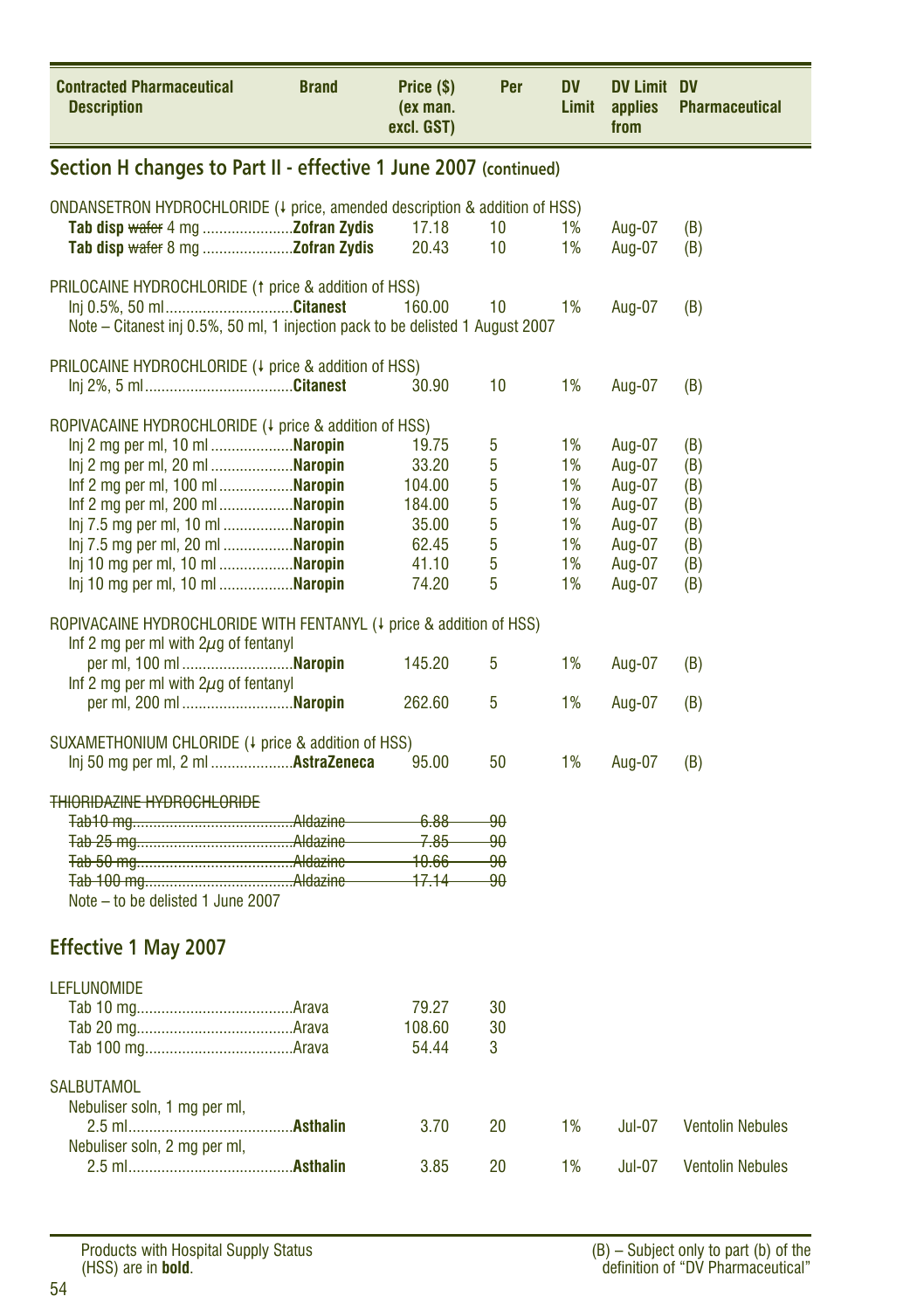<span id="page-54-0"></span>

| <b>Contracted Pharmaceutical</b><br><b>Description</b>                                                                                                       | <b>Brand</b> | Price (\$)<br>(ex man.<br>excl. GST) | Per                  | <b>DV</b><br>Limit | <b>DV Limit DV</b><br>applies<br>from | <b>Pharmaceutical</b>                |
|--------------------------------------------------------------------------------------------------------------------------------------------------------------|--------------|--------------------------------------|----------------------|--------------------|---------------------------------------|--------------------------------------|
| Section H changes to Part II - effective 1 April 2007                                                                                                        |              |                                      |                      |                    |                                       |                                      |
| CANDESARTAN (+ price)                                                                                                                                        |              | 16.22<br>19.30<br>23.54<br>38.50     | 30<br>30<br>30<br>30 |                    |                                       |                                      |
| <b>CEFTAZIDIME</b>                                                                                                                                           |              | 9.00<br>18.00                        | 1<br>1               |                    |                                       |                                      |
| <b>EMTRICITABINE</b>                                                                                                                                         |              | 307.20                               | 30                   |                    |                                       |                                      |
| <b>HEPARIN WITH SODIUM CHLORIDE</b><br>Inf 25,000 iu with 0.9% sodium<br>chloride, 250 mlBaxter<br>Inf 25,000 iu with 0.9% sodium<br>chloride, 500 ml Baxter |              | 7.25<br>7.67                         | 1<br>1               |                    |                                       |                                      |
| <b>ONDANSETRON HYDROCHLORIDE (new listing)</b>                                                                                                               |              | 18.00<br>29.00                       | 5<br>5               |                    |                                       |                                      |
| <b>ONDANSETRON HYDROCHLORIDE (amended description)</b>                                                                                                       |              |                                      |                      |                    |                                       |                                      |
| lnj 2 mg per ml, 2 ml $4 \text{mg}$                                                                                                                          |              | 32.86                                | 5                    |                    |                                       |                                      |
| lnj 2 mg per ml, 4 ml $8 \text{ mg}$                                                                                                                         |              | 70.39                                | 5                    |                    |                                       |                                      |
| PAROXETINE HYDROCHLORIDE                                                                                                                                     |              | 5.90                                 | 30                   | 1%                 | <b>Jul-07</b>                         | Apo-Paroxetine<br>Aropax<br>Luxotine |
| <b>SUMATRIPTAN</b>                                                                                                                                           |              |                                      | 4<br>2               |                    |                                       |                                      |
| TENOFOVIR DISOPROXIL FUMARATE                                                                                                                                |              | 531.00                               | 30                   |                    |                                       |                                      |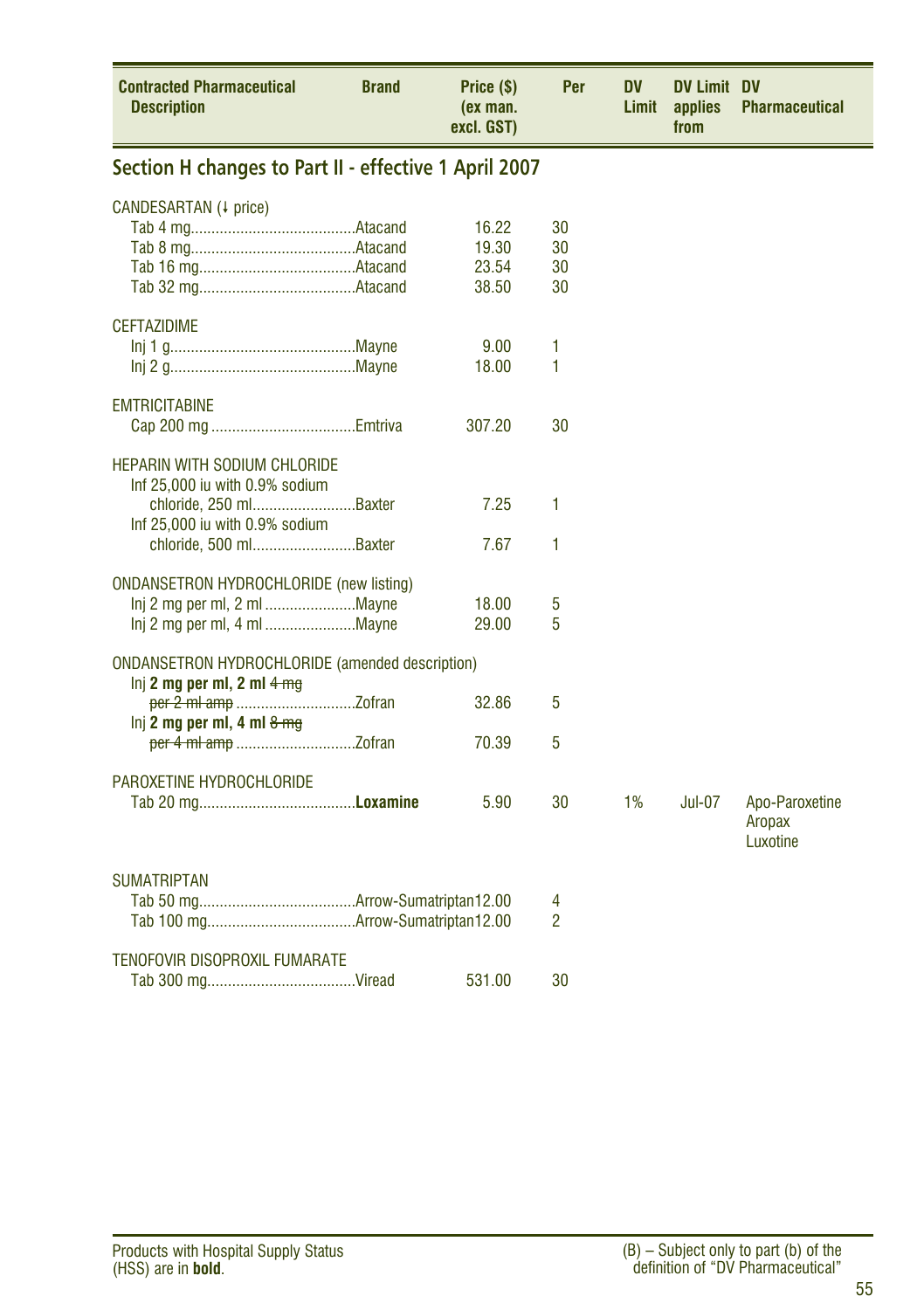<span id="page-55-0"></span>

| <b>Contracted Pharmaceutical</b><br><b>Description</b> | <b>Brand</b> | Price (\$)<br>(ex man. | <b>Per</b> | <b>DV</b> | DV Limit DV | Limit applies Pharmaceutical |
|--------------------------------------------------------|--------------|------------------------|------------|-----------|-------------|------------------------------|
|                                                        |              | excl. GST)             |            |           | from        |                              |

### **Section H changes to Part I General Rules**

#### **Effective 1 July 2007**

- **12 "Unapproved Indication" means, for a Pharmaceutical, an indication for which it is not approved under the Medicines Act 1981.**
- **15 9.5 Some indications for Pharmaceutical Cancer Treatments listed in the Schedule are Unapproved Indications. Some of these formed part of the October 2001 direction from the Minister of Health as to pharmaceuticals and indications for which DHBs must provide funding. As far as reasonably practicable, these Unapproved Indications are marked in the Schedule. However, PHARMAC makes no representation and gives no guarantee as to the accuracy of this information. Practitioners prescribing Pharmaceutical Cancer Treatments for such Unapproved Indications should:**
	- **(a) be aware of and comply with their obligations under sections 25 and 29 of the Medicines Act 1981, as applicable, and otherwise under that Act and the Medicines Regulations 1984;**
	- **(b) be aware of and comply with their obligations under the Health and Disability Commissioner's Code of Consumer Rights, including the requirement to obtain informed consent from the patient (PHARMAC recommends that Practitioners obtain written consent); and**
	- **(c) exercise their own skill, judgment, expertise and discretion, and make their own prescribing decisions with respect to the use of an unapproved Pharmaceutical Cancer Treatment or a Pharmaceutical Cancer Treatment for an Unapproved Indication.**
	- 9.**6**5 Applications to add pharmaceuticals, and add or amend indications for Pharmaceutical Cancer Treatments, may be made in writing by pharmaceutical suppliers and/or clinicians to PHARMAC. Applications should follow PHARMAC's *Guidelines for Submissions to PTAC for New Chemical Entity Pharmaceuticals and Recommended methods to derive clinical inputs for proposals to PHARMAC*, copies of which are available from PHARMAC or PHARMAC's website.
	- 9.**7**6 Applications made under clause 9.**6**5 must be assessed by HPAC, PHARMAC, PTAC and/or relevant subcommittees of PTAC.

#### **10. Practitioners prescribing unapproved Pharmaceuticals Practitioners should, where possible, prescribe Pharmaceuticals that are approved under the Medicines Act 1981. However, the access criteria under which a Pharmaceutical is listed on the Pharmaceutical Schedule may:**

- **(a) in some case, explicitly permit Government funded access to a Pharmaceutical that is not approved under the Medicines Act 1981 or for an Unapproved Indication; or**
- **(b) not explicitly preclude Government funded access to a Pharmaceutical when it is used for an Unapproved Indication.**

**Accordingly, if Practitioners are planning on prescribing an unapproved Pharmaceutical or a Pharmaceutical for an Unapproved Indication, Practitioners should:**

- **(a) be aware of and comply with their obligations under sections 25 and 29 of the Medicines Act 1981, as applicable, and otherwise under that Act and the Medicines Regulations 1984;**
- **(b) be aware of and comply with their obligations under the Health and Disability Commissioner's Code of Consumer Rights, including the requirement to obtain informed consent from the patient (PHARMAC recommends that Practitioners obtain written consent); and**
- **(c) exercise their own skill, judgment, expertise and discretion, and make their own prescribing decisions with respect to the use of an unapproved Pharmaceutical or a Pharmaceutical for an Unapproved Indication.**

 **Practitioners should be aware that simply by listing a Pharmaceutical on the Pharmaceutical Schedule PHARMAC makes no representations about whether that Pharmaceutical has any form of approval or consent under, or whether the supply or use of the Pharmaceutical otherwise complies with, the Medicines Act 1981. Further, the Pharmaceutical Schedule does not constitute an advertisement, advertising material or a medical advertisement as defined in the Medicines Act or otherwise.**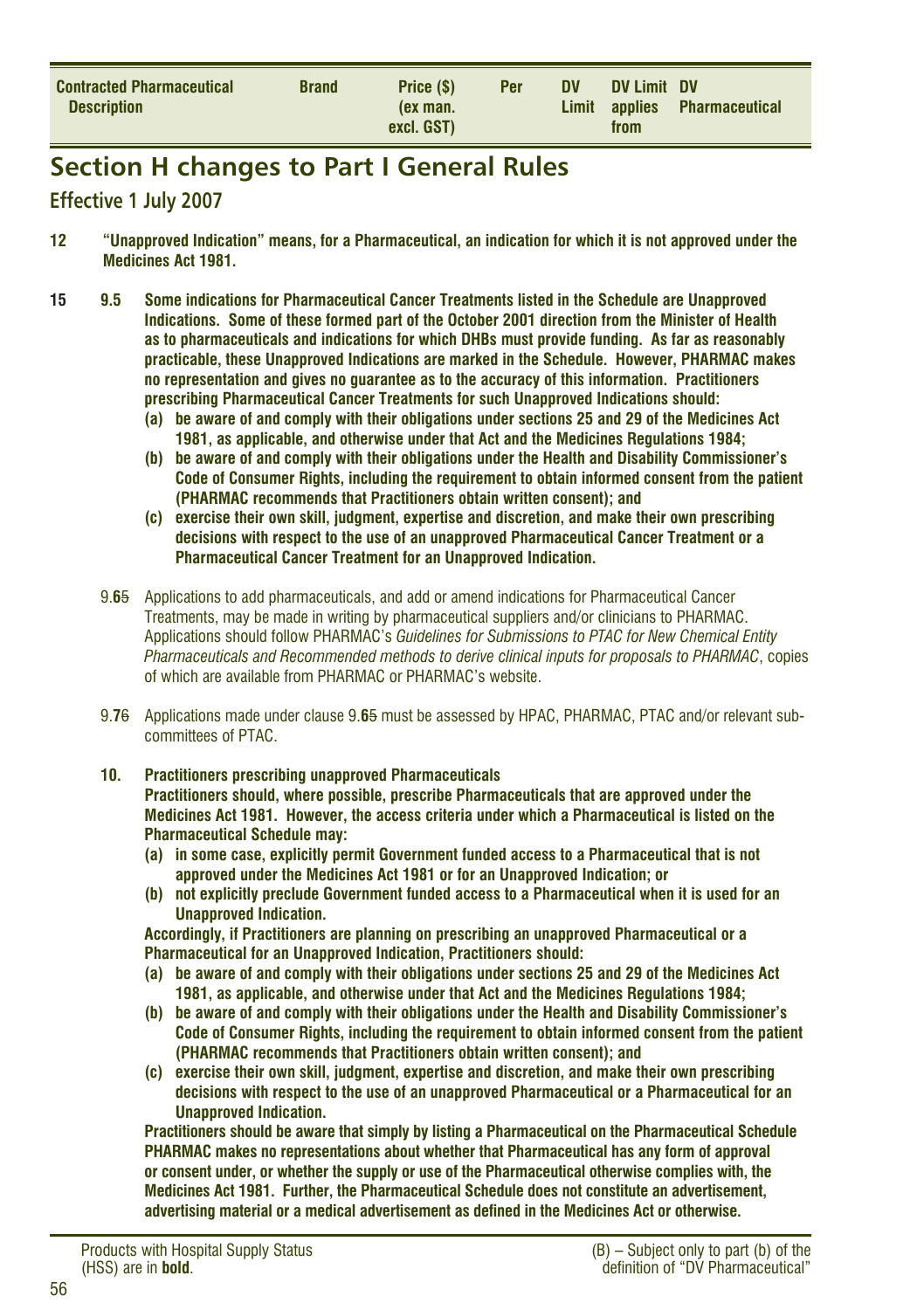<span id="page-56-0"></span>

| <b>Contracted Pharmaceutical</b><br><b>Description</b> | <b>Brand</b> | Price (\$)<br>(ex man.<br>excl. GST) | <b>Per</b> | <b>DV</b> | DV Limit DV<br>from | Limit applies Pharmaceutical |  |
|--------------------------------------------------------|--------------|--------------------------------------|------------|-----------|---------------------|------------------------------|--|
|--------------------------------------------------------|--------------|--------------------------------------|------------|-----------|---------------------|------------------------------|--|

### **Section H changes to Part III**

#### **Effective 1 July 2007**

#### **65 Practitioners prescribing unapproved Pharmaceuticals**

Practitioners should, where possible, prescribe Pharmaceuticals that are approved under the Medicines Act 1981. However, the access criteria under which a Pharmaceutical is listed on the Pharmaceutical Schedule may:

- (a) in some case, explicitly permit Government funded access to a Pharmaceutical that is not approved under the Medicines Act 1981 (as in the case of some Pharmaceuticals listed in Part IV and Part V of Section H) **or for an Unapproved Indication; or**
- (b) not explicitly preclude Government funded access to a Pharmaceutical when it is used for an **Unapproved** i**I**ndication other than that indication or those indications for which it is approved under the Medicines Act 1981

Accordingly, if Practitioners are planning on prescribing an unapproved Pharmaceutical or a Pharmaceutical for an **Unapproved** i**I**ndication for which it is not approved, Practitioners should:

- (a) be aware of and comply with their obligations under section**s 25 and** 29 of the Medicines Act 1981, **as applicable,** and otherwise under that Act and the Medicines Regulations 1984;
- (b) be aware of and comply with their obligations under the Health and Disability Commissioner's Code of Consumer Rights, including the requirement to obtain informed consent from the patient (PHARMAC recommends that Practitioners obtain written consent); and
- (c) exercise their own skill, judgment, expertise and discretion, and make their own prescribing decisions with respect to the use of an unapproved Pharmaceutical or a Pharmaceutical for an **Unapproved il**ndication for which it is not approved.

Practitioners should be aware that simply by listing a Pharmaceutical on the Pharmaceutical Schedule PHARMAC makes no representations about whether that Pharmaceutical has any form of approval or consent under, or whether the supply or use of the Pharmaceutical otherwise complies with, the Medicines Act 1981. Further, the Pharmaceutical Schedule does not constitute an advertisement, advertising material or a medical advertisement as defined in the Medicines Act or otherwise.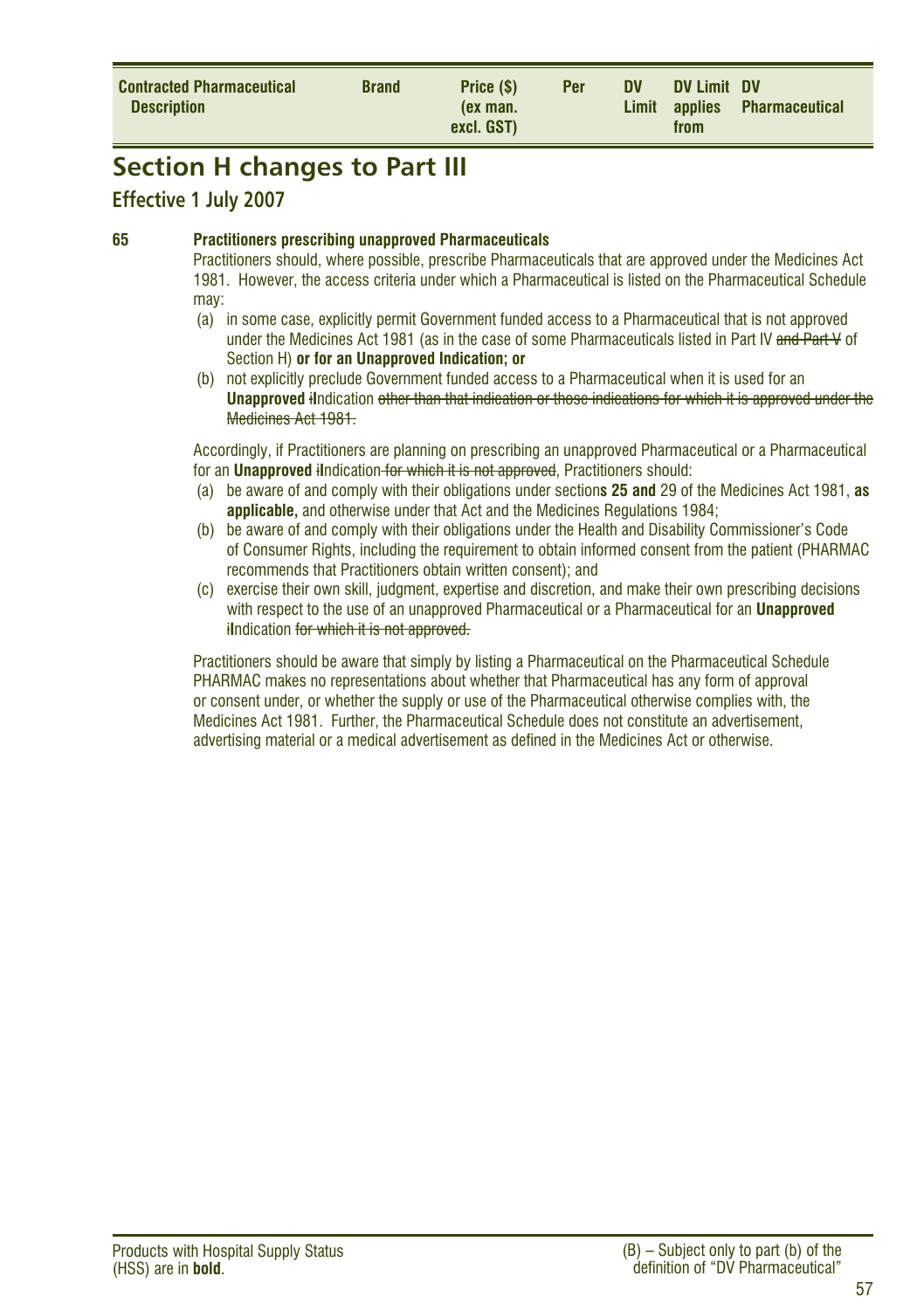<span id="page-57-0"></span>Pharmaceuticals and brands

## $A$ <sub> $A$ </sub>

|                                         |        | 33 |
|-----------------------------------------|--------|----|
|                                         |        |    |
|                                         |        |    |
|                                         |        |    |
|                                         |        |    |
|                                         |        |    |
|                                         |        |    |
| Alendronate sodium with cholecalciferol |        | 19 |
|                                         |        |    |
|                                         |        |    |
|                                         |        |    |
|                                         |        |    |
|                                         |        |    |
|                                         |        | 51 |
|                                         |        |    |
| Aquasun Sensitive SPF 30 +  37, 41      |        |    |
|                                         | 38, 54 |    |
|                                         |        |    |
|                                         |        |    |
|                                         |        |    |
|                                         |        |    |
|                                         |        | 34 |
|                                         |        |    |
|                                         |        |    |
|                                         |        |    |
|                                         |        | 52 |
|                                         |        |    |
|                                         |        |    |
| R                                       |        | 35 |
|                                         |        |    |
| Benzathine benzylpenicillin  18, 47     |        |    |
|                                         |        | 53 |
|                                         |        |    |
|                                         |        |    |
|                                         |        | 36 |
|                                         |        | 36 |
|                                         |        | 36 |
|                                         |        |    |
|                                         |        |    |
|                                         | 19.45  |    |
|                                         | 37, 53 |    |
| Bupivacaine hydrochloride               | 36, 53 |    |
|                                         | 36, 44 |    |
| Buspirone hydrochloride 29, 34, 47      |        |    |
|                                         | 37, 53 |    |
| C                                       |        |    |
|                                         |        |    |
|                                         |        | 43 |
|                                         |        | 42 |
| Calcium Disodium Versenate              |        | 38 |
| Calcium polystyrene sulphonate  47      |        |    |
|                                         |        | 47 |

|                                | 29.    | 55 |
|--------------------------------|--------|----|
|                                |        | 26 |
|                                |        | 42 |
|                                |        | 46 |
|                                |        | 43 |
|                                |        | 45 |
|                                |        | 32 |
|                                | 32.    | 52 |
|                                |        | 47 |
|                                |        | 55 |
|                                |        | 47 |
|                                |        | 47 |
|                                |        | 33 |
|                                |        | 45 |
|                                | 32, 47 |    |
| Cholestyramine with aspartame  |        | 36 |
|                                |        |    |
|                                |        | 51 |
|                                |        | 47 |
|                                |        | 35 |
|                                |        | 54 |
|                                |        | 47 |
|                                |        | 47 |
|                                | 33.48  |    |
|                                |        |    |
|                                | 33, 48 |    |
|                                |        |    |
|                                |        | 48 |
|                                |        | 48 |
|                                |        | 43 |
|                                |        | 30 |
| Cyclizine hydrochloride        | 30, 43 |    |
|                                |        | 53 |
|                                |        | 52 |
|                                |        | 53 |
| D                              |        |    |
|                                |        | 41 |
|                                |        | 47 |
|                                |        | 45 |
|                                |        |    |
|                                |        | 18 |
|                                |        | 48 |
| Desipramine hydrochloride      |        | 43 |
|                                |        | 24 |
| Dextrochlorpheniramine maleate |        | 43 |
|                                |        |    |
|                                |        | 46 |
|                                |        | 48 |
|                                |        | 53 |
|                                |        | 33 |
|                                | 18, 46 |    |
|                                |        | 27 |
|                                | 32.48  |    |
|                                | 32.48  |    |
|                                |        |    |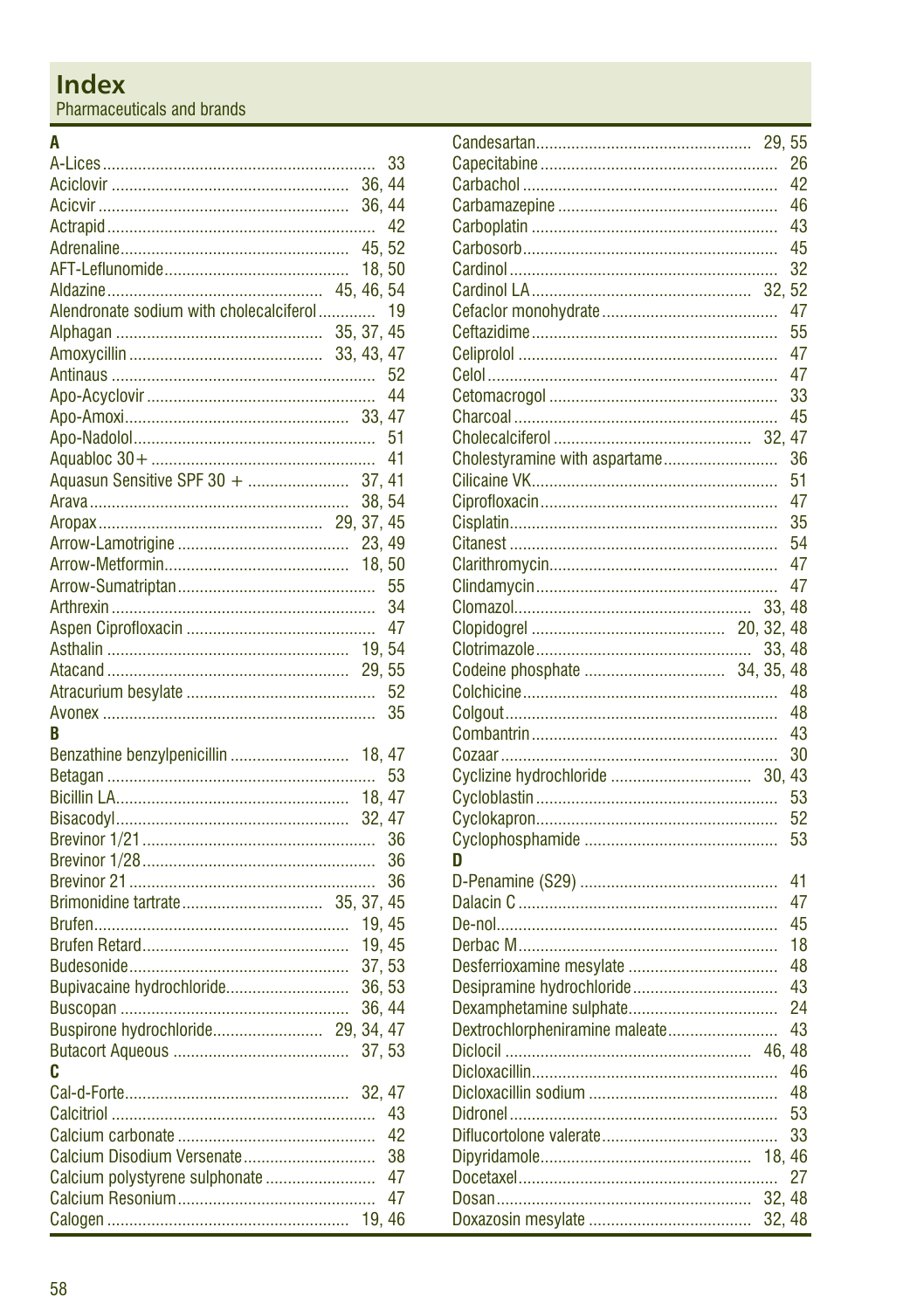### **Index**

Pharmaceuticals and brands

|                                           |        | 42 |
|-------------------------------------------|--------|----|
|                                           |        | 18 |
| E                                         |        |    |
|                                           | 18,50  |    |
|                                           |        |    |
|                                           |        | 40 |
|                                           |        | 55 |
|                                           |        | 55 |
|                                           |        | 48 |
|                                           |        | 37 |
|                                           |        | 37 |
|                                           |        | 48 |
| Ethinyloestradiol with norethisterone     |        | 36 |
|                                           |        | 53 |
| F                                         |        |    |
|                                           |        | 32 |
|                                           |        | 32 |
|                                           | 19.    | 46 |
|                                           |        | 48 |
|                                           |        | 48 |
|                                           |        |    |
|                                           |        | 48 |
|                                           |        | 38 |
|                                           |        | 37 |
|                                           |        | 42 |
|                                           |        | 48 |
|                                           |        | 48 |
|                                           |        | 51 |
|                                           |        | 51 |
| Fluocortolone caproate with fluocortolone |        |    |
| pivalate and cinchocaine                  | 32.48  |    |
|                                           | 34, 49 |    |
| Fluoxetine hydrochloride                  | 34, 49 |    |
|                                           | 32, 49 |    |
|                                           |        | 19 |
|                                           | 32, 49 |    |
|                                           | 32.49  |    |
| G                                         |        |    |
|                                           |        | 49 |
|                                           |        | 46 |
|                                           |        |    |
| н                                         |        |    |
|                                           |        | 55 |
|                                           |        | 27 |
| Hormone replacement therapy - systemic    |        | 21 |
| Hydrocortisone with miconazole            |        |    |
|                                           | 33, 49 |    |
| Hydroxocobalamin  18, 42, 46, 49          |        |    |
| Hydroxychloroquine sulphate               |        | 49 |
|                                           |        | 24 |
| Hyoscine n-butylbromide  36, 44           |        |    |
|                                           |        | 31 |
| ı                                         |        |    |
|                                           | 19.45  |    |

| Insulin isophane with insulin neutral<br>Ipratropium bromide 35, 40, 49<br>Ipratropium Steri-Neb  35, 40, 49<br>K |  |       | 34<br>42<br>42<br>42<br>42<br>35<br>42<br>42<br>18 |
|-------------------------------------------------------------------------------------------------------------------|--|-------|----------------------------------------------------|
| L                                                                                                                 |  |       | 47                                                 |
|                                                                                                                   |  |       |                                                    |
| Lamotrigine 18, 23, 24, 34, 49, 50                                                                                |  |       |                                                    |
|                                                                                                                   |  |       |                                                    |
|                                                                                                                   |  |       |                                                    |
|                                                                                                                   |  |       |                                                    |
|                                                                                                                   |  |       | 53                                                 |
|                                                                                                                   |  |       |                                                    |
| Lignocaine hydrochloride  34, 40, 50, 53                                                                          |  |       |                                                    |
| Lignocaine hydrochloride with adrenaline 53                                                                       |  |       |                                                    |
| Lignocaine hydrochloride with prilocaine                                                                          |  |       |                                                    |
|                                                                                                                   |  |       |                                                    |
| Lignocaine with prilocaine  23, 34, 40, 50                                                                        |  |       |                                                    |
| Lignocaine with prilocaine hydrochloride                                                                          |  |       | 23                                                 |
|                                                                                                                   |  |       |                                                    |
|                                                                                                                   |  |       | 34                                                 |
|                                                                                                                   |  |       | 32                                                 |
|                                                                                                                   |  |       |                                                    |
|                                                                                                                   |  |       |                                                    |
|                                                                                                                   |  |       |                                                    |
|                                                                                                                   |  |       |                                                    |
|                                                                                                                   |  |       |                                                    |
|                                                                                                                   |  |       |                                                    |
| М                                                                                                                 |  |       |                                                    |
|                                                                                                                   |  |       | 18                                                 |
|                                                                                                                   |  |       | 33                                                 |
|                                                                                                                   |  |       | 53                                                 |
|                                                                                                                   |  | 36.53 |                                                    |
|                                                                                                                   |  |       |                                                    |
|                                                                                                                   |  |       |                                                    |
|                                                                                                                   |  |       |                                                    |
|                                                                                                                   |  |       |                                                    |
|                                                                                                                   |  |       | 51                                                 |
| Metformin hydrochloride  18, 50                                                                                   |  |       |                                                    |
| Methadone hydrochloride 40, 53                                                                                    |  |       |                                                    |
| Methylphenidate hydrochloride 25                                                                                  |  |       |                                                    |
| Metoclopramide hydrochloride  43, 51                                                                              |  |       |                                                    |
|                                                                                                                   |  |       | 51                                                 |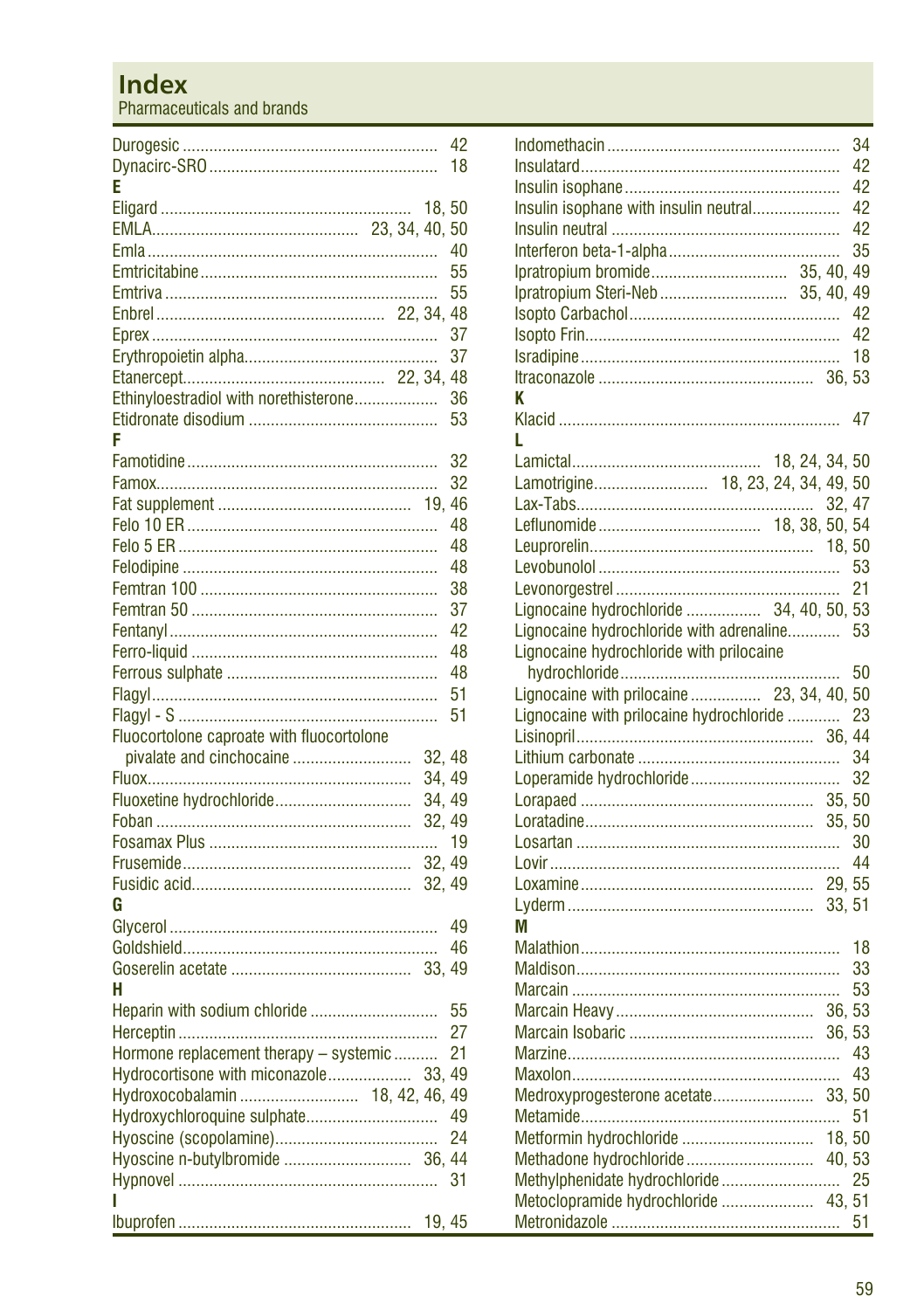## **Index**

Pharmaceuticals and brands

|                                          |  |        | 28 |
|------------------------------------------|--|--------|----|
|                                          |  |        |    |
|                                          |  |        | 31 |
|                                          |  |        | 21 |
|                                          |  |        |    |
|                                          |  |        | 41 |
|                                          |  |        |    |
|                                          |  |        | 42 |
|                                          |  |        |    |
|                                          |  |        | 40 |
|                                          |  |        | 52 |
|                                          |  |        |    |
| Ν                                        |  |        |    |
|                                          |  |        | 51 |
| Naltrexone hydrochloride 26,             |  |        | 51 |
|                                          |  |        | 54 |
|                                          |  |        | 30 |
|                                          |  |        | 43 |
|                                          |  | 18.    | 49 |
|                                          |  |        | 42 |
|                                          |  |        | 33 |
| Neostigmine methylsulphate               |  |        | 51 |
|                                          |  |        |    |
|                                          |  |        | 33 |
|                                          |  |        | 23 |
|                                          |  |        | 51 |
|                                          |  |        | 35 |
|                                          |  |        | 35 |
|                                          |  |        | 32 |
|                                          |  |        |    |
|                                          |  |        | 42 |
|                                          |  |        |    |
|                                          |  |        | 51 |
| n                                        |  |        |    |
|                                          |  | 37, 38 |    |
| Oestradiol with levonorgestrel           |  | 30, 42 |    |
|                                          |  | 19,53  |    |
|                                          |  | 19, 53 |    |
|                                          |  |        | 37 |
| Ondansetron hydrochloride 51, 53, 54, 55 |  |        |    |
|                                          |  |        | 42 |
|                                          |  |        | 43 |
|                                          |  |        | 42 |
|                                          |  |        | 42 |
|                                          |  |        | 35 |
|                                          |  |        | 35 |
| P                                        |  |        |    |
|                                          |  |        |    |
|                                          |  |        |    |
|                                          |  | 35, 51 |    |
|                                          |  | 35, 51 |    |
|                                          |  | 34, 51 |    |
|                                          |  | 34, 51 |    |
|                                          |  | 34, 40 |    |
| Paroxetine hydrochloride 29, 37,         |  | 45, 55 |    |

|                                         |        | 41       |
|-----------------------------------------|--------|----------|
|                                         |        | 51       |
|                                         | 33, 51 |          |
|                                         | 18,46  |          |
|                                         |        | 43       |
| Pethidine hydrochloride                 | 34, 51 |          |
|                                         | 38, 44 |          |
| Phenoxymethylpenicillin (penicillin v)  |        | 51       |
| Phenylephrine hydrochloride             |        | 42       |
|                                         |        | 49       |
|                                         |        |          |
|                                         |        | 43       |
| Polyvinyl alcohol with povidone         |        | 42       |
|                                         |        | 33       |
| Prednisolone sodium phosphate           |        | 52<br>46 |
|                                         |        | 54       |
|                                         |        |          |
|                                         |        | 52       |
| Promethazine hydrochloride              | 38.44  |          |
|                                         | 32, 52 |          |
|                                         |        |          |
|                                         |        | 43       |
| 0                                       |        |          |
|                                         |        | 36       |
| R                                       |        |          |
|                                         |        | 47       |
|                                         |        |          |
|                                         |        | 52       |
|                                         | 19, 46 |          |
|                                         |        |          |
|                                         |        | 34       |
|                                         |        | 52       |
|                                         |        | 43       |
|                                         |        |          |
| Ropivacaine hydrochloride               |        | 54       |
| Ropivacaine hydrochloride with fentanyl |        | 54       |
|                                         |        |          |
|                                         |        | 25       |
|                                         |        | 25       |
|                                         |        | 43       |
| S                                       |        |          |
|                                         |        | 46       |
|                                         |        | 52       |
| Salbutamol 19, 35, 45, 52, 54           |        |          |
|                                         |        | 24       |
|                                         | 19.52  |          |
|                                         |        |          |
|                                         |        | 38       |
|                                         |        | 52       |
|                                         |        | 43       |
|                                         |        | 28       |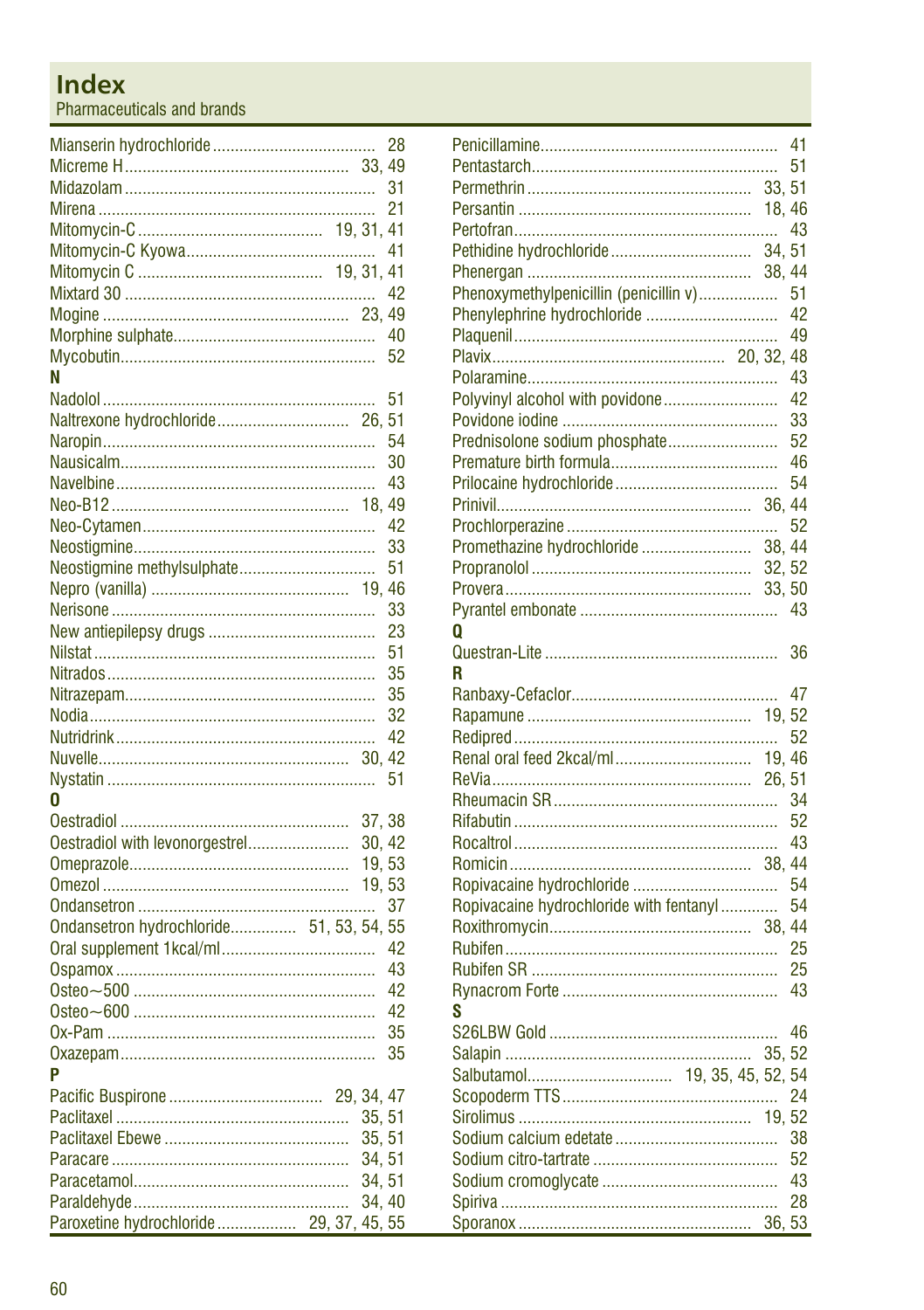### **Index**

Pharmaceuticals and brands

|                               |  | 51<br>42 |
|-------------------------------|--|----------|
|                               |  | 40       |
|                               |  |          |
|                               |  |          |
|                               |  |          |
|                               |  |          |
|                               |  | 54       |
|                               |  |          |
| т                             |  |          |
|                               |  | 27       |
|                               |  | 42       |
| Tenofovir disoproxil fumarate |  | 55       |
|                               |  | 46       |
|                               |  |          |
|                               |  | 45       |
|                               |  | 28       |
|                               |  | 28       |
|                               |  | 52       |
|                               |  | 52       |
|                               |  | 27       |
|                               |  | 51       |
| Trifluoperazine hydrochloride |  | 42       |

| U |        |    |
|---|--------|----|
|   |        |    |
| V |        |    |
|   | 36, 44 |    |
|   | 36.44  |    |
|   | 35, 45 |    |
|   |        | 43 |
|   |        | 55 |
| W |        |    |
|   |        |    |
| x |        |    |
|   |        | 26 |
|   |        |    |
|   |        | 40 |
|   |        | 40 |
| 7 |        |    |
|   |        |    |
|   | 37.54  |    |
|   | 33.49  |    |
|   | 36.44  |    |